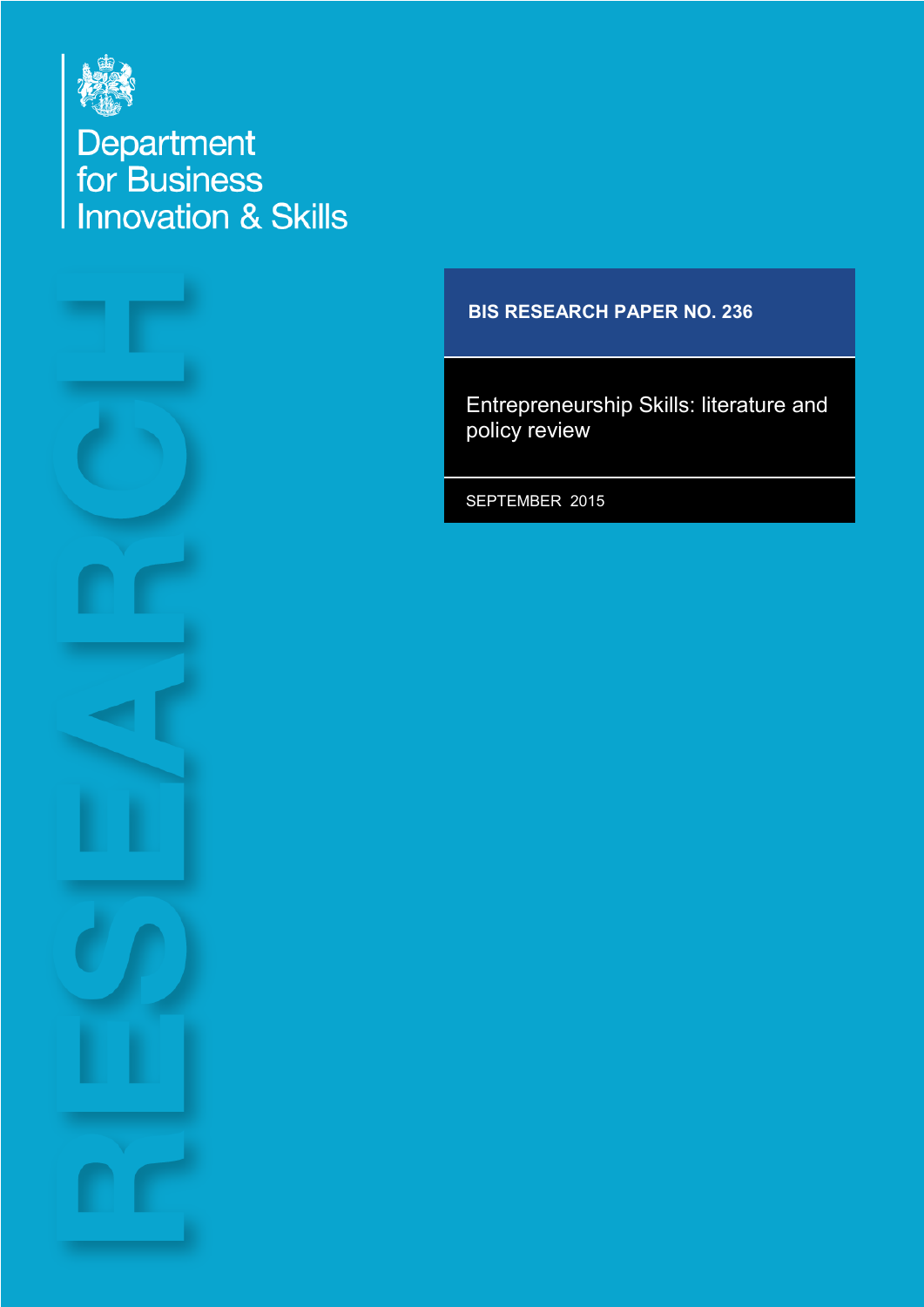# <span id="page-1-0"></span>**Contents**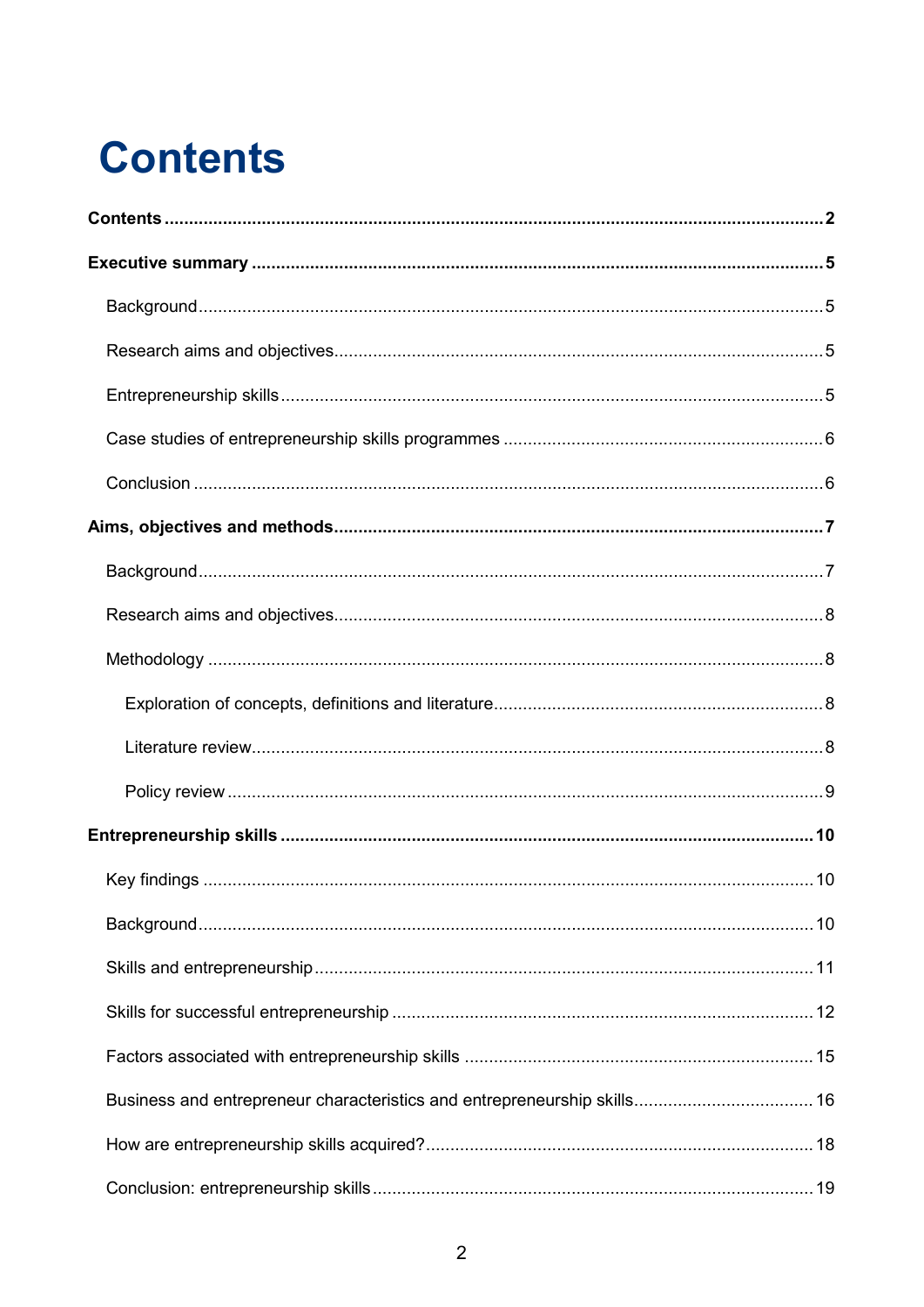| Will improving entrepreneurship skills improve business growth? Is there a rationale for policy |  |
|-------------------------------------------------------------------------------------------------|--|
|                                                                                                 |  |
|                                                                                                 |  |
|                                                                                                 |  |
|                                                                                                 |  |
|                                                                                                 |  |
|                                                                                                 |  |
|                                                                                                 |  |
|                                                                                                 |  |
|                                                                                                 |  |
|                                                                                                 |  |
|                                                                                                 |  |
|                                                                                                 |  |
|                                                                                                 |  |
|                                                                                                 |  |
|                                                                                                 |  |
|                                                                                                 |  |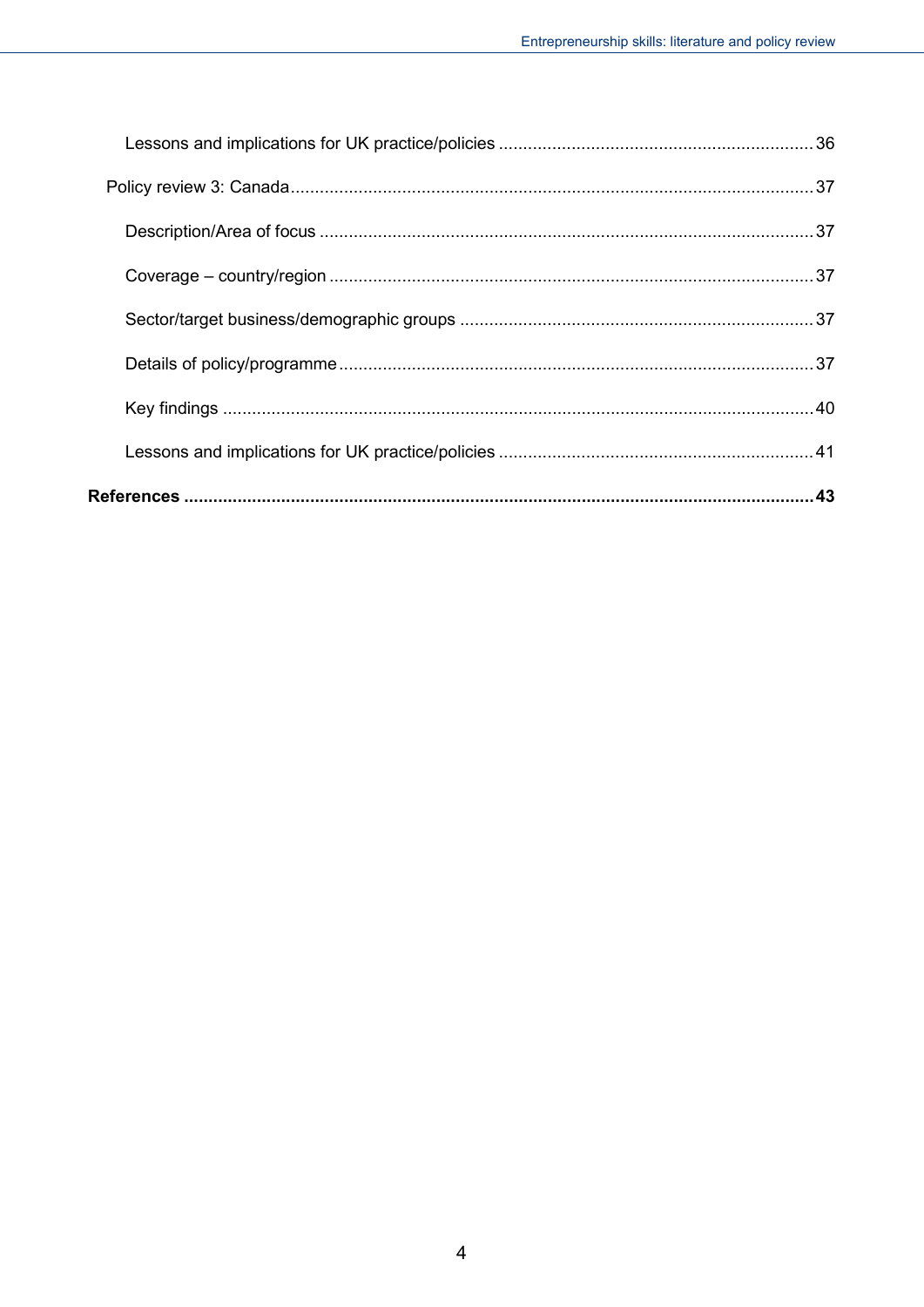## <span id="page-4-0"></span>**Executive summary**

## <span id="page-4-1"></span>**Background**

• Recent research has highlighted the importance of entrepreneurship skills to small business performance. Although there are quite extensive literatures dealing with management and leadership skills more generally, relatively little is known about these particular skill-sets.

## <span id="page-4-2"></span>**Research aims and objectives**

• The project objectives were to distil from the academic literature the key components of 'entrepreneurship skills', to identify how they can and cannot be developed and to draw out possible lessons for UK policy.

## <span id="page-4-3"></span>**Entrepreneurship skills**

- Our review confirms that it is possible to identify a set of skills that can be characterised as 'entrepreneurship skills' which are distinct from – although closely related to – accepted definitions of management and leadership skills. Entrepreneurship skills are associated with competence in the process of opportunity identification (and/or creation), the ability to capitalise on identified opportunities and a range of skills associated with developing and implementing business plans to enable such opportunities to be realised.
- There is evidence to suggest that there is a positive association between entrepreneurship skills and some measures of business success. The evidence regarding the impact on business performance of specific education, training or support programmes to promote entrepreneurship is limited, suggesting the need for further experimentation and systematic evaluation.
- While there is some suggestion of variation in the type and / or level of entrepreneurship skill by gender, ethnic groups, nationalities and/or location, overall entrepreneurship skills appear to be related only loosely to factors such as the demographic or educational background of the entrepreneur.
- There is evidence that some entrepreneurship skills can be taught and/or learned. However entrepreneurs tend to learn less effectively from the conventional didactic approaches typical of much of the educational sector. The most effective approaches to developing entrepreneurship skills involve experiential learning based around task-oriented development focused on real business problems.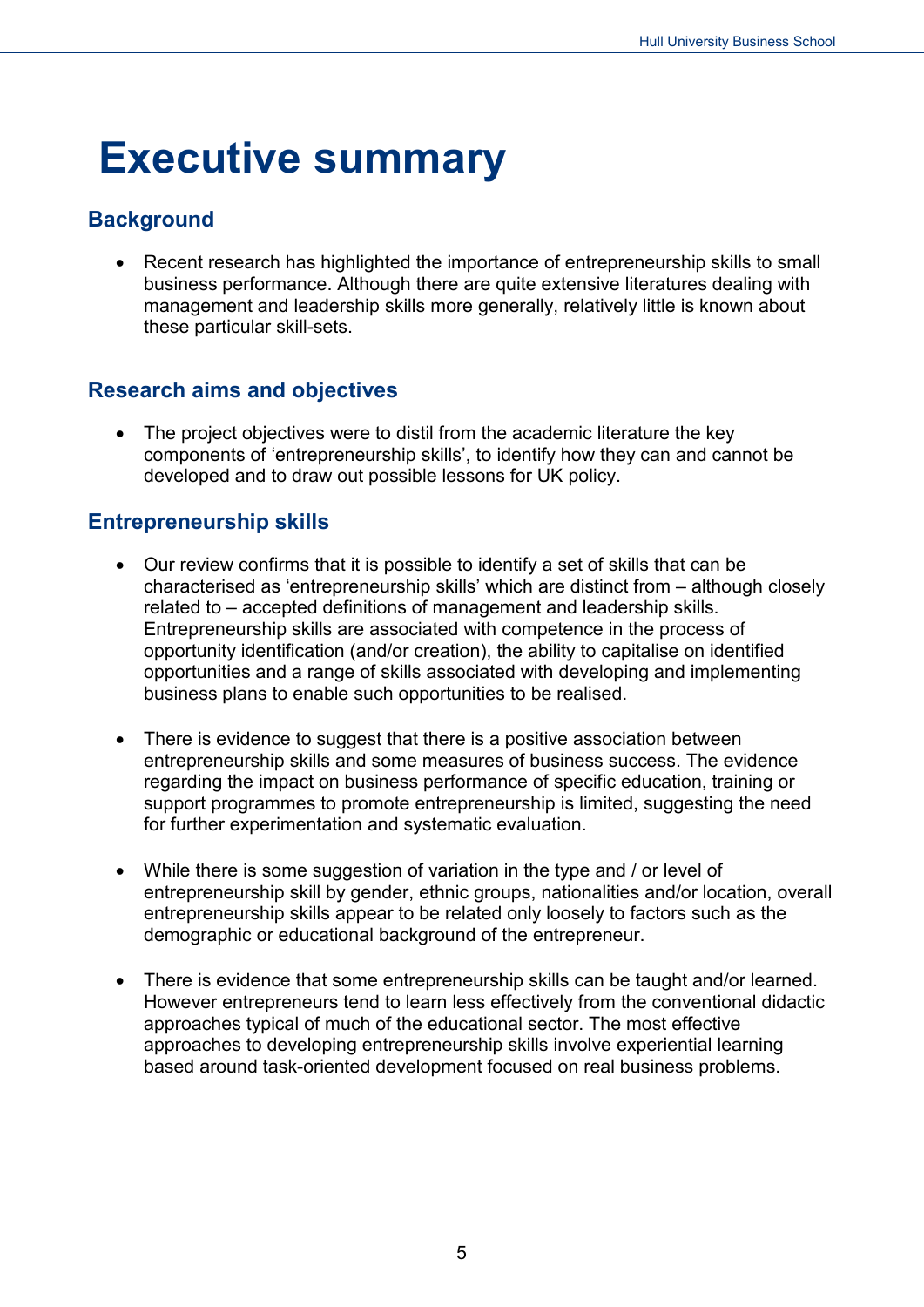## <span id="page-5-0"></span>**Case studies of entrepreneurship skills programmes**

- All three overseas countries studied (Australia, USA and Canada) place particular emphasis on supporting the growth and development of small and medium-sized enterprises (SMEs). Examples of initiatives focusing on entrepreneurship skills include:
	- o The US Office for Entrepreneurship Education (OEE) is a dedicated national resource with the specific remit of assisting the skills development of entrepreneurs, which it deploys via a series of online toolkits and resources and targeted initiatives.
	- o Another US initiative, the Emerging Leaders Executive-level development programme is targeted at established businesses with large turnover and growth potential. Evaluation findings indicate positive results in terms of job creation, access to finance and securing of public sector contracts among 2,000 participating businesses.
	- $\circ$  In Canada, the Futurpreneur Canada initiative is directly targeted at youth entrepreneurship and has achieved notable impact and results.

## <span id="page-5-1"></span>**Conclusion**

- This review has established that it is possible to identify a range of 'entrepreneurship skills' associated with the identification and exploitation of opportunities for performance gains and growth.
- The available evidence suggests that there are significant numbers of small businesses in the UK with relatively underdeveloped entrepreneurship skills and that there is the potential for substantial impacts on performance.
- Our findings show that some entrepreneurship skills can be taught and/or learnt provided that the approaches used are informed by a proper understanding of how such skills are most effectively developed. Effective approaches are, necessarily, based around experiential learning.
- Current UK initiatives such as Goldman Sachs 10,000 and Growth Accelerator are helping targeted (and largely self-selected) businesses to develop their entrepreneurship skills and provide examples of good and effective practice.
- The research literature and reviewed policy initiatives suggest that targeting of key groups (such as young entrepreneurs) may help programmes reach those most likely to have underdeveloped entrepreneurship skills. Similarly, there is also some evidence to suggest that spatial targeting may be appropriate to address low levels of entrepreneurship skills in more peripheral areas of the UK.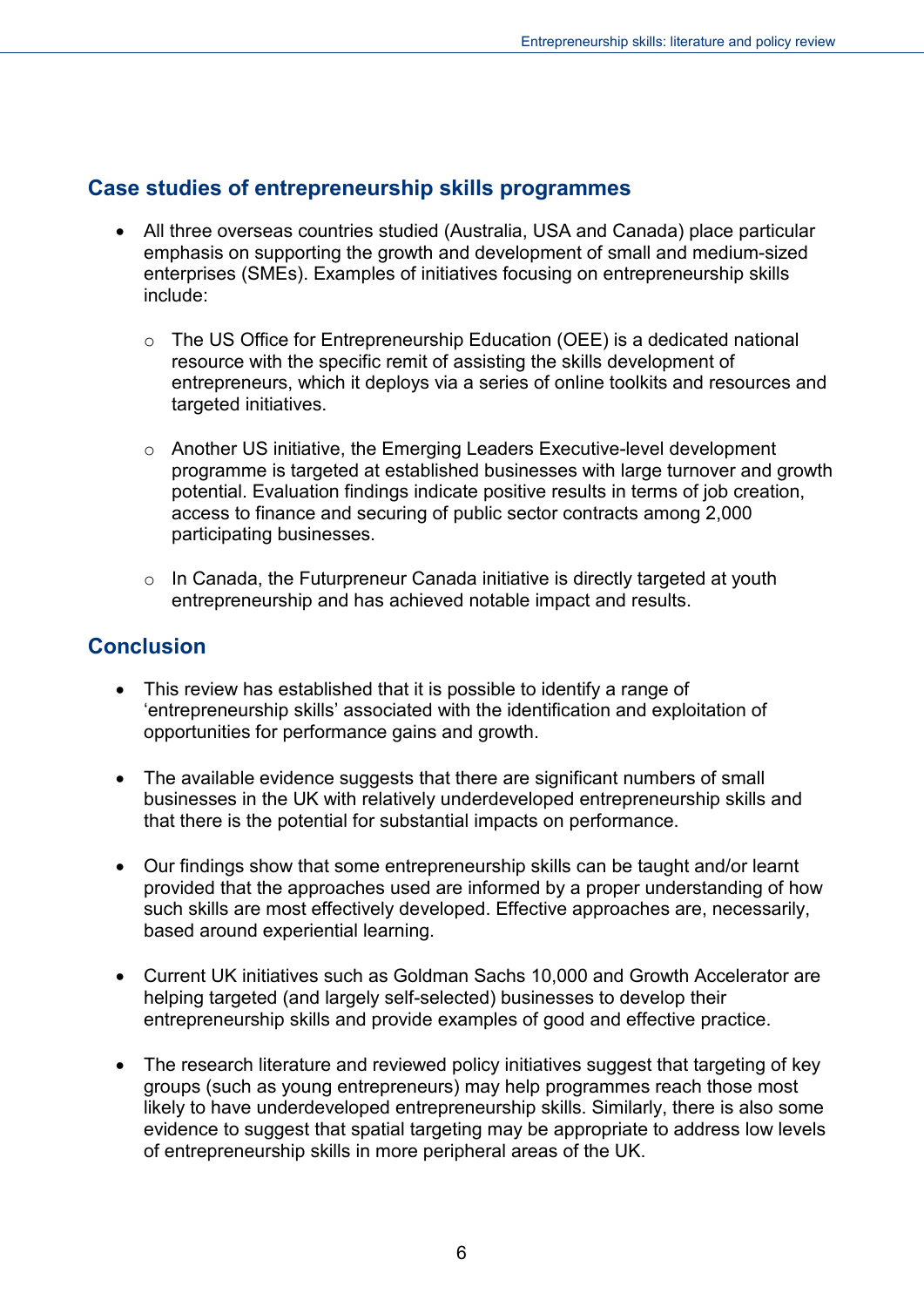## <span id="page-6-0"></span>**Aims, objectives and methods**

## <span id="page-6-1"></span>**Background**

<u>.</u>

Entrepreneurship is considered to be a key factor in promoting economic development, innovation, competitiveness and job creation, yet little is known about the skills required for successful entrepreneurship. Research and policy has focused upon the conditions necessary for entrepreneurship - typically defined in terms of the creation of new ventures - to flourish<sup>[1](#page-6-2)</sup>. 'Entrepreneurship skills' issues have been addressed primarily in relation to the education system.

Recent research commissioned by BIS and undertaken by the University of Warwick (Hayton, 2015) suggested that there exists a deficiency within a substantial proportion of the UK's small and medium-sized enterprises (SMEs) in relation to entrepreneurship skills. These (self-reported) skill deficiencies may be acting as a constraint on the growth of many SMEs. In order to explore this issue in more detail, BIS commissioned this literature and policy review, which focuses on understanding the nature of entrepreneurship skills and exploring the extent to which, and the ways in which, public policy might support the development of such skills.

The term 'entrepreneurship skills' implies that competences can be identified that are associated with (successful) entrepreneurship and may be distinguished from attributes and behaviours that are typically associated with entrepreneurs<sup>[2](#page-6-3)</sup>. The debate as to whether and/or how entrepreneurship (skills) can be taught<sup>[3](#page-6-4)</sup> is central to this study. If it can be established that some 'entrepreneurship skills' can be identified/learned/applied, there may be a case for policy intervention to stimulate improved business performance, competitiveness, innovation and job creation.

This study reviews the literature on entrepreneurship skills, together with some policy initiatives that have attempted to encourage and support individuals to acquire and apply entrepreneurship skills, with anticipated positive consequences for business performance.

The project was undertaken by five Hull University Business School (HUBS) researchers:

- Dr Steve Johnson, Professor of Enterprise and Economic Development at HUBS
- Dr Nick Snowden, Lecturer in Organisational Behaviour at HUBS
- Dr Sumona Mukhuty, Lecturer in HRM and Organisational Behaviour at HUBS
- Ben Fletcher, Associate at the University of Hull
- Professor Terry Williams, Dean of HUBS and Professor of Management Systems

<sup>1</sup> A range of definitions and measures of entrepreneurship exist, but these are not explored here due to space constraints

<span id="page-6-3"></span><span id="page-6-2"></span><sup>&</sup>lt;sup>2</sup> See<http://www.brighthub.com/office/entrepreneurs/articles/39016.aspx></u> for one example among many 'how to' blogs and websites that produce lists of such attributes

<span id="page-6-4"></span><sup>3</sup> Henry, C., Hill, F and Leitch, C. (2005) 'Entrepreneurship education and training: can entrepreneurship be taught? Part I' *Education and Training* 47(2), 98-111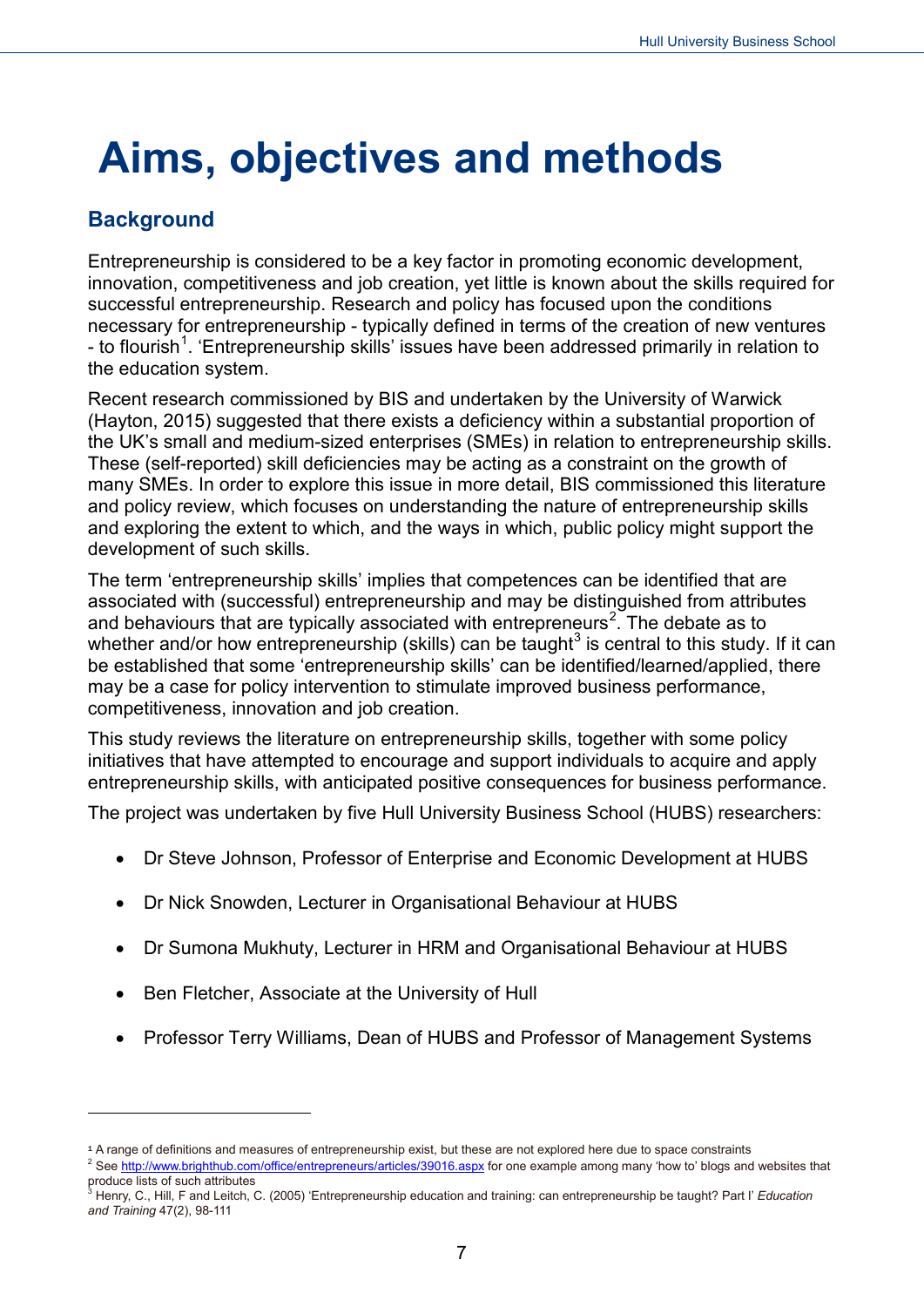## <span id="page-7-0"></span>**Research aims and objectives**

The project objectives were:

- 1. To identify and critically review the academic literature on entrepreneurship skills, with a focus on whether and how such skills are acquired within established small businesses.
- 2. To distil from such literature the key components of 'entrepreneurship skills' and how they are acquired, developed, measured and assessed.
- 3. To review policy initiatives in selected countries and draw out lessons to be learnt for UK policy.

## <span id="page-7-1"></span>**Methodology**

## <span id="page-7-2"></span>**Exploration of concepts, definitions and literature**

Phase One of the research comprised an exploration of concepts, definitions and scoping of previous literature:

- An initial sift of literature to identify definitions of 'entrepreneurship skills'.
- Discussion and agreement on a working definition to guide the scope of the study.
- Compilation of keywords to be used in literature and policy search.
- Exploratory searches of relevant databases such as Google Scholar, EBSCO, Web of Science.
- Keyword search to identify policy literature and contacts to approach for further information.
- Compilation of template(s) to guide literature and policy reviews.

#### <span id="page-7-3"></span>**Literature review**

-

The literature review utilised a comprehensive search strategy using agreed key words including 'entrepreneurship' and/or 'skills' and/or 'policy'. Journals reviewed are indicated in Table 1. 'Grey' literature includes the proceedings of conferences such as  $ISBE<sup>4</sup>$  $ISBE<sup>4</sup>$  $ISBE<sup>4</sup>$ , RENT<sup>[5](#page-7-5)</sup>, Babson, ECSB<sup>[6](#page-7-6)</sup>, ICSB<sup>[7](#page-7-7)</sup> and ACERE<sup>[8](#page-7-8)</sup>. We also searched the websites of leading research institutes in the field including those based at Warwick, Middlesex, Cambridge, Kingston and Strathclyde, and selected international centres such as Babson, EIM<sup>[9](#page-7-9)</sup> and ACERE.

<span id="page-7-4"></span><sup>4</sup> Institute for Small Business and Entrepreneurship

**S Research in Entrepreneurship and Small Business** 

<span id="page-7-6"></span><span id="page-7-5"></span><sup>&</sup>lt;sup>6</sup> European Council for Small Business

<span id="page-7-7"></span><sup>7</sup> International Council for Small Business

<span id="page-7-8"></span><sup>&</sup>lt;sup>8</sup> Australian Centre for Entrepreneurship Research Exchange

<span id="page-7-9"></span><sup>&</sup>lt;sup>9</sup> Erasmus Centre for Entrepreneurship Research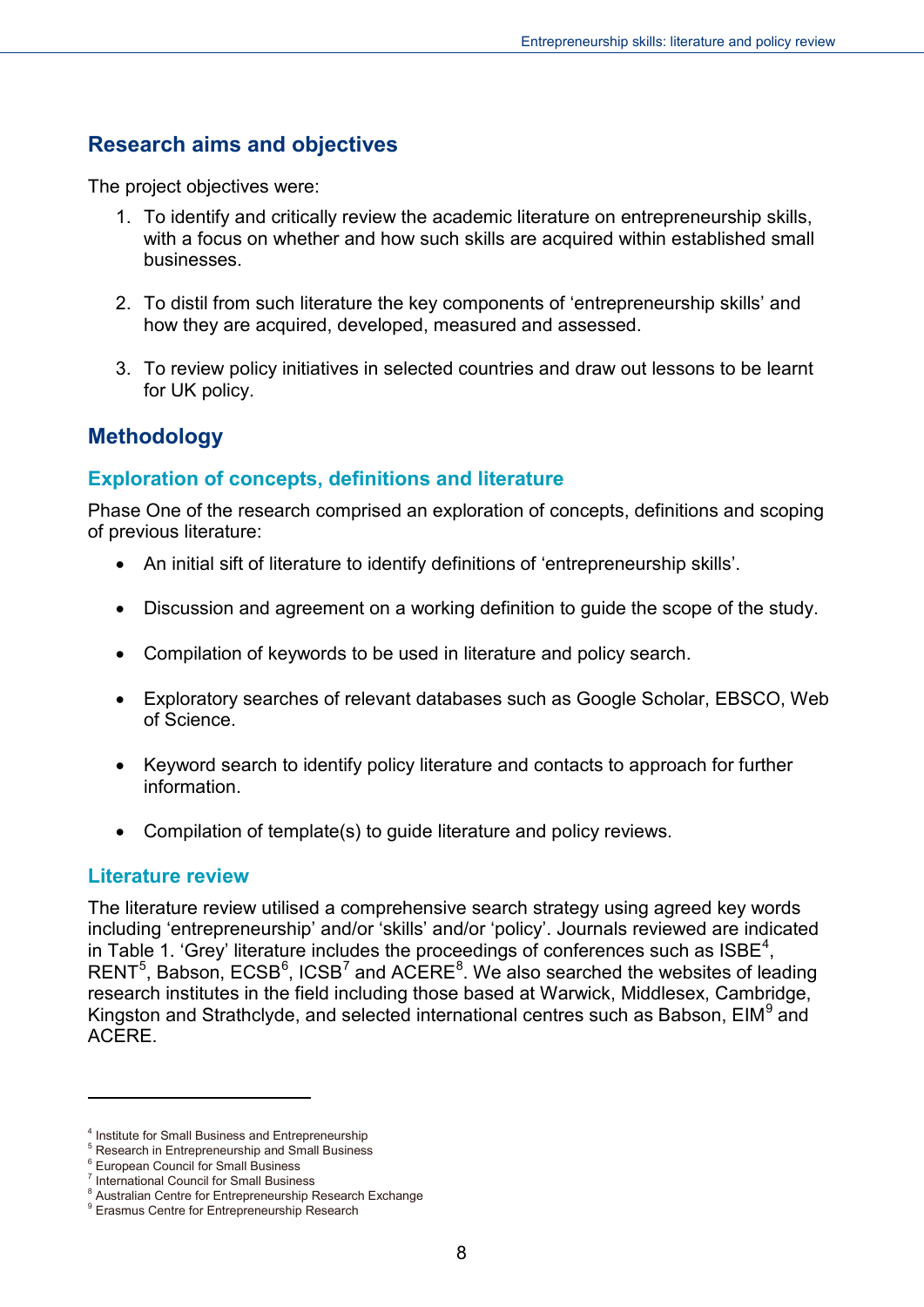#### **Table 1: Journals reviewed**

| <b>Entrepreneurship journals</b>            | <b>Management/skills journals</b>    |
|---------------------------------------------|--------------------------------------|
| Journal of Business Venturing               | <b>British Journal of Management</b> |
| <b>Entrepreneurship Theory and Practice</b> | Journal of Management Studies        |
| <b>International Small Business Journal</b> | Academy of Management Review         |
| Journal of Small Business Management        |                                      |
| <b>Small Business Economics</b>             |                                      |
|                                             |                                      |

#### <span id="page-8-0"></span>**Policy review**

The policy review followed a similar process to the one described above. The review focused on a small number of countries, selected due to their known policy focus on entrepreneurship and the availability of information about relevant policies and initiatives: the USA, Canada and Australia. Three case studies were produced highlighting particular initiatives and their treatment of entrepreneurship skills for these countries. International organisations such as OECD<sup>[10](#page-8-1)</sup>, European Union (Interreg panel on entrepreneurship) and GEM<sup>[11](#page-8-2)</sup> provided useful information on policy. We undertook electronic conversations with a small number of key stakeholders in each country covered by the study.

-

<span id="page-8-1"></span> $10$  Organisation for Economic Cooperation and Development  $11$  Global Entrepreneurship Monitor

<span id="page-8-2"></span>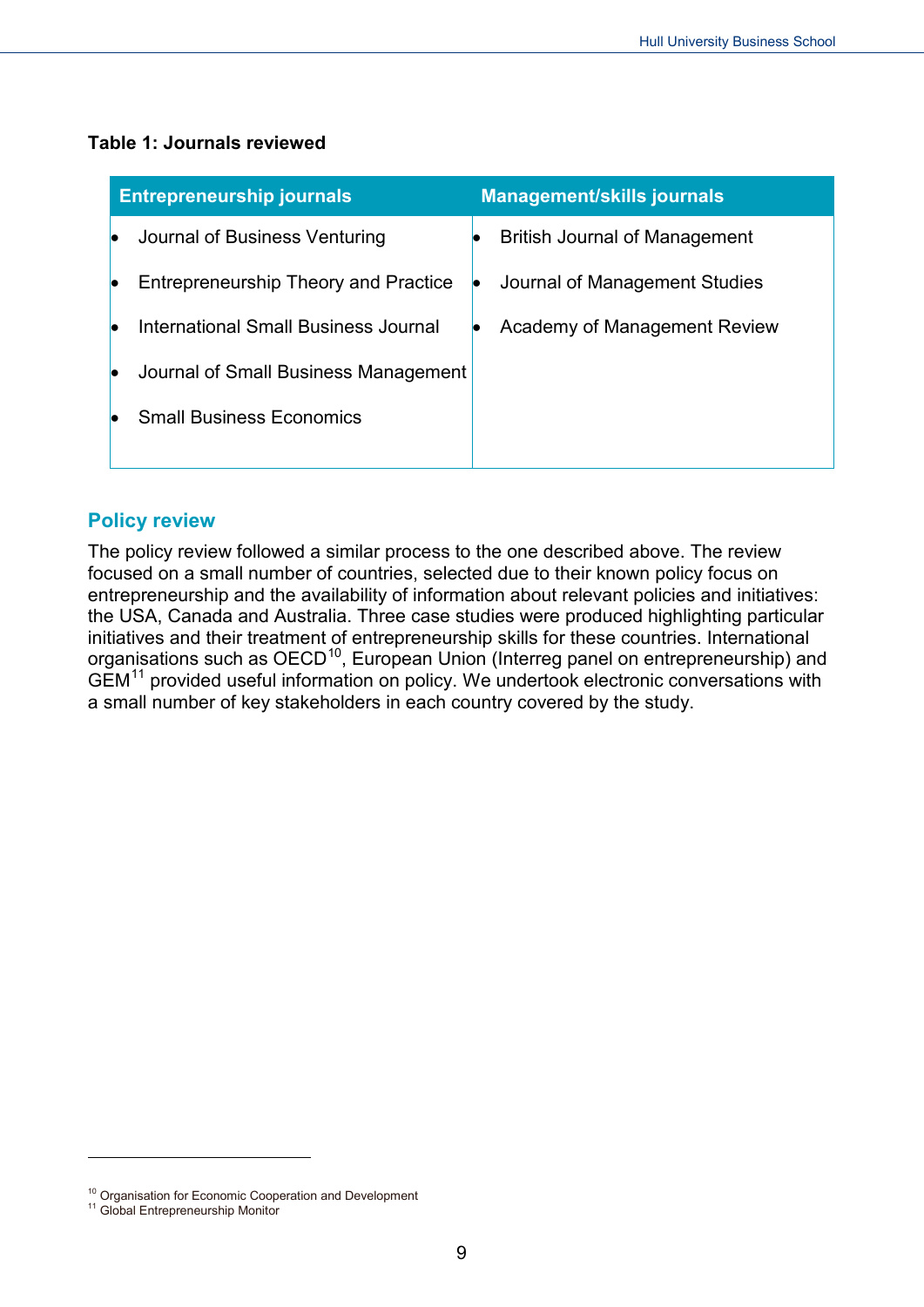## <span id="page-9-0"></span>**Entrepreneurship skills**

**This section reviews the literature regarding the definition and significance of 'entrepreneurship skills', building on a BIS study that highlighted the relationship between management skills, leadership skills, entrepreneurship skills and business performance.**

## <span id="page-9-1"></span>**Key findings**

- The literature illustrates that it is possible to identify a range of skills that can be categorised under the broad heading of 'entrepreneurship skills' that can, to some extent, be distinguished from leadership and management skills that appear to be most relevant to larger organisations.
- In general high levels of entrepreneurship skills are associated with competence in the process of opportunity identification (and/or creation), the ability to capitalise on identified opportunities and a range of skills associated with developing and implementing business plans to enable such opportunities to be realised. There are indications in the literature that entrepreneurship skills and associated development needs may vary by gender, ethnicity and location; however the evidence is not definitive and further research would help to clarify this.
- It is clear that interventions consistent with the typical entrepreneur's preference for experiential learning are most likely to be successful in developing entrepreneurship skills.

## <span id="page-9-2"></span>**Background**

This report reviews the theory and evidence on the skills required to grow small entrepreneurial ventures. The focus is on existing organisations including start-ups, and the review concentrates on 'entrepreneurship skills' as opposed to more broadly defined leadership and management skills that have been the focus of a number of previous reports (for example, Department for Innovation and Skills, 2012).

The starting point for this study is Hayton's report for BIS (2015), which defines entrepreneurship skills as "identifying customer needs, technical or market opportunities, and pursuing opportunities" (Hayton, 2015, p. 3). He posits these entrepreneurship skills as part of a broader set of leadership and management skills needed in SMEs. Hayton identifies a positive relationship between (self-reported) entrepreneurship skills and some measures of business performance. Leadership skills and entrepreneurship skills combine to influence strategy formalisation and responsiveness, factors that are positively associated with performance and growth. The study also pinpoints self-reported deficiencies in entrepreneurship skills amongst a 'long tail' of survey respondents, suggesting that around 200,000 (16 per cent) of the UK's 5.2 million small businesses rate themselves below 3.4 on a 5-point scale for entrepreneurship skills. One potential implication of these findings is that **successful interventions to improve entrepreneurship skills are likely to result in improved SME performance, not only among this 'long tail' but also among a wider group of SMEs for which self-reported**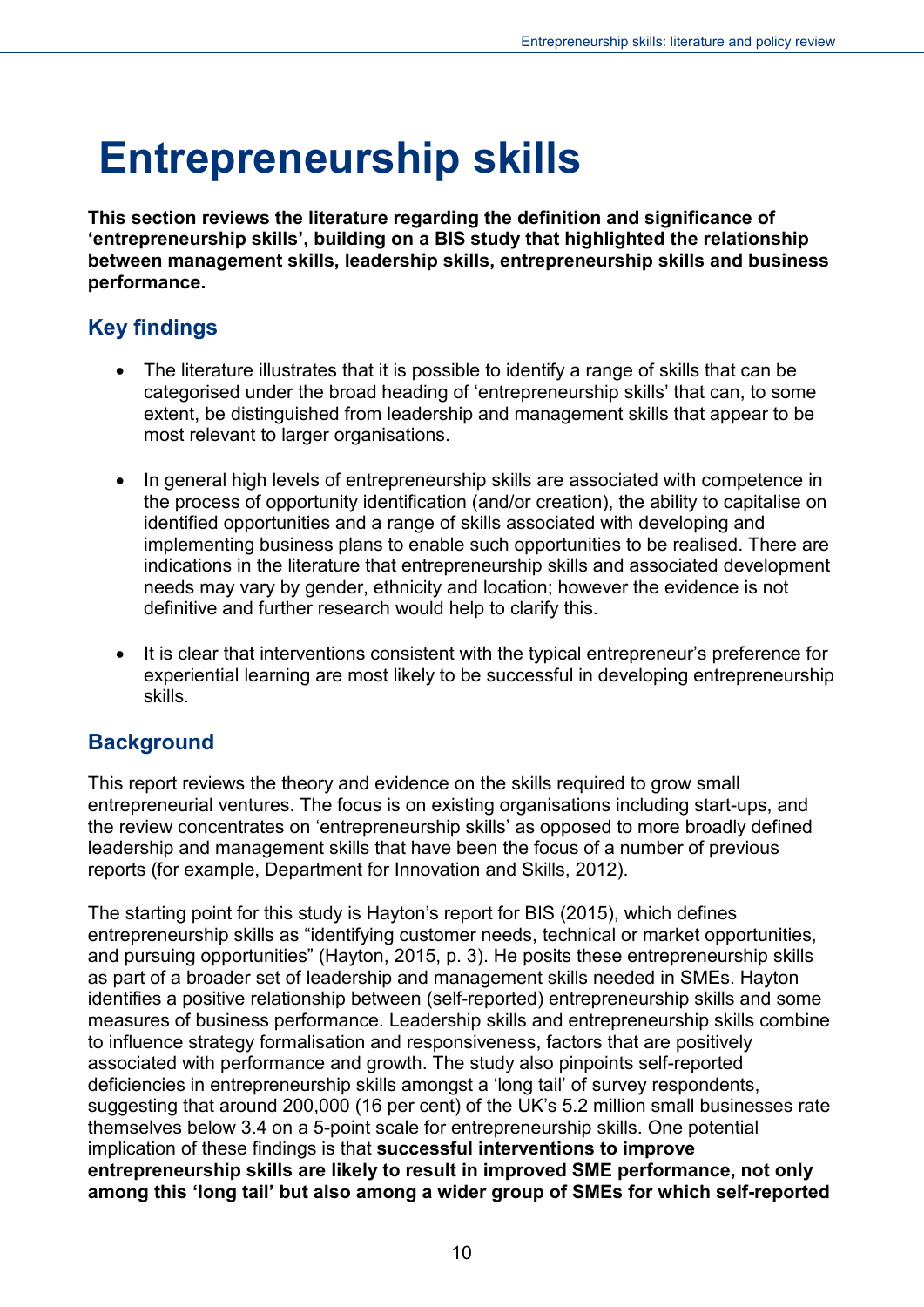**entrepreneurship skills might be improved**. Our report reviews the literature regarding entrepreneurship skills with a view to policy development.

## <span id="page-10-0"></span>**Skills and entrepreneurship**

Before discussing the literature in more detail, it is useful to consider briefly the concept of 'skill' and its relationship with entrepreneurship. Chell (2013, p. 8) notes that *'… skill refers to proficiency in performance and may be enhanced by practice and training'*. She goes on to state that:

*'Skills are multidimensional constructs; they comprise the cognitive – knowledge and what is learnt; the affective – emotional expression and what is experienced; the behaviour – action at strategic, tactical and personal levels; and the context – sectoral, occupational, job and task levels …'*

This is a useful framework within which to understand the skills that are required in order to be a successful entrepreneur, the ways that these skills are acquired and the potential for entrepreneurship skills to be developed and improved within the context of existing entrepreneurial ventures.

Chell also reviews some of the key literature regarding the nature of entrepreneurship, noting that *'…the knowledge, skills and abilities of entrepreneurs and innovators are many and various, but as with personality traits, they interact with situations …'* (2013, p. 9). One implication of these observations is that, while there may be some personality traits that are associated with entrepreneurial behaviour, in principle it is possible to identify a range of 'entrepreneurial skills' that can be learnt, practiced and improved, in turn enhancing the prospects of business survival and growth. Moreover, **experiential learning linked to specific situations and/or issues is more likely to be successful in developing entrepreneurship skills than classroom-based learning**.

There is a long-running theoretical and empirical debate about the nature of entrepreneurship, which has important implications for discussions regarding the nature of entrepreneurship skills and the extent to which (and the ways in which) they might be learnt. This report does not discuss these debates in detail; however a basic understanding of the key differences in perspective is useful in order to identify the skills that are required for successful entrepreneurial activity. Chell (2013) focuses on the dominant 'opportunity recognition' theory which defines the role of the entrepreneur as being the person that discovers new opportunities that already exist and subsequently develops (or exploits) these opportunities. This is consistent with Hayton's (2015) definition outlined above.

Chell (2013) points out – building on a substantial and growing body of literature – that there are a number of competing views of the entrepreneurship process that may have differing implications for our understanding of entrepreneurship skills. In particular, a number of studies have suggested that the creation of completely new opportunities, not the discovery of already existing opportunities, lies at the heart of the entrepreneurial process. Moreover, while the individual characteristics, knowledge and qualities of the entrepreneur are important in this process (Shane & Venkataraman, 2000), other researchers - notably Sarasvathy (2009) - emphasise the role of networking and 'effectuation', with entrepreneurship being more of a collective, iterative process than was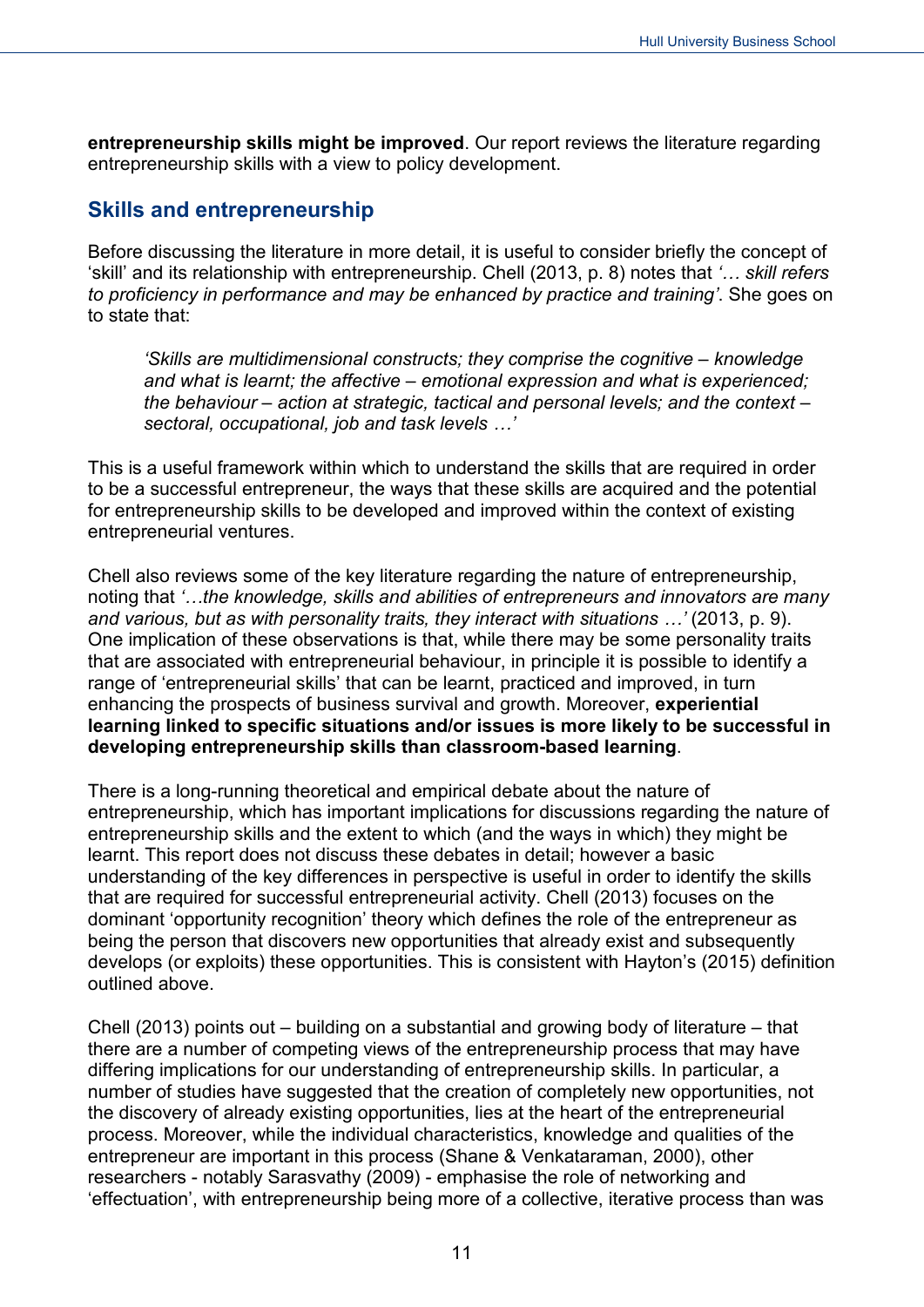previously thought. A number of variants of the 'opportunity creation' approach can be identified; however, the key issue from the perspective of this study is the implication that **successful entrepreneurship involves more than the characteristics and/or skills of the individual**. While most studies of entrepreneurship focus on the start-up process, it is reasonable to suggest that a more collective model of entrepreneurial learning and action is appropriate to understand the survival and/or growth phases of the business life cycle and the skills required to achieve growth.

A further branch of the entrepreneurship and SME literature – that concerned with the survival and growth of small enterprises – is also relevant here. Again, the literature is vast and diverse and is not reviewed in detail in this report. However, it is useful to note that theoretical and empirical studies are inconclusive about the relationship between individual skills, approaches to strategy and the survival/growth of small businesses. One school of thought suggests that entrepreneurs may be tempted to 'rest on their laurels' and repeat past behaviours on the (often incorrect) assumption that this will result in continued success (Parker et al, 2010). To the extent that this argument has validity, it might be concluded that simply further enhancing the existing entrepreneurship skills of the owner/manager may not be the most appropriate route to growth. Other studies have researched the role of strategy formulation and adoption by small businesses, with mixed results. For example, Armstrong (2013) suggests that adoption of strategies based on firms' current internal resources increases the chances of growth, but also decreases the chance of survival. While the results are inconclusive, they suggest that **caution is required in making simplistic assumptions about the consequences for business survival or growth of increased entrepreneurship skills and/or strategies based solely on the past success of individual businesses.**

## <span id="page-11-0"></span>**Skills for successful entrepreneurship**

The literature review supports many of the existing ideas regarding which skills are important for successful entrepreneurship including,

- identifying customer needs, technical opportunities and market opportunities, as summarised by Hayton (2015)
- creation of new opportunities (Alvarez & Barney, 2007)
- recognising social/market needs (Hunter, 2012)
- successful entrepreneurs may find (or create) an opportunity and then develop skills to capitalise on the opportunity

As identified above, rather than being a specific set of skills in their own right, these can be related to particular personality traits and behaviours that entrepreneurs typically display, and may also reflect the contexts (sector, spatial, policy etc.) within which they operate. This is explored in more detail below.

Chell (2013) provides a useful overview of the literature on entrepreneurship skills, building on writers such as Markman (2007) who developed a theory of entrepreneurial competences, which Chell feels is at too high an order of generality to be of practical use. Michelmore and Rowley (2013, p. 100) suggest a framework which identifies – in addition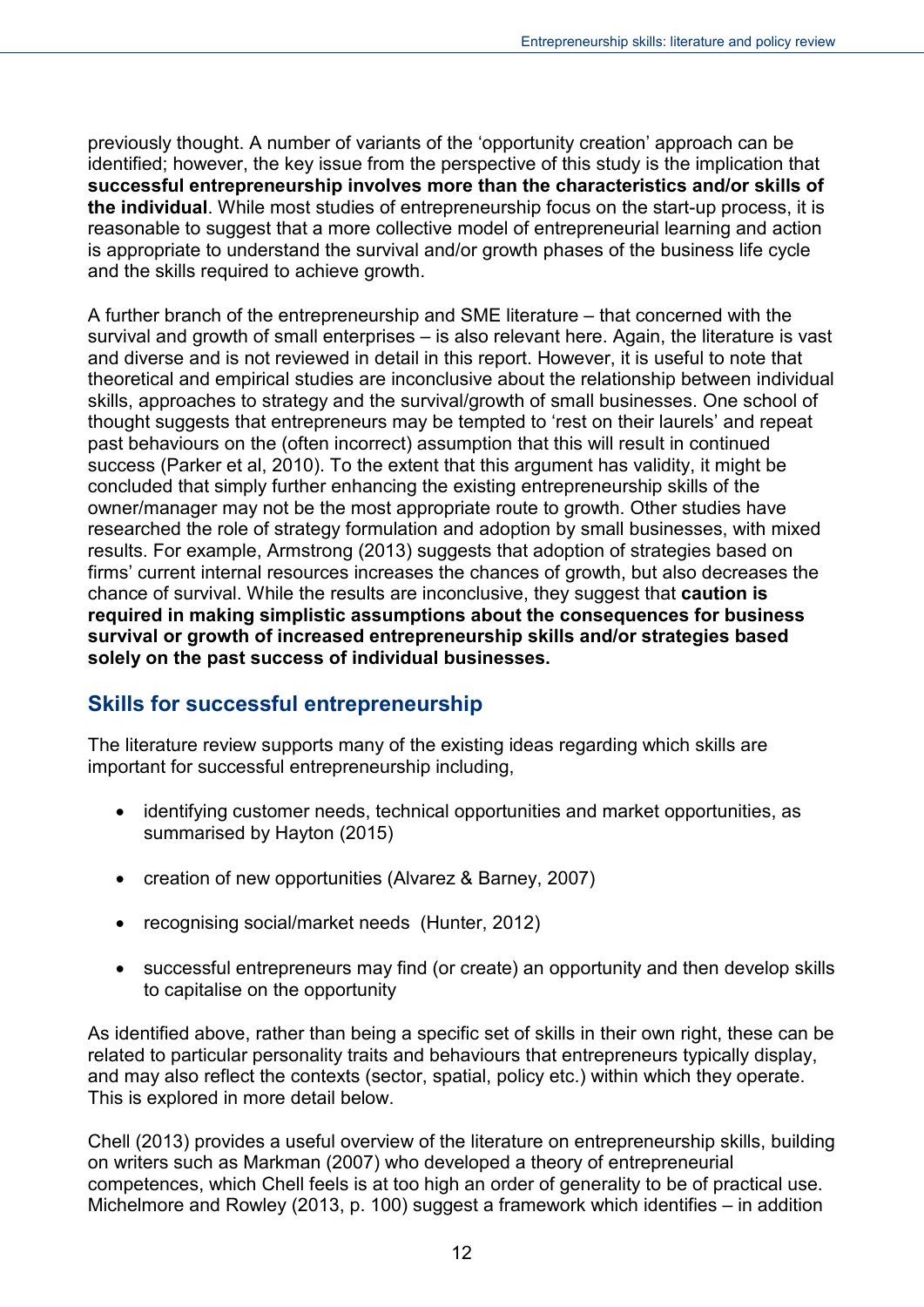to a range of other managerial and related skills and competences - six main entrepreneurial competences:

- identification and definition of a viable market niche
- development of products or services appropriate to the firm's market niche / product innovations
- idea generation

-

- environmental scanning
- recognising and envisioning taking advantage of opportunities
- formulating strategies for taking advantage of opportunities

In the context of the research, this highlights the presence of a particular action-orientated competency framework. The  $OECD<sup>12</sup>$  $OECD<sup>12</sup>$  $OECD<sup>12</sup>$  highlights the importance of a new set of entrepreneurship skills that are distinct from other traditional business management competences. These include strategic thinking, positive orientation to change and innovation, ability to network and build strategic alliances, risk assessment, opportunity identification and motivating others around a common goal. These, they argue, are important to new firm creation and supporting existing SME owners and managers to facilitate growth within their businesses.

Mitchelmore and Rowley's approach is eclectic in bringing together a wide range of concepts related to skills and competences of managers and entrepreneurs. They note the need for further research, for example in developing an agreed entrepreneurial competency framework and investigating the relationship between different entrepreneurial competences (p.106). Studies focused on the teaching of entrepreneurship in the Higher Education (HE) sector - for example Galloway et al (2005) and Rae (2004) - utilise similar definitions of entrepreneurship skills based around opportunity recognition and/or creation. Similarly, Chell (2013) attempts to categorise the contributions of a range of researchers to develop a coherent framework in which to understand entrepreneurship skills. The framework is based around a number of broad (and in many cases inter-related) areas of behaviour/skills (Table 2)<sup>[13](#page-12-1)</sup>.

This provides further evidence as to the existence of particular behaviours and traits that we associate with 'being entrepreneurial' and what an entrepreneur does, but it is not sufficiently distinct from what are also leadership and management skills sets. We develop this further next in terms of identifying discrete behavioural and motivational factors relevant to entrepreneurship and in the context of enterprise creation and growth.

<span id="page-12-0"></span> $12$  SMEs, Entrepreneurship and Innovation, 2010, OECD Studies on SMEs and Entrepreneurship

<span id="page-12-1"></span> $13$  The list presented in Chell's paper is more extensive and detailed than the summary presented here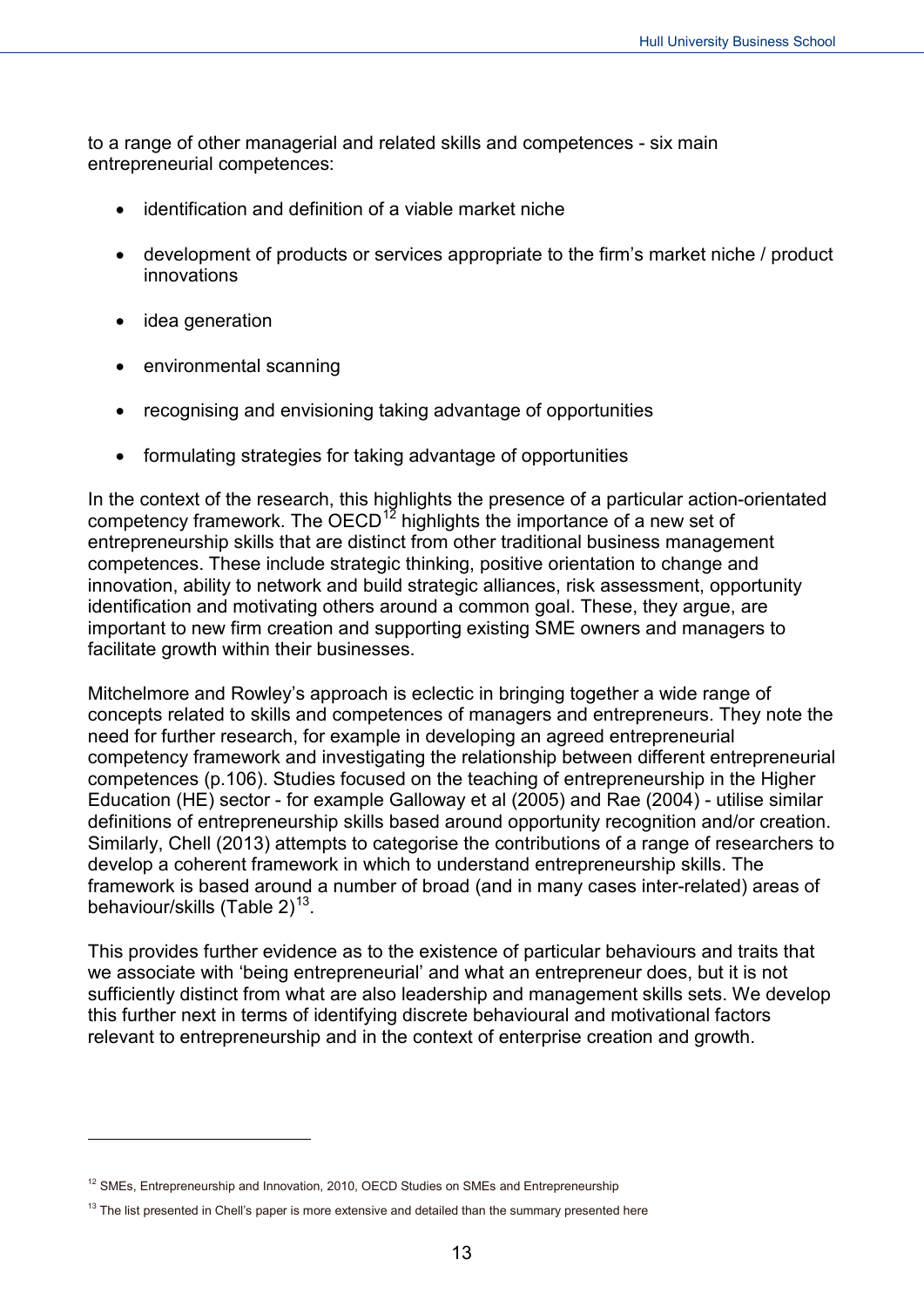| <b>Idea identification/creation</b>                                                                                                                                                                                                      | <b>Capitalising on ideas</b>                                                                                                                                                                                                                              |
|------------------------------------------------------------------------------------------------------------------------------------------------------------------------------------------------------------------------------------------|-----------------------------------------------------------------------------------------------------------------------------------------------------------------------------------------------------------------------------------------------------------|
| Idea generation / envisioning<br>Opportunity recognition and means-<br>end analysis<br>Ability to acquire information about a<br>potential opportunity, domain<br>knowledge and associated skills<br>Recognition of social / market need | Awareness of environment and<br>factors conducive to opportunity<br>exploitation<br>Ability to garner the necessary<br>material resources<br>Ability to convince others of the<br>value of an opportunity<br>Networking and social embedding<br>$\bullet$ |
| <b>Traits/behaviours</b>                                                                                                                                                                                                                 | <b>Managerial/leadership skills</b>                                                                                                                                                                                                                       |
| Self-belief, self-awareness, trust in<br>own judgement etc.<br>Ability to manage risk and shoulder<br>responsibility<br>Ability to endure and cope with<br>difficulties. Energy, motivation,<br>persistence etc.                         | Ability to manage others<br>Ability to overcome institutional and<br>other constraints<br>Ability to develop an idea as a<br>commercial opportunity<br>Decision-making capability                                                                         |

### **Table 2: Categories of entrepreneurship skills**

Source: adapted from Chell (2013, p.12), Table 1

The competence framework developed and tested on a sample of entrepreneurs by Chandler and Jansen (1992, p. 225) is less extensive and focuses on two key factors; firstly *'(the) ability to recognize and envision taking advantage of opportunity'* and secondly *'… the drive to see firm creation through to fruition'*. Chandler and Jansen recognise that these factors are associated with a range of other factors, for example sector knowledge and experience and more 'conventional' management skills. Nonetheless, their study found that '*self-reported competencies of founders are correlated with venture performance*' (p. 232).

This finding is supported by the work of Baum and Locke (2004), who use the concept of *'new resource skills … the ability to acquire and systematize the operating resources needed to start and grow an organization'* (p.587). New resource skill is measured through a questionnaire survey of entrepreneurs using five-point scales for statements such as *'I am good at finding money and people to start a new organization or new program'*. This is similar in nature to the work of Hayton (2015) and yields similar results with respect to the relationship between self-reported entrepreneurship skills and business performance.

The definitions of entrepreneurship skills outlined above demonstrate a **considerable degree of consistency in focusing on opportunity identification/creation and the**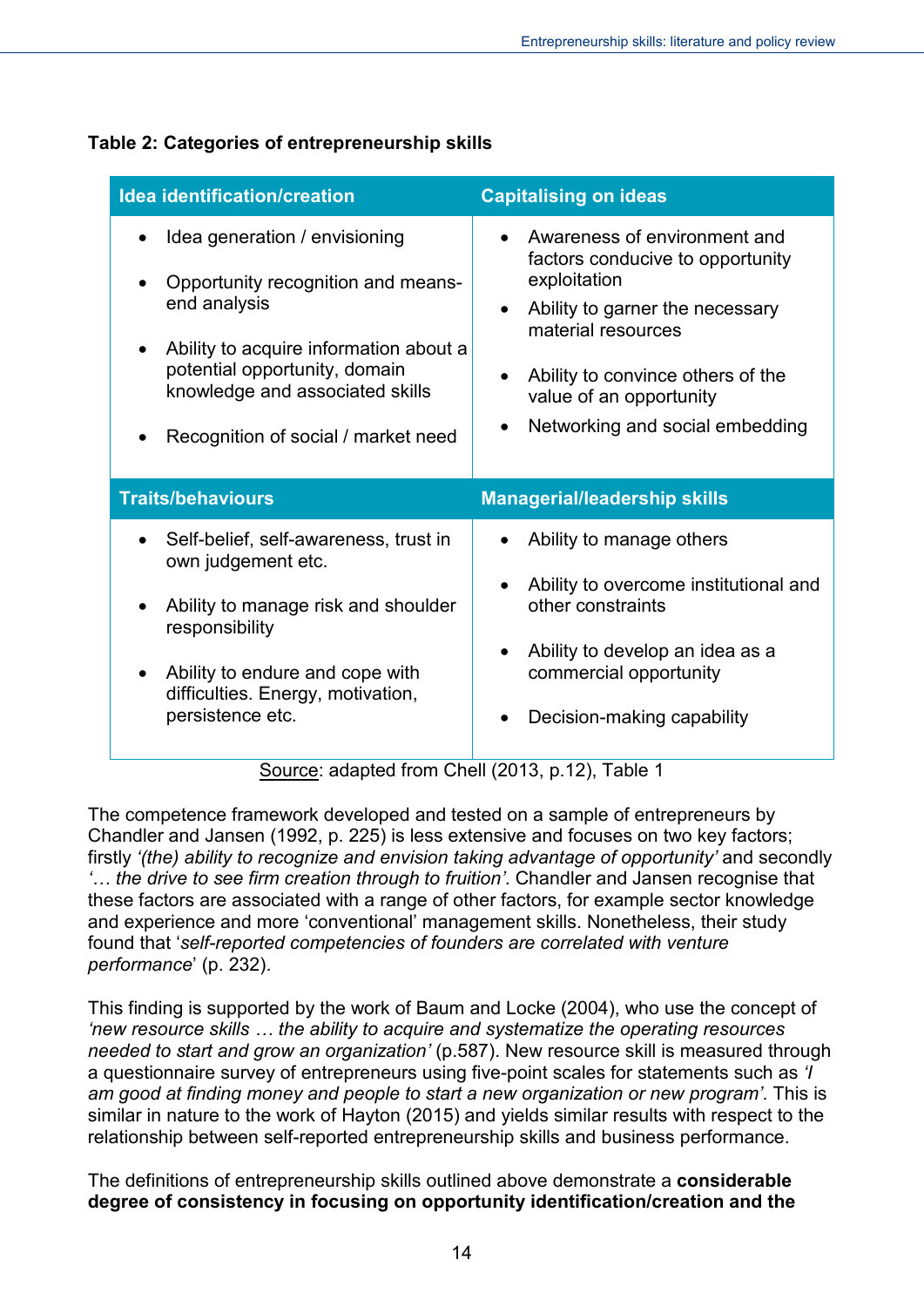**skills required to take advantage of these opportunities as well as to assemble and utilise the resources needed to achieve commercial success on the basis of these opportunities**. The various contributions to the debate vary mainly in terms of the level of detail provided, the overview by Chell (2013) illustrating this most clearly by presenting 22 different behaviours/skills that have been identified by researchers in the field.

Volery et al (2015) suggest, on the basis of a detailed qualitative study of the actions of entrepreneurs, that different skills may be required to successfully undertake the idea recognition/creation element of entrepreneurial behaviour, as compared with the skills necessary to capitalise successfully on the idea (or ideas). They identify a group of entrepreneurs who appear to be 'ambidextrous' in being able to switch readily between these two skills sets or modes of behaviour. This study raises the possibility that **in some cases the full range of entrepreneurship skills may reside (or can be developed) in one individual, whereas in other cases a team approach may be more appropriate**.

The literature illustrates that **it is possible both conceptually and empirically to identify a range of skills that can be categorised under the broad heading of 'entrepreneurship skills' that can, to some extent, be distinguished from leadership and management skills that appear to be most relevant to larger organisations**. This is not to say that there is no relationship between these broad categories of skill – nor that leadership and/or management skills are irrelevant to small enterprises - as has been demonstrated by Hayton (2015). The next section examines the factors that the literature suggests are associated with high levels of entrepreneurship skills.

## <span id="page-14-0"></span>**Factors associated with entrepreneurship skills**

Research has, to a limited extent, investigated the relationship between entrepreneurship skills, 'entrepreneurial traits' that have been identified by psychologists and other factors, for example the demographic characteristics, education level and/or experience of the entrepreneur. This section summarises briefly the evidence that is relevant to consideration of the potential for policy initiatives to promote entrepreneurship skills with a view to influencing the growth ambition and performance of existing businesses.

International exposure of SMEs and their owner managers to new ideas and approaches is one of the factors associated with developing entrepreneurship skills, both at a local and international level (Rodriguez-Pose & Hardy, 2015). This can be seen in SME export activity in overseas markets or via involvement in trade missions led by business support organisations that target particular countries or markets, often as part of a collective geographic or sector network of other likeminded enterprises and peers. This could be useful in policy regarding training, business support and trade initiatives, and suggests **the development of enabling skills such as networking, interpersonal communication, and cultural awareness could have an indirect impact on entrepreneurship**. Indeed, our review highlights the importance of 'human skills' alongside knowledge and technical know-how.

It may be suggested that networking skills are crucial to the success of entrepreneurs. While the literature focuses on technical knowhow and knowledge, it may be the case that the individual with opportunity recognition skills may not be the person with the knowledge/technical know-how, making networking skills and opportunities even more relevant and valuable, whether in an international context or local context. International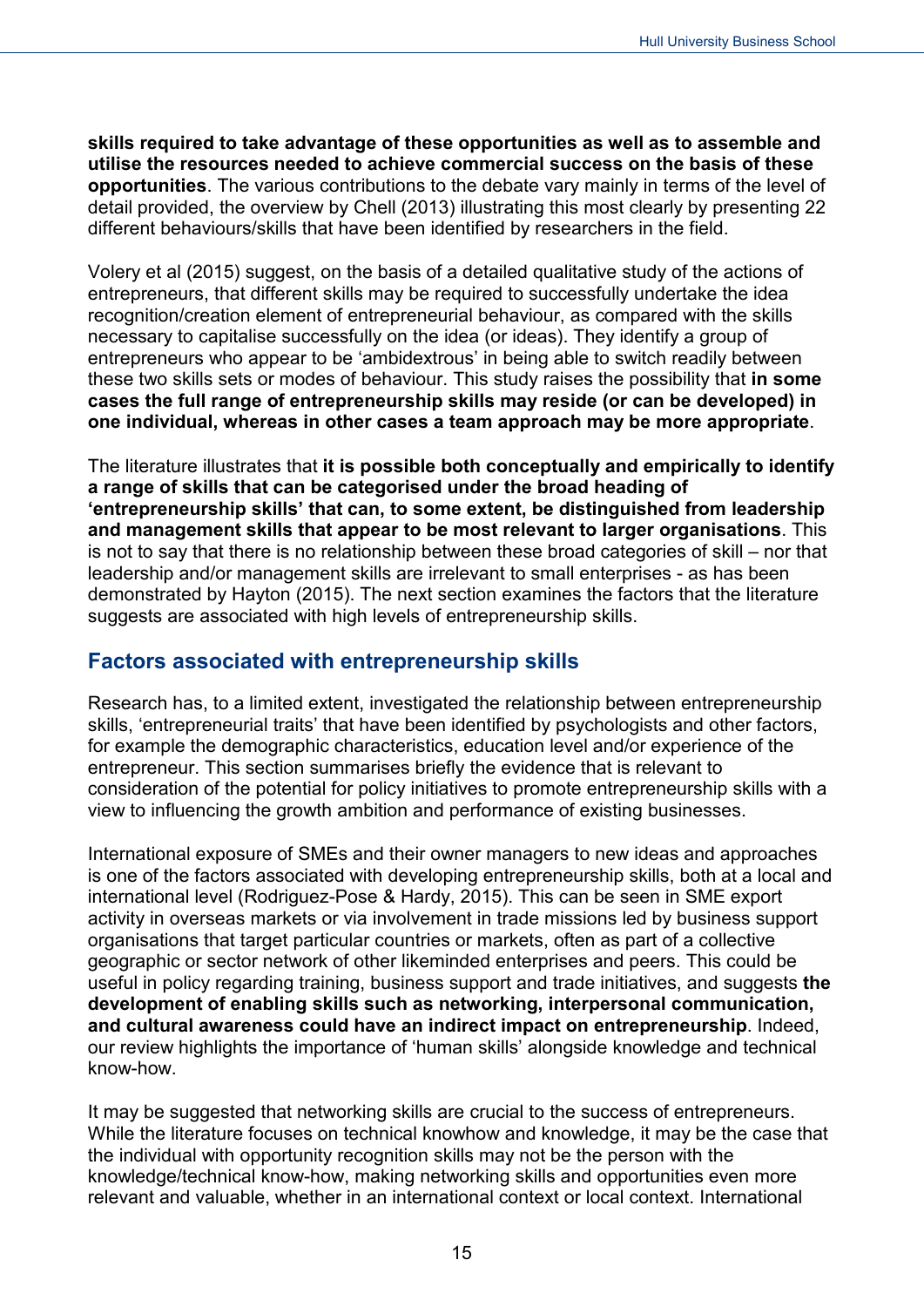networking with a clear focus on sharing knowledge and generating ideas could therefore be beneficial.

Two important considerations in the context of the acquisition of entrepreneurship skills and business performance concern maintaining practical relevance to an SME and the challenges it faces and fostering a supportive peer learning environment. SME ownermanagers will typically be involved in a variety of business clubs or networks, their involvement driven by multifaceted economic, social and personal motivations. Giving networking activity real relevance and application to the SME owner-manager and the challenges their businesses face is a key to engagement. Mutual understanding and trust between network participants may be heightened if the appropriate supportive peer group environment can be established, facilitating more valuable exchange and group learning.

Some researchers have found that **educational attainment** is positively related to opportunity recognition. Singh & Gibbs (2013) note this in a number of empirical studies, and suggest that the increased knowledge that educated individuals hold provides them with a greater resource from which to draw links to new data, thus creating new innovative opportunities.

**Cognitive skills** including counterfactual thinking and analytical thinking have been identified as crucial for entrepreneurial growth especially in translating opportunity recognition into information processing ultimately leading to transforming a market opportunity into a business (Chell, 2013). Therefore, courses and workshops on tools to enhance creativity and entrepreneurial decision-making are likely to prove beneficial in facilitating the growth of small businesses.

Maase and Bossink (2010) capture the **need to bring together public and private talents and capital** to progress entrepreneurship growth. Co-ordination and marshalling of resources can help capitalise on new opportunity recognition. Furthermore, small businesses would benefit by investing their resources in research and development after starting up as opposed to only prior to the start-up of the business (Blazenko, 2012). Growth is essentially related to capitalising on envisioning where a small idea/venture can be extrapolated to a realistic larger business concept. However, the person who recognises the opportunity, envisions the idea and the person/s who have the expertise or the capital to transform the idea into a business output may not necessarily be one and the same (Armstrong, 2013). This can be achieved by bringing together the different skill-sets and resources to provide the synergistic outcome of business growth.

## <span id="page-15-0"></span>**Business and entrepreneur characteristics and entrepreneurship skills**

Most of the research identified through our literature review makes little, if any, distinction between the entrepreneurship skills possessed or required by different demographic groups of entrepreneurs, or by entrepreneurs operating in different sector, spatial or other contexts. This section summarises some of the key concepts, findings and implications arising from the limited relevant literature that we were able to review. We suggest that this is a potential area for future research, especially given the policy imperative to target support in order to achieve the greatest impact, rather than spread such support thinly across a wide range of beneficiaries.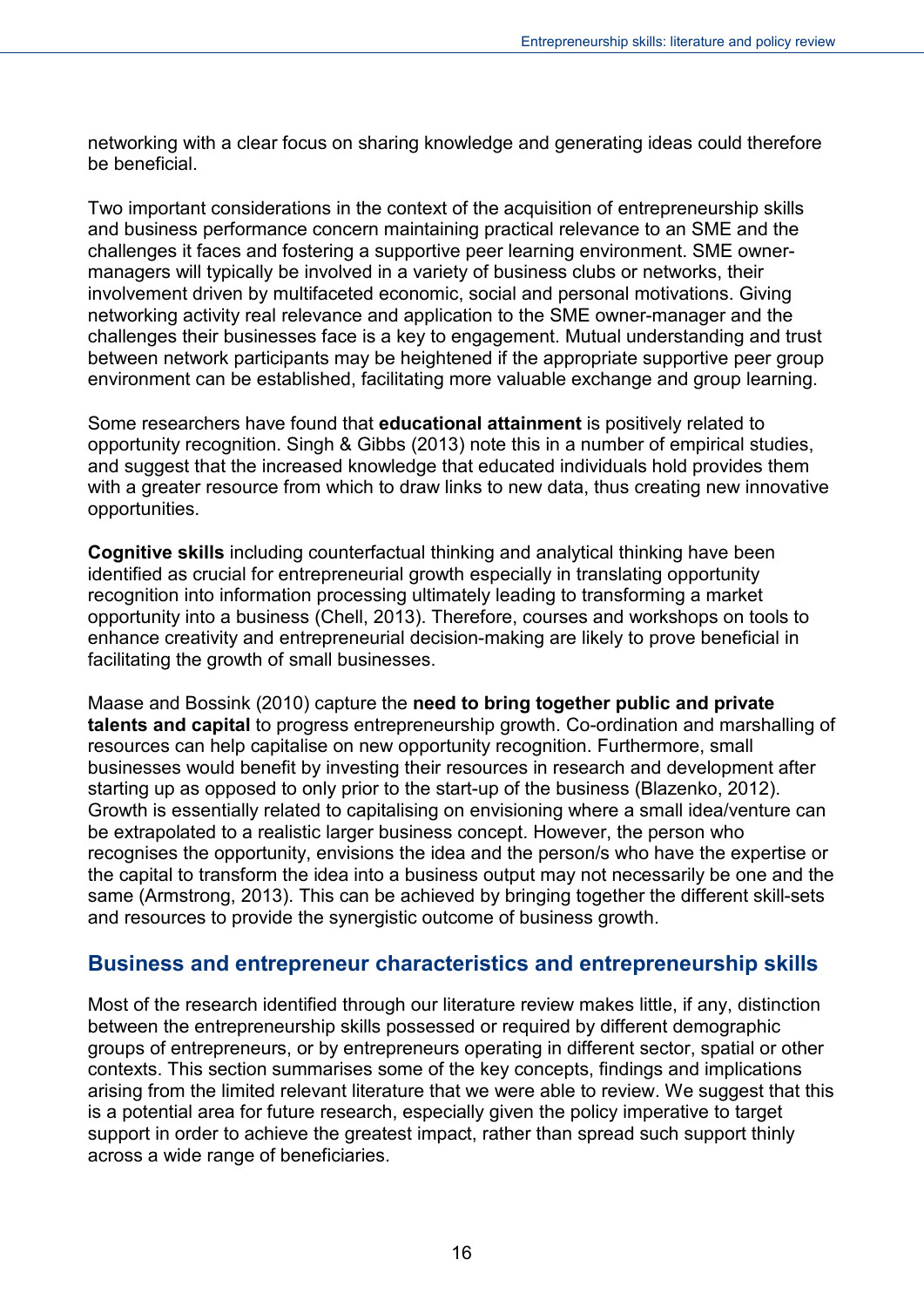#### *Culture, ethnicity and nationality*

The foreign-born population of the UK, currently standing at approximately 13% of the total (Rodríguez-Pose & Hardy, 2015), has a potentially significant role in increasing entrepreneurial activity. Migrants have been shown to be natural risk-takers, and twice as likely to engage in entrepreneurship as natives (Hasan, 2011) therefore suggesting that immigrants have more entrepreneurship skills. However, this is not the full picture.

Recent evidence suggests that regional levels of entrepreneurship in the UK have been stimulated by increased cultural diversity, and this appears to be driven by highly skilled, educationally diverse, non-UK born migration (Rodríguez-Pose & Hardy, 2015). It is perhaps this eclectic mix of cultures, ideas, training, and skills that stimulates entrepreneurial thinking, rather than simply 'importing' entrepreneurship skills into the nation.

Indeed, Zhou (2004) notes a number of studies that record high levels of entrepreneurship in regions of the USA with high concentrations of ethnic minorities. Wang (2012), in a further US study, implies that ethnic minority entrepreneurs typically limit their enterprise's scope to the local enclave, supplying that migrant community with their products or services. If this pattern is repeated within the UK<sup>14</sup>, **policies which support the development of the skills needed to break these barriers could be valuable, aiding the wider application of the entrepreneurship skills possessed by ethnic minorities**.

Moreover Rodríguez-Pose & Hardy (2015) identify the potential for a positive effect on entrepreneurship and innovation when highly and diversely skilled foreign-born workers interact with UK-born counterparts. This international networking may create 'knowledge spillover' and knowledge 'pipelines' between nations, with the benefits being felt regionally as well as nationally, as such groups are '*better able to exploit a larger pool of talents, perspectives, and social connections, and may also be more responsive to the recognition and exploitation of gaps or opportunities in the regional economy*' (Eraydin et al, 2013).

#### *Gender and entrepreneurship skills*

-

Kariv (2012) points out that business growth requires suitable change-related strategies, and men and women lead business change in different ways. A number of studies have captured the existence of significant gaps in the growth, survival and sales for business ventures led by men and women (OECD, 2003a, b, c; US Census Bureau, 2002). Kariv (2012) implies a need to study practices that men and women entrepreneurs adopt to achieve competitive advantage and the development of dynamic capability with a view to accomplishing change-oriented strategies.

Interpersonal skills and being socially dexterous were reported as strong entrepreneurial skills for women. However, financial skills are an area where women entrepreneurs indicated a greater need for support (Mitchelmore & Rowley, 2013). Jennings and Cash (2006) found that men and women entrepreneurs differ in their use of financial capital. Huarng et al's (2012) review also indicates that women business owners need more specialised financial skills. **Women entrepreneurs might be disadvantaged in gaining access to entrepreneurial capital due to their differing background and experience** 

<span id="page-16-0"></span> $14$  See Carter, Ram, Trehan and Jones (2013) for a recent review of the literature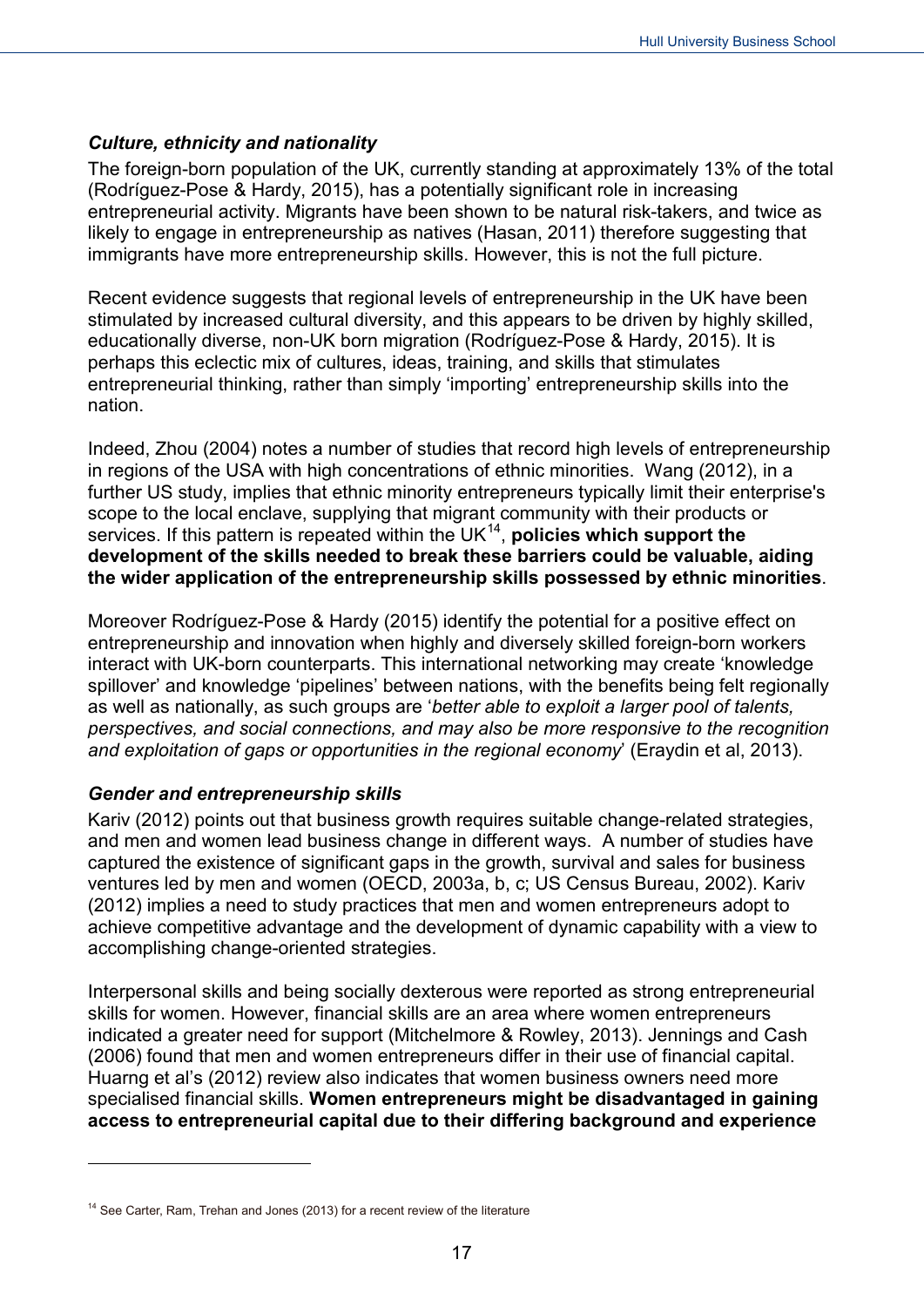**from their male counterparts** (Mitchelmore & Rowley, 2013). Therefore, women entrepreneurs could benefit from support in developing entrepreneurship skills in accessing and managing financial capital to help grow their businesses.

#### *Spatial variations in entrepreneurship skills*

There is a vast literature which examines the causes and consequences of spatial variations in entrepreneurship within and between countries. However, there appears to be little evidence regarding the level and nature of entrepreneurship skills in different localities. Peripheral regions are thought to be constraining to SME development from both a resource based and network perspective (Arbuthnott & von Friedrichs, 2013; Karlsen et al, 2013). While these studies do not focus on entrepreneurship skills *per se*, their findings indicate that **small businesses operating in peripheral regions may lack access to resources that have been demonstrated to support the development of entrepreneurship skills.**

Research suggests that entrepreneurship skills are related to factors such as entrepreneurial 'traits' associated with environment or upbringing, education levels, business experience, ethnicity, access to business support/training and participation in diverse learning networks. It might therefore be argued that regions with relatively low levels of entrepreneurial activity might also exhibit relatively low levels of entrepreneurship skills among the existing small business population. In particular, given the emphasis in the literature on the benefits of networking and peer learning, it could be argued that entrepreneurs in 'low entrepreneurship areas' might benefit from initiatives that encourage them to interact with entrepreneurs from other areas (and perhaps also other cultures and nationalities) in order to develop their entrepreneurship skills. There may also be an argument that opportunity identification and/or creation is more difficult to achieve effectively in areas were consumer and business markets are relatively depressed and/or limited in scale or scope.

## <span id="page-17-0"></span>**How are entrepreneurship skills acquired?**

Discussions about entrepreneurship skills are often associated with debates regarding whether and/or how such skills might be taught and/or learned. Recalling Chell's (2013) observation that skills, in general, should be understood as being something that can be learnt and improved with practice, the implication is that it is possible to teach and/or learn entrepreneurship skills. However, as demonstrated above, there is some evidence that entrepreneurship skills are influenced by a range of factors, including the demographic characteristics of the entrepreneur, their education level, their business and other experiences and perhaps a range of 'traits' that may be determined by genetics and/or early experiences that are difficult to change. The question is perhaps best re-stated therefore, in terms of what elements of entrepreneurship skills are (a) most amenable to learning and (b) most likely to make a demonstrable difference to business performance. Associated with these questions are debates as to the most appropriate methods of 'teaching' entrepreneurship skills, a topic that has particularly exercised educators in the higher education sector (Gibb, 2002; Galloway et al, 2005; Rae, 2004).

Henry, Hill and Leitch (2005) make a useful contribution to this discussion by reviewing the debate over 'can entrepreneurship be taught?'. Following Tiernan et al (1996) they define an entrepreneur as *'someone who has the ability to see and evaluate business opportunities; gather the necessary resources to take advantage of them, and initiate*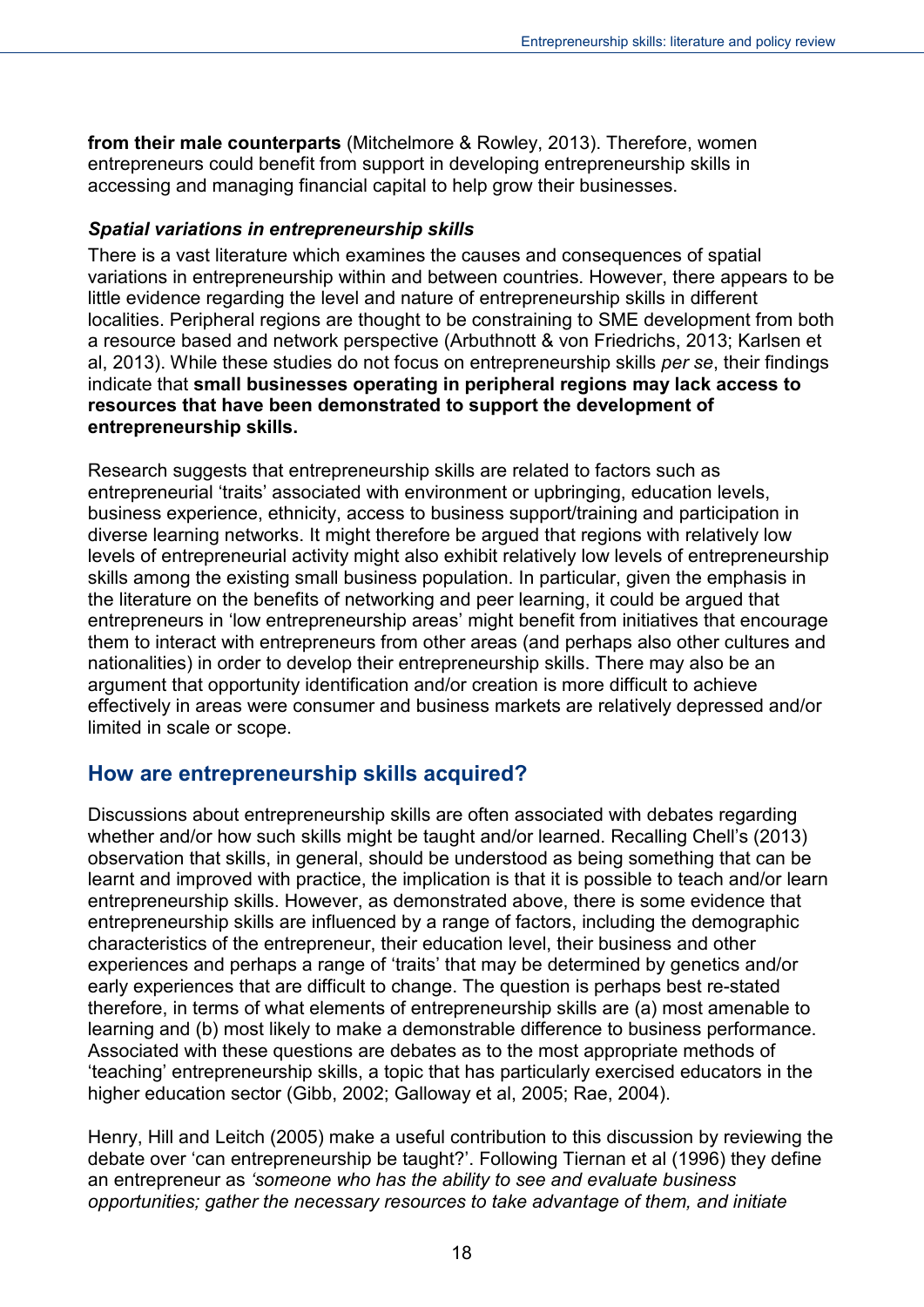*appropriate action to secure success'* (Henry, Hill and Leitch, 2005; 99). This definition is very close to the one adopted by Hayton (2015) and a number of other studies reviewed in this report. Henry, Hill and Leitch go on to observe that the nature of learning about entrepreneurship skills is likely to vary according to the stage of development of the business (pre-start, start-up, growth, maturity) and also point out that learning about entrepreneurship is not restricted solely to those who are running (or wish to run) existing businesses. The review highlights a range of enterprise skills very similar to those considered above, including *'inner control, risk taking, innovativeness, being change oriented, persistence and visionary leadership …'* (2005: 104).

Entrepreneurs tend to be task-oriented, so Henry et al suggest that entrepreneurship skills programmes should themselves be task focused, as compared to more conventional programmes that focus on specific skills for small business management such as finance and marketing. **Learning needs to be based on real work situations**, encouraging managers to implement what they have learnt. Flexibility in learning is also important, as well as greater experimentation than is often the case in more conventional learning programmes. Entrepreneurship is seen as an art and a science, the latter being seen as 'teachable', the former generally not. The consensus of the literature review by Henry et al is that *'at least some aspects of entrepreneurship can successfully be taught'* (158), although it is recognised that evaluation evidence regarding the impact of entrepreneurship education programmes is limited.

A further useful contribution is made by Stuetzer et al (2013), who consider the influence of varied work experience on the acquisition and deployment of entrepreneurship skills. They examine entrepreneurs in a sample of German small businesses, using experience in five different business areas (marketing, accounting, financial control, R&D, production and personnel) as indicators of varied work experience. These measures were found to be good predictors of entrepreneurship skills and the authors conclude that *'… our study speaks in favour of a varied curriculum that builds on insights and practical experiences from a range of functions and roles in order to foster the development of entrepreneurial skills'* (6).

## <span id="page-18-0"></span>**Conclusion: entrepreneurship skills**

**Our review of the literature has confirmed clearly that it is possible to identify a set of skills that can be characterised as 'entrepreneurship skills' and are distinct from – although closely related to – accepted definitions of management and leadership skills.** A key distinction appears to be the action-orientated manner in which these skills are applied – in pursuit of market opportunities or business performance objectives. Some studies have suggested a wide and complex range of skills or competences; however in general there is consensus that high levels of entrepreneurship skills are associated with competence in the process of opportunity identification (and/or creation), the ability to capitalise on identified opportunities and a range of skills associated with developing and implementing business plans to enable such opportunities to be realised.

There is some evidence to suggest that **there is a positive association between entrepreneurship skills and some measures of business success**, although it is clear that further research is required in order to understand which specific skills are most important and how they inter-relate with other types of skills and other factors associated with business growth. The evidence regarding the impact on business performance of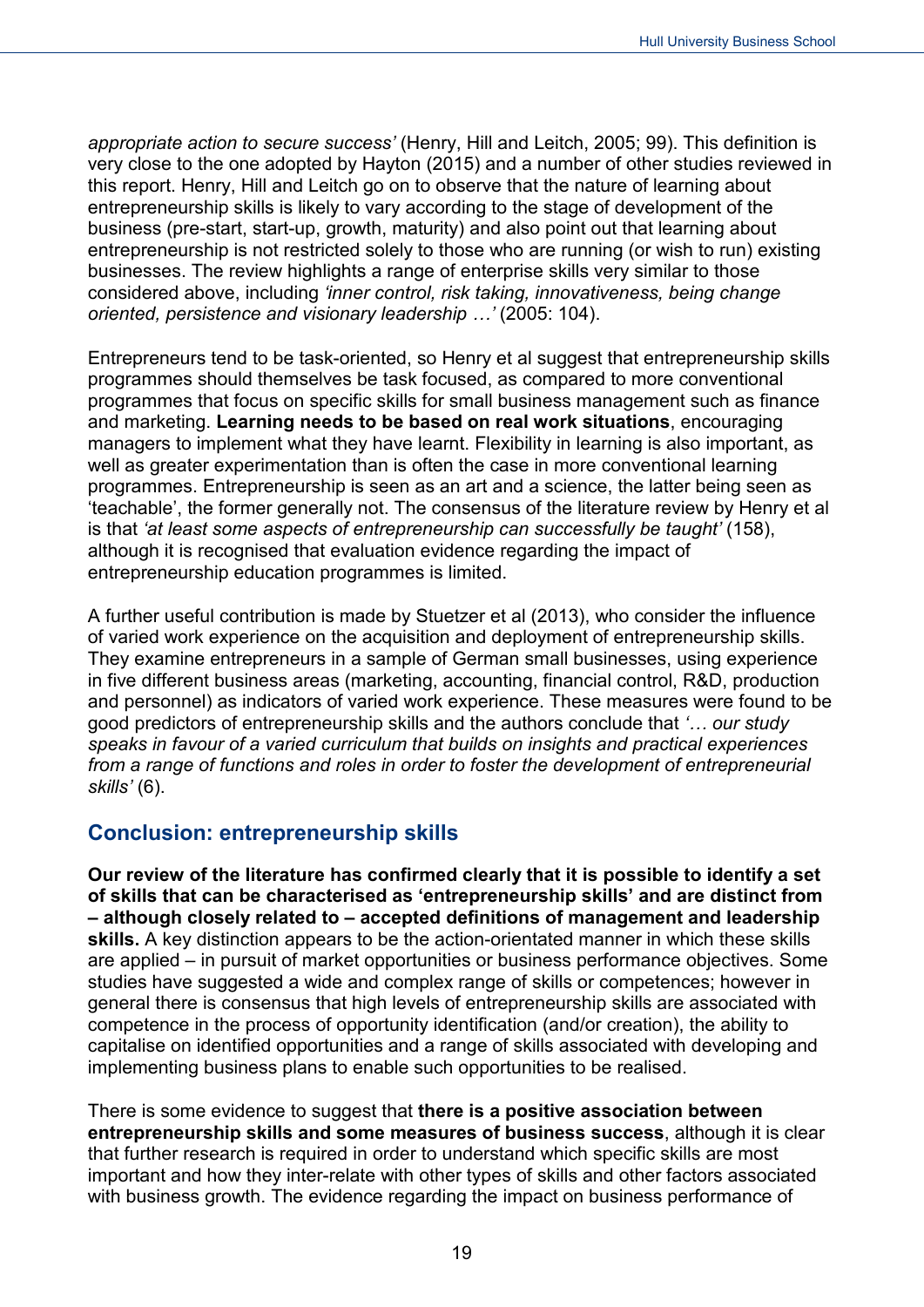specific education, training or support programmes to promote entrepreneurship is limited, suggesting the need for further experimentation and systematic evaluation in this area.

While there is some suggestion of variation in the type and/or level of entrepreneurship skill by gender, ethnic groups, nationalities and/or location, overall, **entrepreneurship skills appear to be related only loosely to factors such as the demographic or educational background of the entrepreneur.** Again this is an area that would benefit from further research.

Our understanding of how and why entrepreneurs acquire entrepreneurship skills is also limited. There is **strong evidence that entrepreneurs tend to learn less effectively from the conventional didactic approaches typical of much of the educational sector and some indication that a task-oriented approach focused on real business problems would bear fruit with this group**. Experiential learning and learning through interaction with peers also appear to be appropriate for the effective development of entrepreneurship skills, as is exposure to a range of cultures, backgrounds and experiences. Variety (reflecting the varied experiences of many entrepreneurs), flexibility and innovation also appear to be elements of the learning process that are most likely to engage entrepreneurs and result in increased levels of entrepreneurship skills.

The next section of this report reviews some policy initiatives in selected countries that have, at least in part, attempted to improve entrepreneurship skills.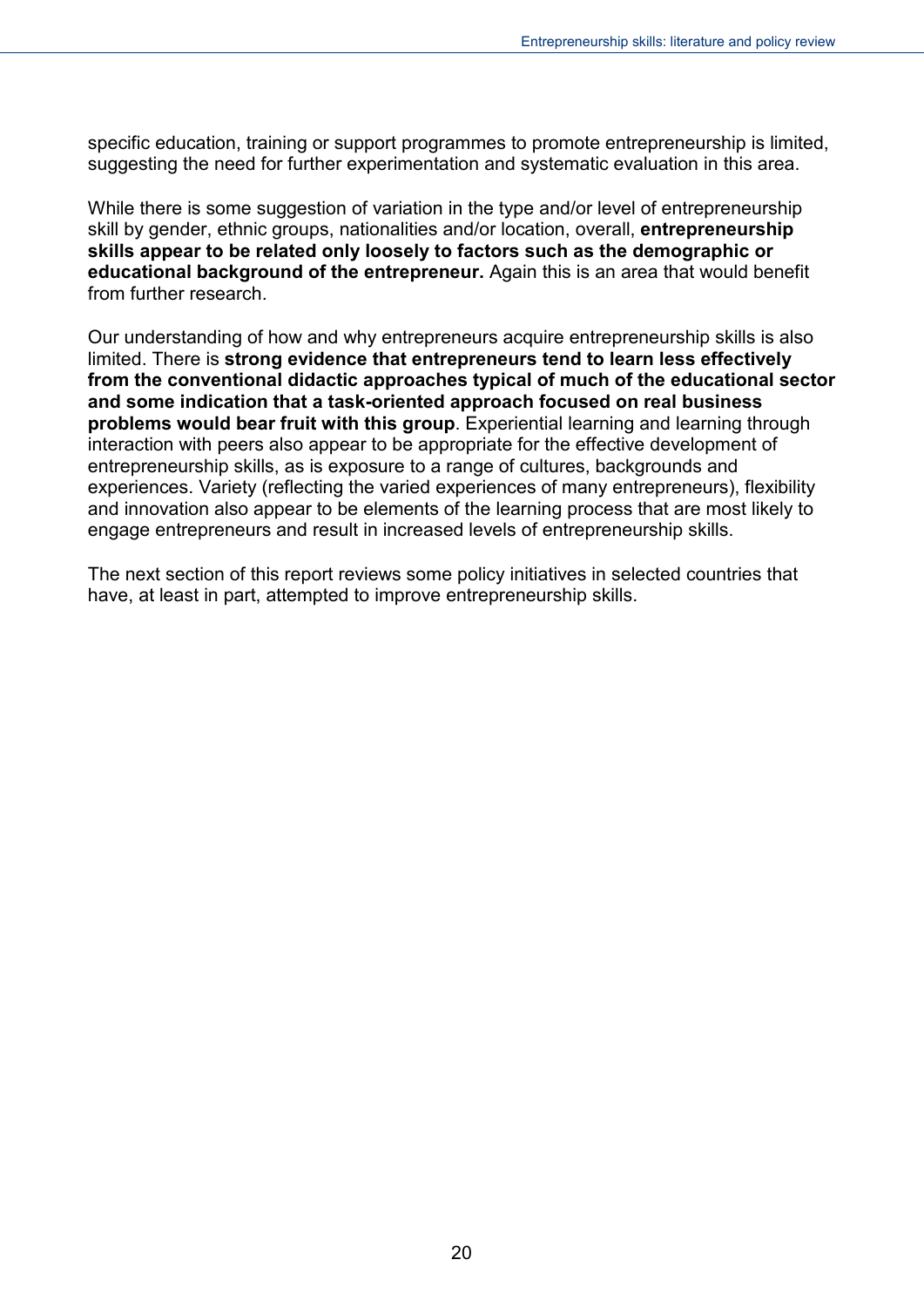## <span id="page-20-0"></span>**Policy review**

**Building on the literature review the focus of the brief for this part of the project was to identify and critically review policy initiatives in selected countries that have attempted to develop entrepreneurship skills as a route to improving enterprise productivity and growth. The objective being to draw out good practice and lessons learned which may be useful to inform the development of future UK policies and initiatives in this area.**

## <span id="page-20-1"></span>**Key findings**

- Our initial assessment is that there is only a limited body of policy evidence that is directly relevant to the entrepreneurship skills issue (as we have defined it).
- Hard evaluation evidence has been limited. However, we understand from our established country contacts that in many cases, such evidence does exist but has not been or is unlikely to be published in the public domain.
- There are some pertinent examples from the country specific case study review of wider innovation and entrepreneurship infrastructure support systems that have contributed to entrepreneurship skills development.
	- o The Office for Entrepreneurship Education (US) is a good example of how the promotion and support of leadership and entrepreneurship skills can be given greater prominence.
	- o The Emerging Leaders Executive-level programme (US) underlines the importance of targeting SME skills development as a route to achieving business growth.
	- o The Futurpreneur Canada initiative provides a good example of directly targeting youth entrepreneurship and has achieved notable impact and results.

## <span id="page-20-2"></span>**Introduction**

Our review of policy information, evaluation evidence and case studies generated a large amount of material on policies relating to SME development, internationally, across Europe and within the UK. Notably the OECD and Interreg have written extensively on the subject.

Our initial assessment is that **there is only a limited body of policy evidence that is directly relevant to the entrepreneurship skills issue** (as we have defined it – see literature review) in terms of the contribution made to improving enterprise productivity and growth. Albeit there are some specific, targeted examples of innovation and entrepreneurship infrastructure support systems that have contributed to entrepreneurship skills development.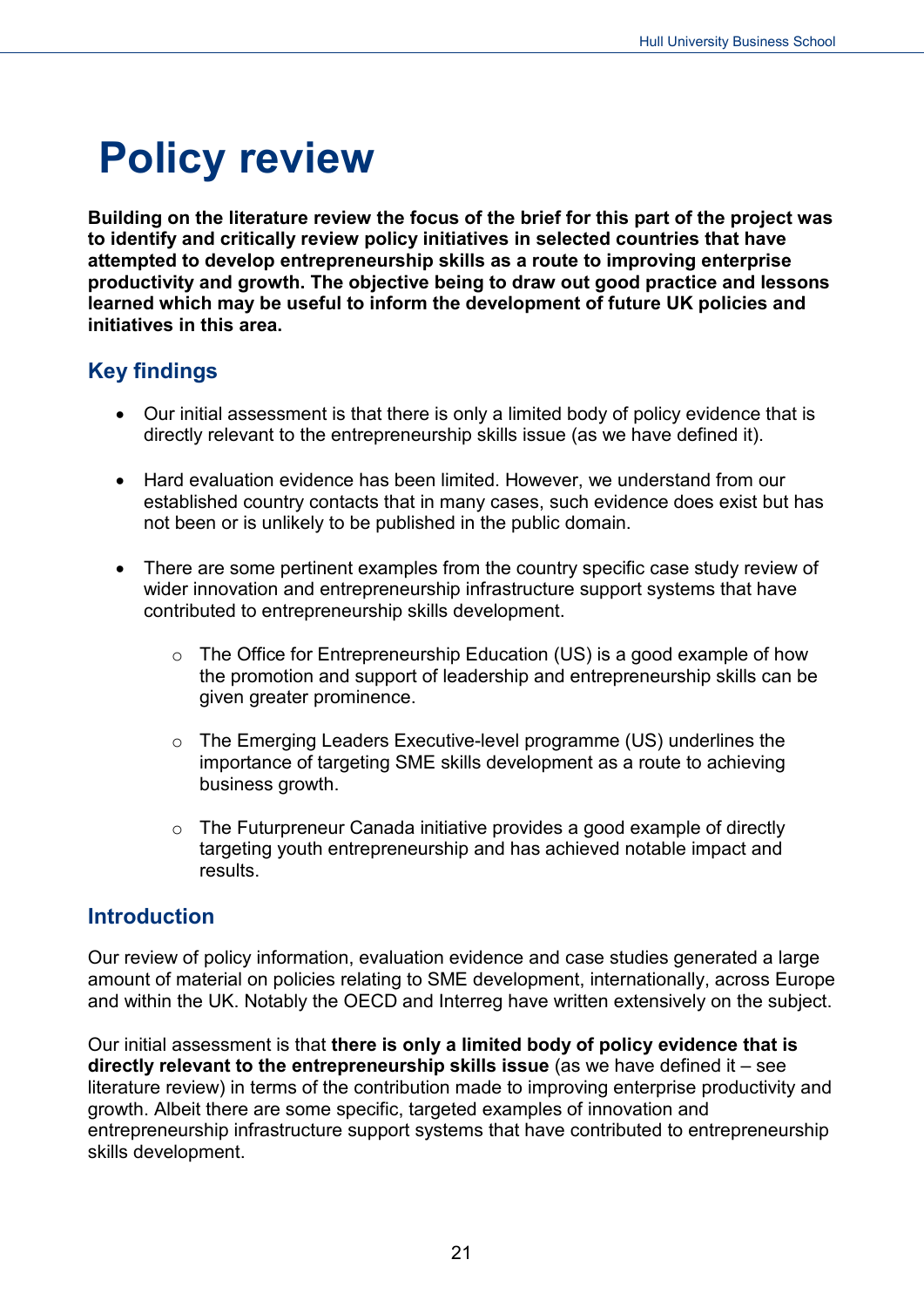To illustrate this point, three case studies were identified and written up, focusing on SME support arrangements in Australia, the US and Canada. These can be found in Annex 1.

The following section looks at the key findings from each of the countries reviewed. We then present a summary of these findings and some next step actions arising from the case studies designed to enhance the evidence base. We conclude by identifying some lessons regarding how entrepreneurship skills might be integrated into UK SME business support initiatives.

## <span id="page-21-0"></span>**Summary of country specific case study findings**

There is only limited hard evaluation evidence of the effectiveness of government policies in the public domain.

Three case studies were undertaken, covering Australia, the US and Canada. A summary of findings on the relative success/merits/weaknesses are presented next against each country reviewed.

#### *Australia*

Dedicated policies in Australia brought together under the Entrepreneurs' Infrastructure Programme (EIP) directly target entrepreneurs and their needs and look to provide simple and clear points of entry for its intended beneficiaries. The Programme offers differentiated levels of service, each with associated thresholds for the duration of support and grant finance available, dependent upon SME type or stage of development and their support requirements. The Business Management or Research Connections streams deliberately target larger and more established SMEs operating in key industry sectors (e.g. turnover over \$750,000).

EIP is an assembly of a number of previous programmes including Enterprise Connect (EC), Commercialisation Australia and a new precincts programme. Launched in the November 2014 Budget, it is too early in EIP's development to properly evaluate its success and impact, other than to note that the EC programme continued under the auspices of the EIP.

Enterprise Connect (EC), a business extension service, was subsumed into EIP. Previously called Australian Industry Productivity Centres (2007), it was based on the UK Manufacturing Advisory Service. EC sponsored research on business skills correlation with business performance (undertaken by Professor Roy Green of the London School of Economics) supported EC moving towards a greater focus on "entrepreneurship skills" development.

Australia has an Innovation Investment Fund (IIF) programme and part of the intent is to develop entrepreneur finance skills (supply and demand side). Evaluation has not been published.

EIP draws on a national network of more than 100 private sector advisors and provides a wealth of experience and expertise in functional business support, process improvement, commercialisation, industry sectors and regional geography.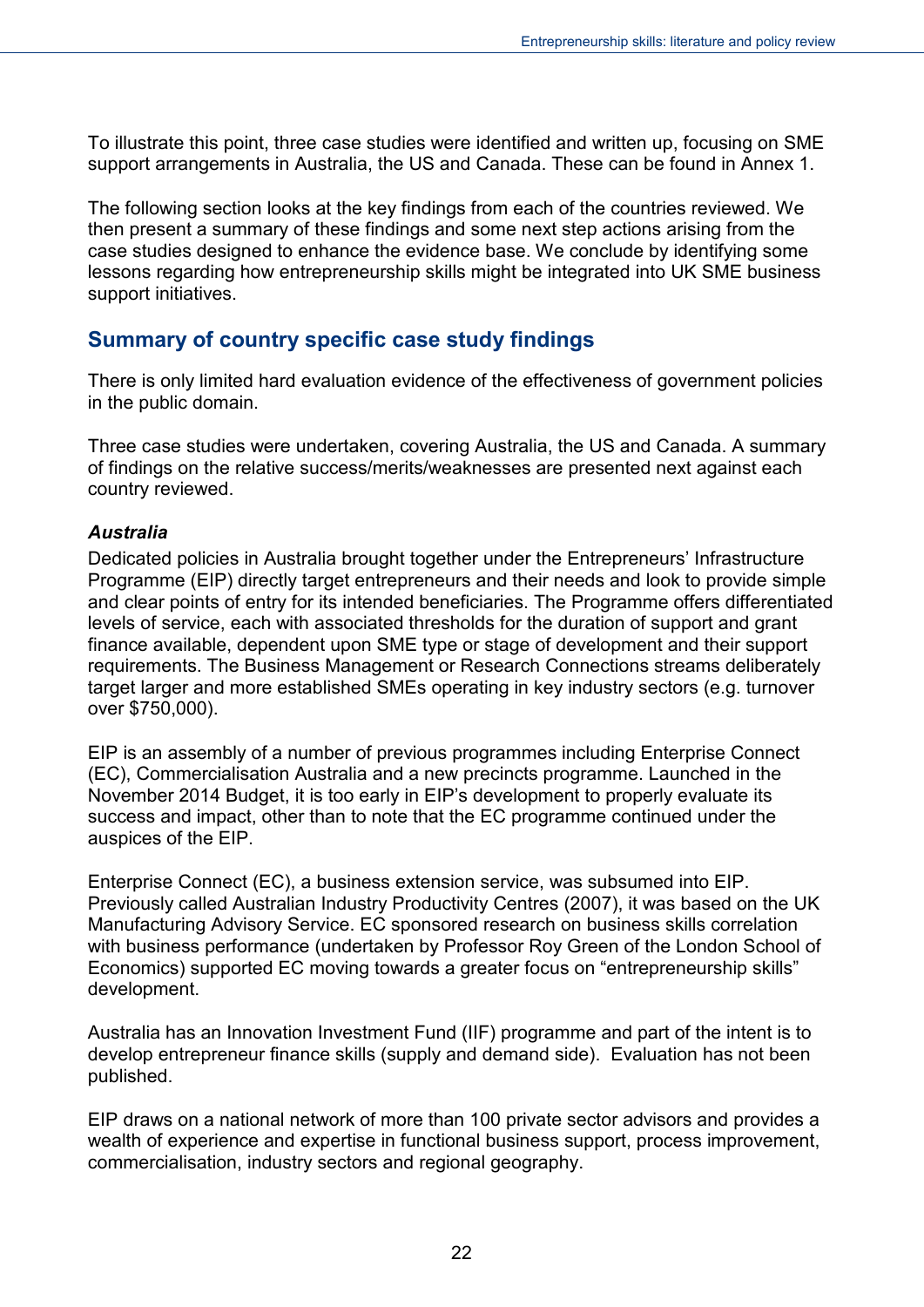#### *United States (US)*

The USA has specific Government policy led and funded by the US Small Business Administration (SBA), targeted at SME owners and entrepreneurs that seeks to foster the development of entrepreneurship and associated skill-sets.

The US has a long tradition of policy favourable to SMEs and entrepreneurship development. The highly liquid financial systems and available private equity and venture capital, together with an entrenched entrepreneurial culture within society has established the US as an example of good practice. The ease of access to finance for SMEs and highly developed innovation ecosystem has been cultivated over a substantial period, an investment that is not easily replicated.

The SCORE programme is a long established business support initiative, providing advice and support via an extensive volunteer network of experts and online resources that has proven demonstrably effective and has similarities to the previous UK Business Link Small Business Service.

Within the SBA, the Office for Entrepreneurship Education (OEE) is a national office with a specific remit to assist the skills development of entrepreneurs via a series of toolkits, resources and initiatives. It may be worthy of further investigation for the UK in terms of a focal point for promoting entrepreneurship skills and training.

The Emerging Leaders Executive-level development programme, provided free to delegates, is targeted at established businesses with large turnover and growth potential. There are similarities with the Executive MBA programmes available via UK Higher Education Institutions (HEIs)<sup>[15](#page-22-0)</sup> and the Common Purpose<sup>[16](#page-22-1)</sup> programme in terms of scope and sphere of teaching and community/local development roots - both are fee based programmes. Evaluation findings indicate positive results in terms of job creation, access to finance and securing of public sector contracts among 2,000 participating businesses.

#### *Canada*

Canada has specific policy led and funded by the Canadian Government, via Industry Canada, targeted at SME owners and entrepreneurs that seeks to foster the development of entrepreneurship and enterprise.

Similar to US, government policies and investment that favour SMEs and entrepreneurship, access to finance and historic societal attitudes to entrepreneurship, has enabled Canada to develop a highly supportive entrepreneurial environment and provides an example of good practice. Federal, provincial and territorial governance in Canada differs from the UK, but there are similarities to previous UK regional policy, Regional Development Agencies and Government Offices.

The Canadian Business Network is similar to the UK GOV.UK portal in terms of providing a single online point of contact and signposting for business support for SMEs. The Job Fund Agreements are similar also to UK and EU national European Social Fund

<span id="page-22-0"></span><sup>&</sup>lt;sup>15</sup> See for example http://www.ambaguide.com/find-an-accredited-programme/schools/united-kingdom/

<span id="page-22-1"></span><sup>&</sup>lt;sup>16</sup> http://www.commonpurpose.org.uk/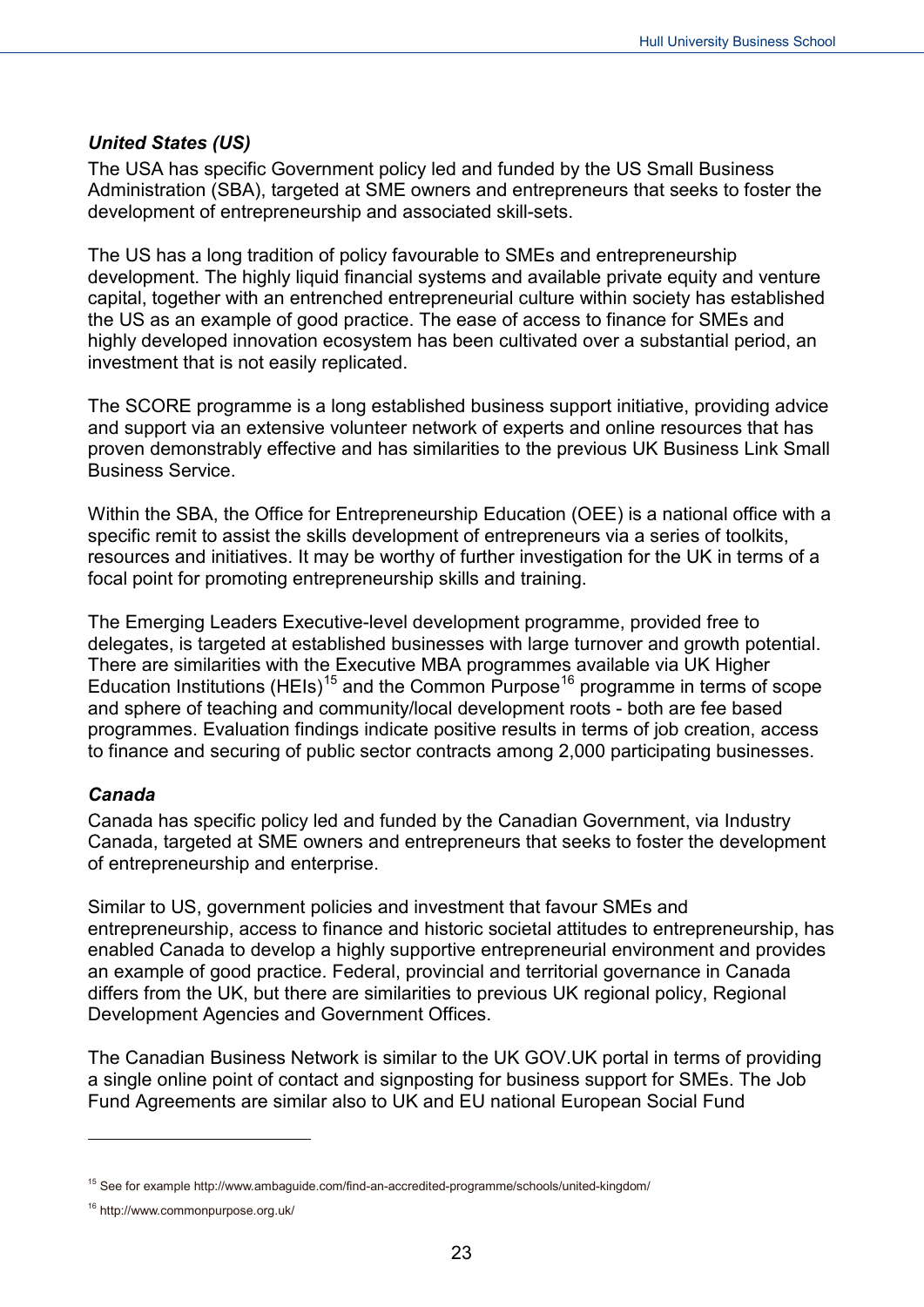programmes targeting workforce skills and development. However, one notable difference is that in Canada programmes are delivered by regional development bodies as guardians of wider economic plans for their regions. In the UK, Local Enterprise Partnerships, based around functional economic areas and local authority groupings act as focal points for coordination of UK Government funding (e.g. Business Growth Hubs) rather than delivering business support services.

Futurpreneur Canada is well established, with notable investment from the Canadian Government, which underlines a clear strategy of supporting youth entrepreneurship and young enterprise with demonstrable impact and results. The broadly defined 18-39 years category for youth compared to UK is notable. For example, support in the UK via the Princes Trust charity targets 13-30 year olds but with emphasis on those that are not in education, employment or training (NEET). Futurpreneur Canada looks to have a well targeted programme of mentoring, advice and funding support for the entrepreneur and to develop associated skill-sets. This may provide a good example of practice for further investigation for application to UK.

## <span id="page-23-0"></span>**Implications for UK SME initiatives**

All three countries studied appear to place particular emphasis on supporting SME growth and development. Australia, the USA and Canada all have specific policies led and funded by their respective governments' industry departments, which are directly targeted at SME owners and entrepreneurs and seek to foster the development of entrepreneurship and enterprise. All have extensive business support networks operating at national level underpinned by a multitude of business centres and contact points operating at the sub national state, county and locality (territorial and provincial) levels. These are defined by geography and governance structures that differ from the UK. There are clear cost implications of replicating this model across the UK, particularly in light of public spending austerity measures.

The USA provides a good example of how the promotion and support of leadership and entrepreneurship skills can be given greater prominence. The US OEE is a dedicated national office and resource with the specific remit of assisting the skills development of entrepreneurs, which it deploys via a series of online toolkits and resources and targeted initiatives. This may be worthy of further investigation for the UK in terms of providing a dedicated focal point for promoting and supporting the development of SME entrepreneurship skills and training programmes.

Another US initiative underlines the importance of directly targeting SME skills development as a route to achieving business growth. The Emerging Leaders Executivelevel development programme may be worthy of further investigation. It is targeted at established businesses with large turnover and growth potential. There are similarities with MBA Executive Education style programmes available via UK HEIs in terms of scope and teaching delivery – with the exception that it is provided free of charge to delegates. It also mirrors some of the elements of the UK Common Purpose leadership programmes in terms of its community and local development roots – but which is also a fee based programme.

In Canada, the Futurpreneur Canada initiative provides a good example directly targeted at youth entrepreneurship and has achieved notable impact and results. This may be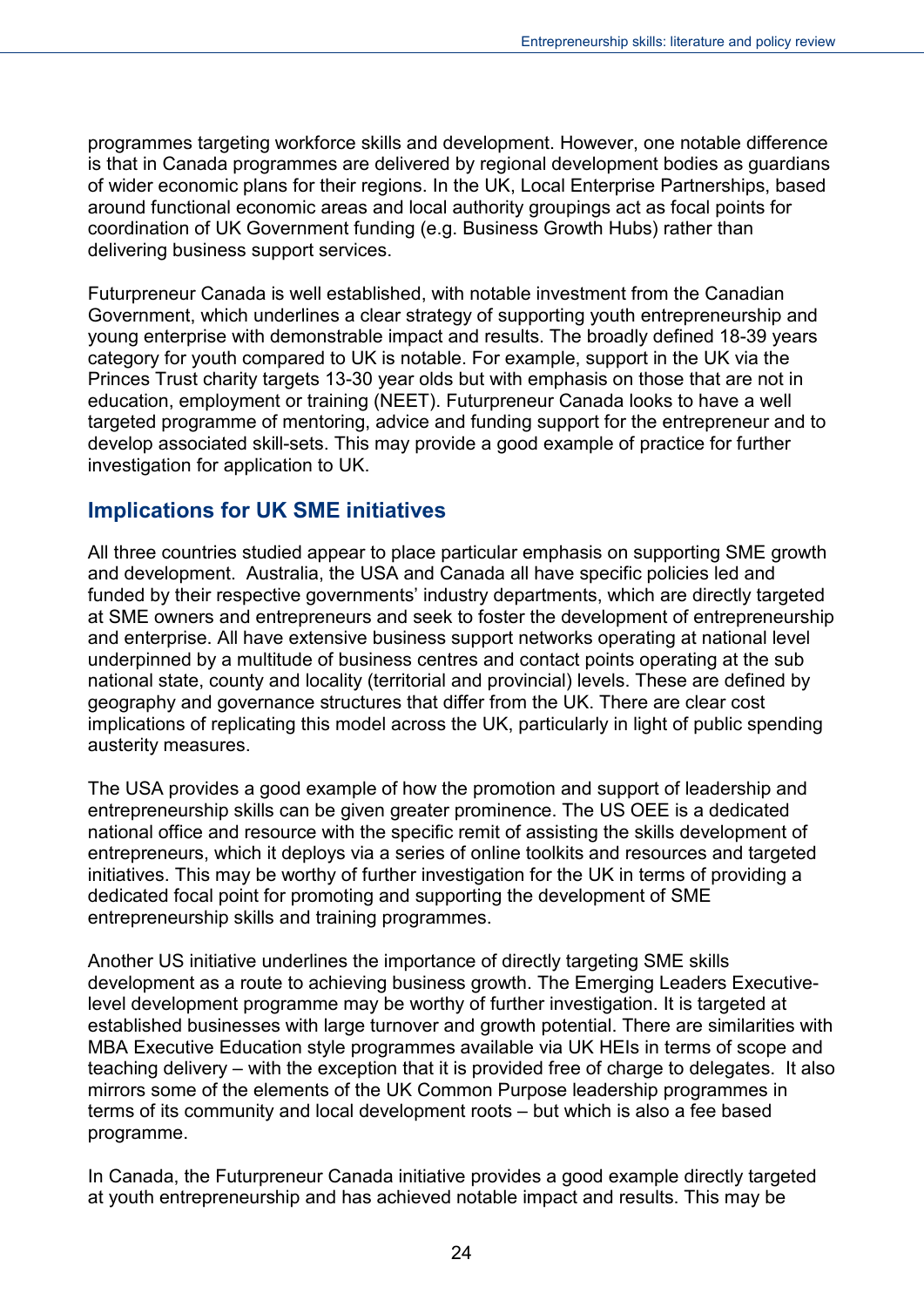worthy of further investigation for application to UK in the context of the focus on youth enterprise and young entrepreneurs. It would also provide a comparator model to the current UK Princes Trust charity model and programmes that target disengaged and NEET young people with sector focused employability and personal development skills training as a means to improve skill levels and participation. Futurpreneur Canada also has well defined mentoring programmes, consisting of business advice and funding support tailored to youth entrepreneurs.

One practical action to help fill the gap in hard evaluation material on entrepreneurship skills initiatives in the target countries that is in the public domain and available for this review, is for BIS to consider making requests to its counterparts in the government industry departments of Australia, the US and Canada to share confidential copies of evaluations of relevant programmes.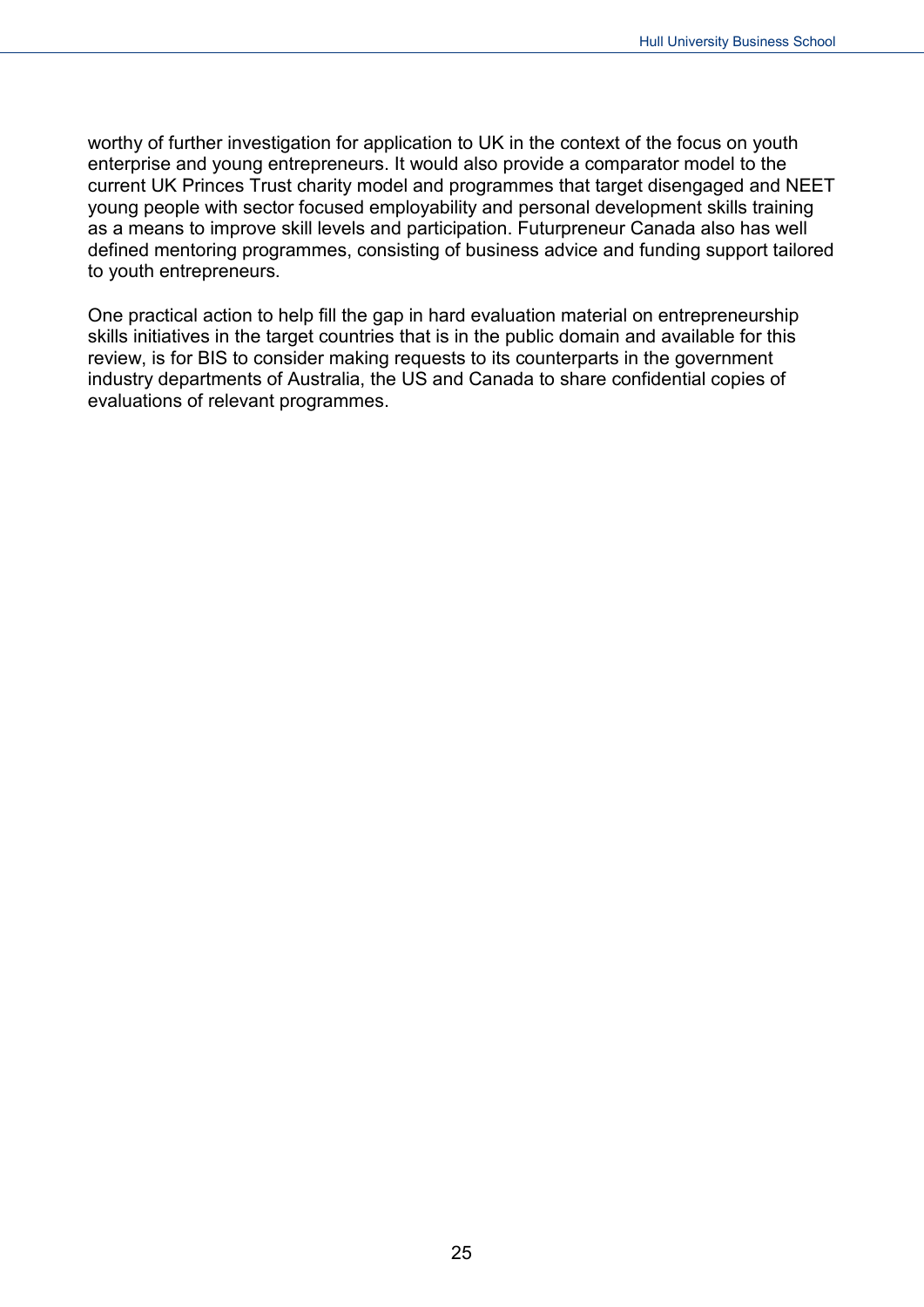## <span id="page-25-0"></span>**Conclusion**

This final section summarises briefly the main considerations for policy that emerge from our review of the literature on entrepreneurship skills and case studies of policy in three countries. The key message is that the evidence supports the case for policy intervention to promote entrepreneurship skills, targeted on key groups for which such support is likely to stimulate business growth. Entrepreneurship skills programmes are best delivered in the context of wider policies to support SMEs and should build on the success of initiatives that facilitate experiential learning on a group basis, rather than conventional class-based learning.

## <span id="page-25-1"></span>**Are 'entrepreneurship skills' distinctive?**

Our review confirms that it is possible to identify a set of skills that can be characterised as 'entrepreneurship skills' which are distinct from – although closely related to – accepted definitions of management and leadership skills. Entrepreneurship skills are associated with competence in the process of opportunity identification (and/or creation), the ability to capitalise on identified opportunities and a range of skills associated with developing and implementing business plans to enable such opportunities to be realised.

## <span id="page-25-2"></span>**Will improving entrepreneurship skills improve business growth? Is there a rationale for policy development?**

The available evidence generally shows a positive relationship between entrepreneurship skills and business growth. There is also some indication that lack of entrepreneurship skills may be inhibiting business growth in some cases.

The limited evaluation evidence in the public domain suggests that entrepreneurship skills programmes appear to play a role in stimulating growth. However the evaluation evidence is not conclusive at this stage and it will be important to examine this in more detail – both in the UK and internationally.

The available evidence also shows that there are significant numbers of small businesses in the UK with relatively underdeveloped entrepreneurship skills and that there is the potential for substantial impacts on performance.

## <span id="page-25-3"></span>**Should entrepreneurship skills programmes be targeted?**

Research suggests that targeting of entrepreneurship skills initiatives would be appropriate in terms of achieving maximum impact from the investment of public resources. More research would be required in order to reach firmer conclusions; however our review suggests that the main dimensions to consider in targeting are (1) growth orientation/potential of individual businesses, distinguishing between 'high fliers' and the 'middle ground', and (2) self-assessed skill needs, based on the Hayton survey and/or similar exercises. Our review suggests that the 'long tail' of businesses with self-reported poor entrepreneurship skills may not be the most fruitful target group in policy terms; however there is a case to explore the growth ambitions (or lack thereof) among that group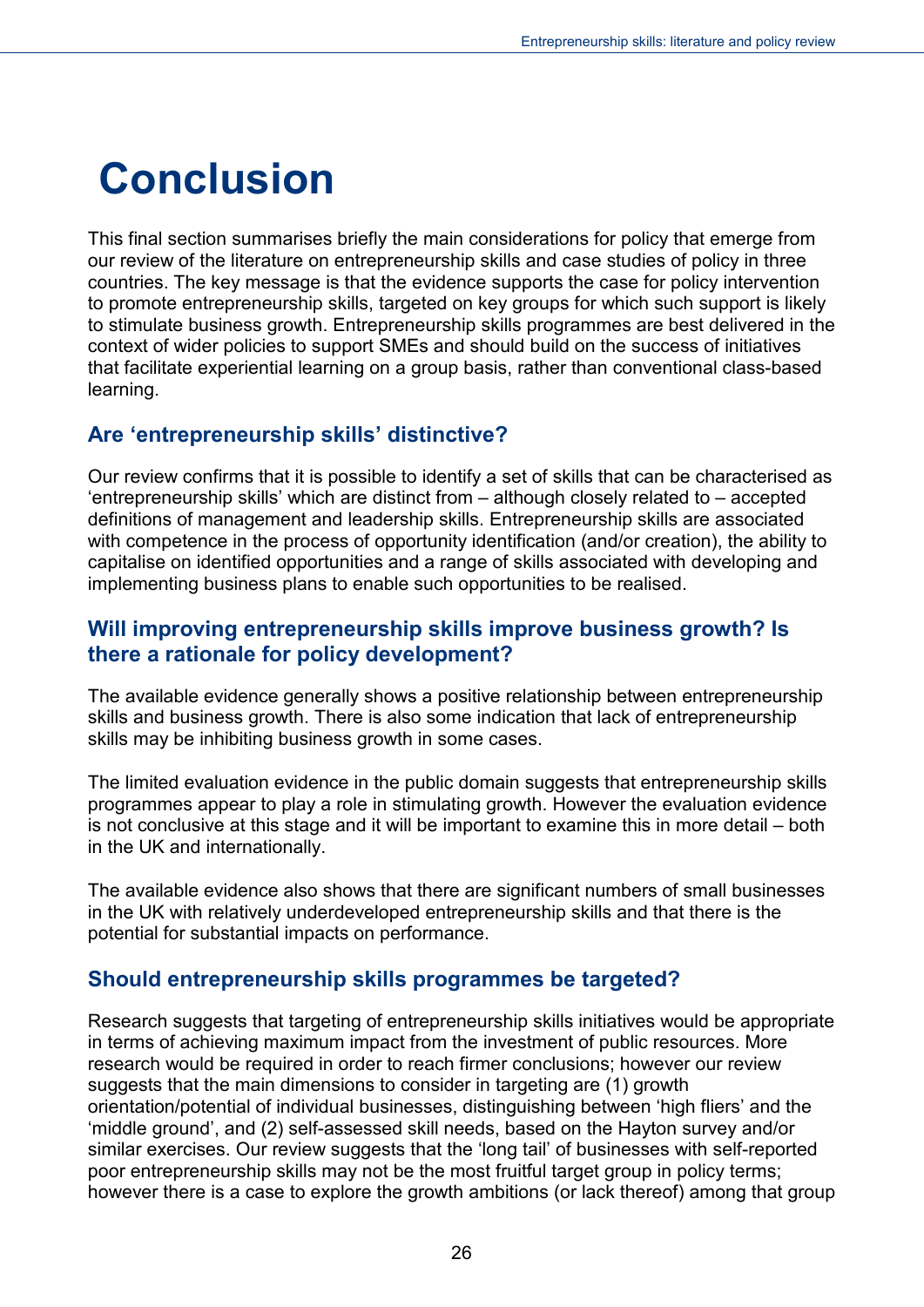in order to identify a sub-group that may benefit from policy intervention. Current UK initiatives such as Goldman Sachs 10,000 and Growth Accelerator are helping targeted (and largely self-selected) businesses to develop their entrepreneurship skills and provide examples of good and effective practice.

In terms of specific demographic groups, the evidence provides weak support for targeting by, for example, ethnicity, age and/or gender, although there are indications that there are some variations in entrepreneurship skill needs. UK policy evidence suggests that mixed groups are beneficial in this context, but again there may be a case to explore this further. There is also a strong *prima facie* case for spatial targeting, linked to local skills ecosystems, with a potentially important role for 'anchor institutions' such as universities and business schools. Again further research might be helpful in understanding spatial variations in entrepreneurship skills, and their policy implications.

## <span id="page-26-0"></span>**How can/should entrepreneurship skills best be delivered?**

The research suggests five key elements that are likely to enable the successful delivery of entrepreneurship skills initiatives: (1) experiential rather than didactic learning, underpinned by appropriate theoretical knowledge; (2) involvement of both the individual and the enterprise; (3) group learning that, as appropriate involves teams from within businesses, not just individual entrepreneurs; (4) delivery as part of wider business support programmes, rather than as stand-alone training courses; (5) encouraging some degree of commitment from participants, for example in the form of (partial) charge.

The Goldman Sachs 10,000 Small Businesses UK initiative highlights some practical measures to support skills acquisition and learning, including facilitated learning techniques, peer mentoring and building supportive group learning sets. Both OECD and Interreg identify the importance of developing long term, stable and targeted entrepreneurship policies as means to attracting and maintaining entrepreneurs and investment in a region. Stand-alone support tools can have impact and maximise or advance activity but are best delivered as part of an ongoing package or programme of support that is designed for the individual in the context of their business. Long term and stable policies specifically targeted around entrepreneurship should result in a business environment that is more entrepreneur-friendly, supports new firm creation and enables SMEs to develop. This is demonstrated by the US case study and the Futurpreneur Canada initiative that specifically targets youth enterprise and entrepreneurship.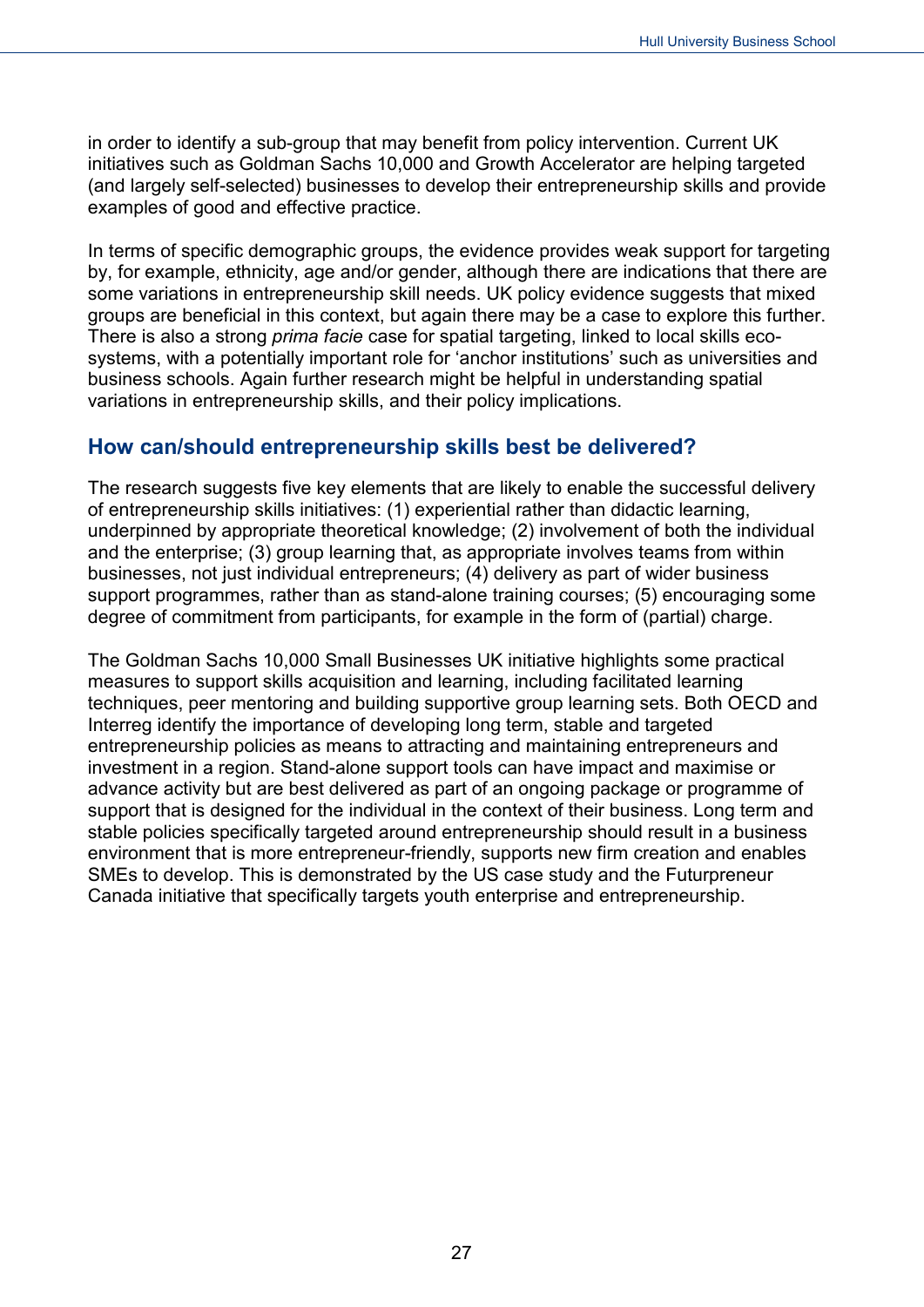## <span id="page-27-0"></span>**Annex: case studies**

## <span id="page-27-1"></span>**Policy review 1: Australia**

### <span id="page-27-2"></span>**Description/Area of focus**

ENTREPRENEURS' INFRASTRUCTURE PROGRAMME (herein referred to as EIP), DEPARTMENT OF INDUSTRY & SCIENCE, AUSTRALIAN GOVERNMENT

### <span id="page-27-3"></span>**Coverage – country/region**

AUSTRALIA

### <span id="page-27-4"></span>**Sector/target business/demographic groups**

SMEs

Entrepreneurs, researchers, inventors, start-ups, commercialisation offices

## <span id="page-27-5"></span>**Details of policy/programme**

EIP is a flagship initiative for business competitiveness and productivity at the firm level, forming part of the Australian Government's new industrial policy under its Industry, Innovation and Competitiveness Agenda.

It draws on national network of 100+ experienced private sector advisors.

Three levels of services or streams are available:

**Business Management** – advice and facilitation services to improve business management, capabilities and networks, including:

- Holistic business assessment leading to a detailed business improvement plan
- Extended engagement period (up to 2 years) for high growth potential businesses to embed strategic business improvements that accelerate growth capability
- Supply chain facilitation offering practical support for business to develop new and existing markets
- Small, co-funded support grants for SMEs to purchase external expertise to support implementation of business improvements identified above

**Research Connections** – facilitation of expert advice and business solutions to knowledge-related issues, plus brokerage services linking business to knowledge providers or research organisations. Facilitates collaboration with research sector to develop new ideas with commercial potential and identify knowledge gaps inhibiting business growth. May include financial assistance via matched funding grant of up to 12 months / \$50,000) supporting direct access to research capability.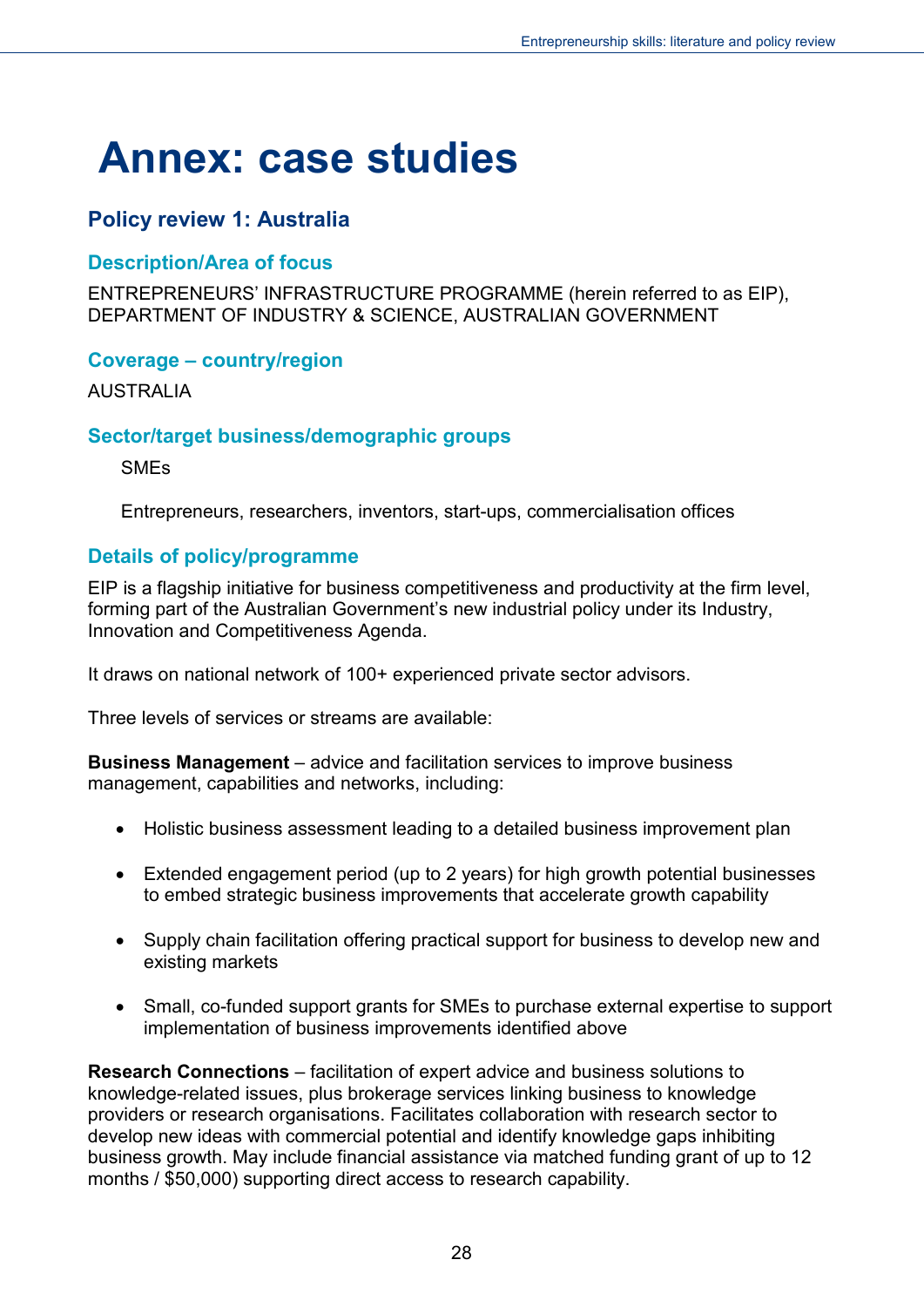**Accelerating Commercialisation** – advisory service and guidance assisting entrepreneurs, researchers, inventors, start-ups, commercialisation offices and SMEs to find solutions for the commercialisation of products, processes or services. Successful applicants receive ongoing guidance from a Commercialisation Advisor, access to an Expert Network of business professionals and practitioners and involvement in domestic and international roadshows and trade missions.

Eligibility criteria for the Business Management or Research Connections streams may apply, including:

- Operating for more than three years, sufficient turnover levels between \$1.5 million and \$100 million.
- Operating in an eligible sector which could include:
	- o Advanced Manufacturing;
	- o Food and Agribusiness;
	- o Medical Technologies and Pharmaceuticals;
	- o Mining Equipment, Technology and Services;
	- o Oil, Gas and Energy Resources; or
	- o Enabling Technologies and Services of the sectors listed above.

Access to the growth services part of the business management stream, comprising a multi-year engagement, requires demonstration of:

- willingness to engage with change;
- growth potential; and
- capacity to benefit from additional services, including commercialisation advice.

#### <span id="page-28-0"></span>**Key findings**

- Flagship policy initiative specifically supporting entrepreneurship within SMEs, with a budget of \$484.2 million.
- Launched at a time when the Australian Government is implementing reforms announced in November 2014 Budget, under auspices of the Industry, Innovation and Competitiveness Agenda led by the Department for Industry and Science. Involves launch of a Single Business Service and amalgamation of several Government websites into a single point of contact website.
- Targeted at SMEs in general plus specific groups, entrepreneurs, inventors and those with links to academic and publicly funded institutions, researchers, start-ups, commercialisation offices.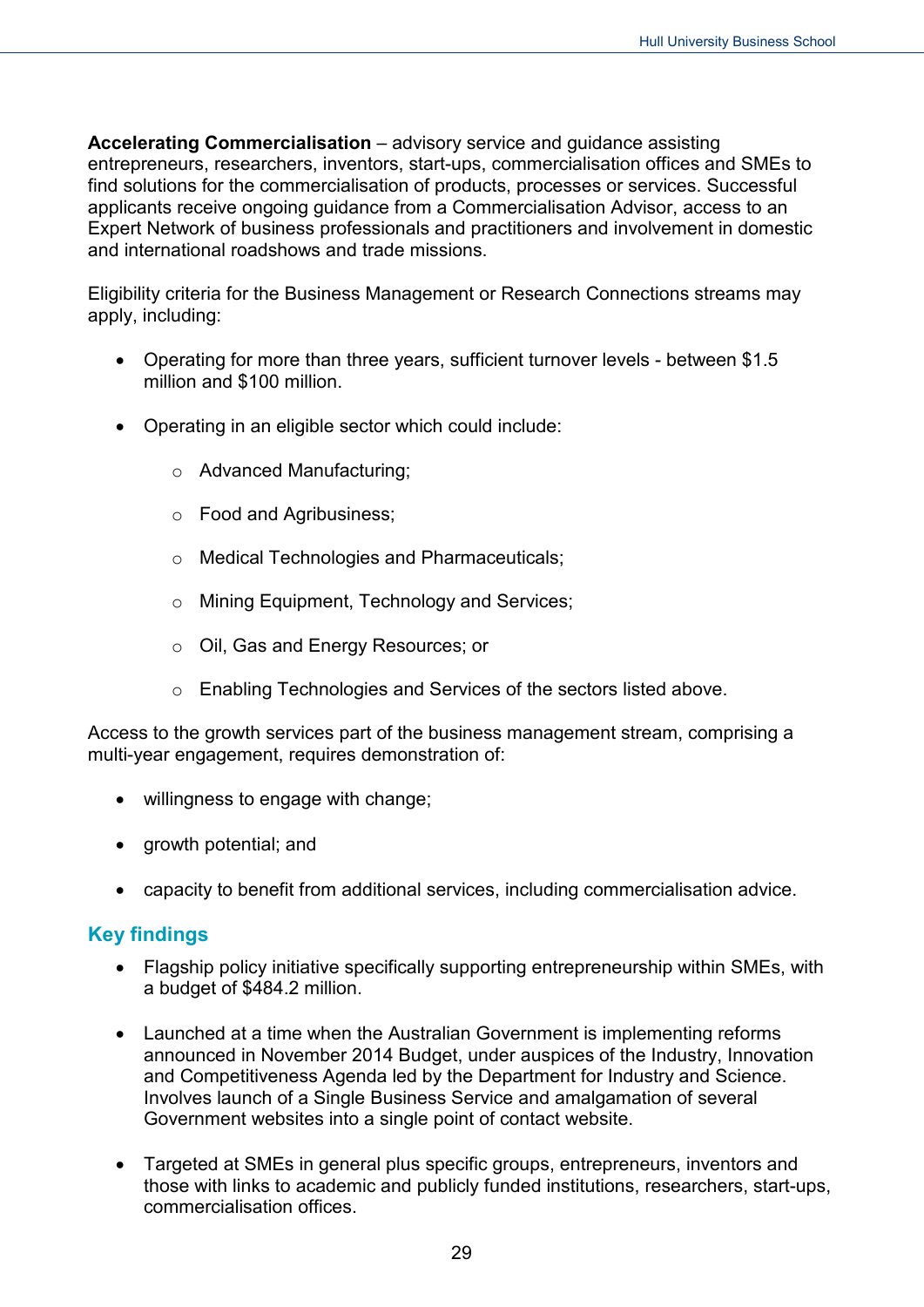- Drawing on a national network of more than 100 experienced and specialist private sector advisors.
- Differentiated levels of service dependent upon SME type, stage of development and support required. Ranging from:
	- o generic advice and facilitation around business management process improvement and access to support networks;
	- o expert advice and brokerage linking SMEs to research sector/councils;
	- o expression of interest/application triggered advisory and brokerage service to advance commercialisation ideas, processes, activities.
- Comprises a range of "lighter touch" business support services, targeting a broader range of businesses to access advice and support and which are not restricted by eligibility criteria.
- Varying periods of support and finance dependent on SME type / development and designated support service route. Ranging from:
	- o Optional extended engagement for business management support up to 2 year for high growth potential firms to adopt/embed improvements;
	- o Up to 12 months match funded support grant to facilitate connections to research sector / councils;
	- o 50% match funded grant towards project costs for commercialisation activities;
	- o Membership of the Portfolio group, a select/invitation only network of firms undertaking early stage commercialisation activities, offering peer support, networking and commercial opportunities, increased profile and prestige.

EIP complements other Government small business programmes and initiatives delivered by the Department for Industry and Science, such as the R&D Tax Incentive and the new Industry Skills Fund. It links with Austrade's Adviser network and Export Market Development Grants scheme. Work is underway to map how the Business Management stream can operate in remote and regional Australia, complementing the work of Regional Development Authorities.

#### <span id="page-29-0"></span>**Implications for practice/policies**

- Word of caution: Given early stage of this intervention by Australian Government (only announced in November 2014 Budget) and coming into effect in 2015, there has been only limited evaluation to gauge how effective this set of policy interventions have been.
- There is limited evidence on how this government policy will specifically assist the development of entrepreneurship skills per se (e.g. human capital, leadership and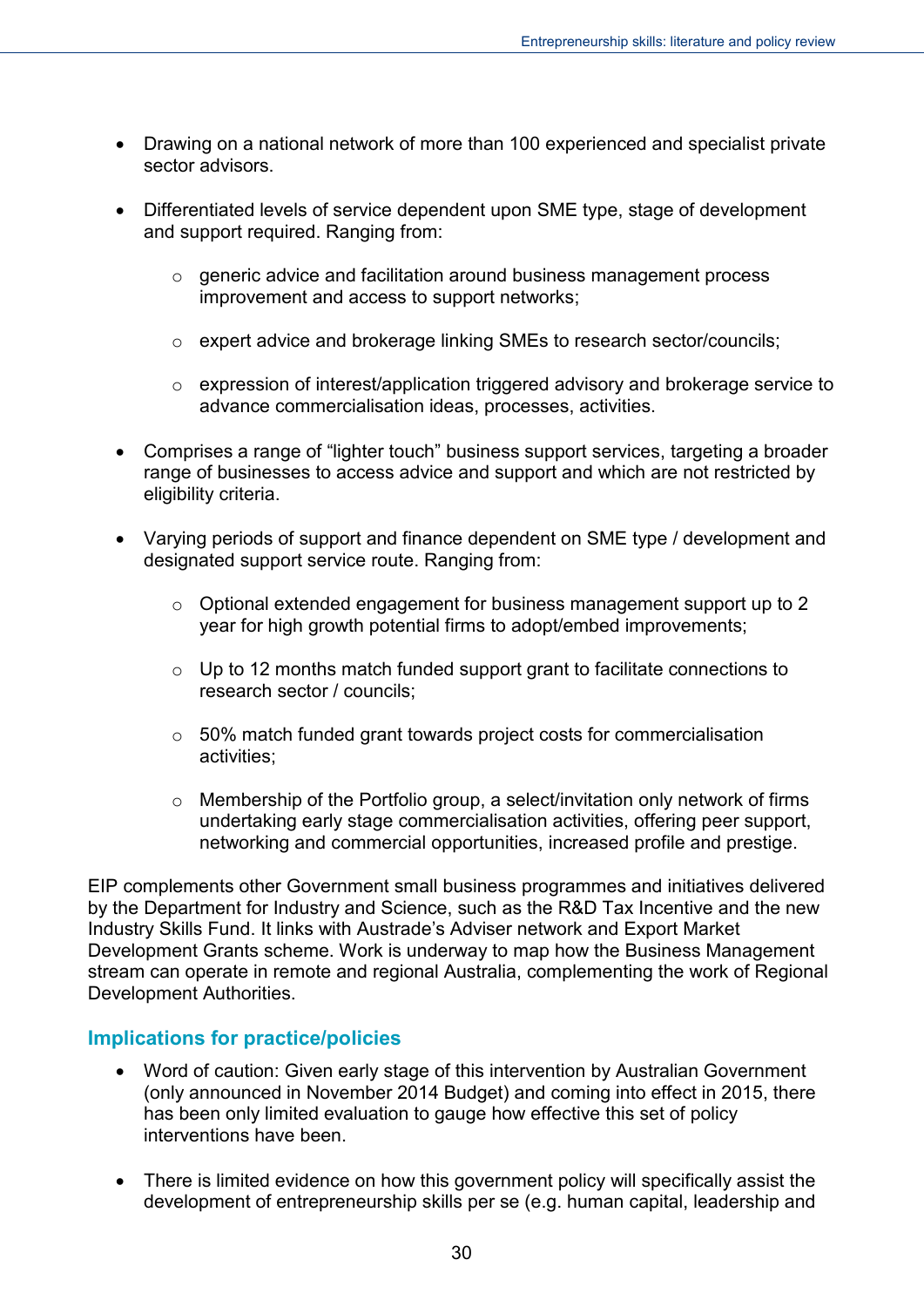management competencies) and the contribution it will make to SME business growth versus the clearer rationale of targeted functional business process improvement, access to finance, commercialisation activities, brokerage services to specialist support.

- From a general marketing and end user ease of access perspective, the programme is distinct from other wider industrial policy support for SMEs (if only in name). Support is specifically aimed at the entrepreneur and is promoted as an entrepreneurship support initiative, providing clear associations among its intended audience about who the service is for and by implication should provide a simple, ease of access for the end user.
- The differentiated levels of service, each with associated thresholds for the duration of support and grant finance available, dependent upon SME type, stage of development and support required, make it an attractive support programme for a variety of entrepreneurs and SMEs. The suite of "lighter touch" business support services, seek to target a broader range of businesses to access advice and support and these are not restricted by eligibility criteria.
- EIP aims to help established SMEs grow and as such they can access any service stream. The eligibility criteria for the Business Management or Research Connections streams deliberately target larger and more established SMEs operating in key industry sectors.
- Start-up businesses are not the intended focus of the Business Management or Research Connections streams; these are targeted by the commercialisation stream as per the above eligibility criteria requiring the demonstration of robust business proposition and market potential plus the ability to contribute match finance of at least 50% of the government intervention.
- The EIP national network of more than 100 experienced and specialist private sector advisors provides a wealth of experience and expertise in functional business support, process improvement, commercialisation, industry sectors and regional geography. These are appointed to the network via the government tendering process.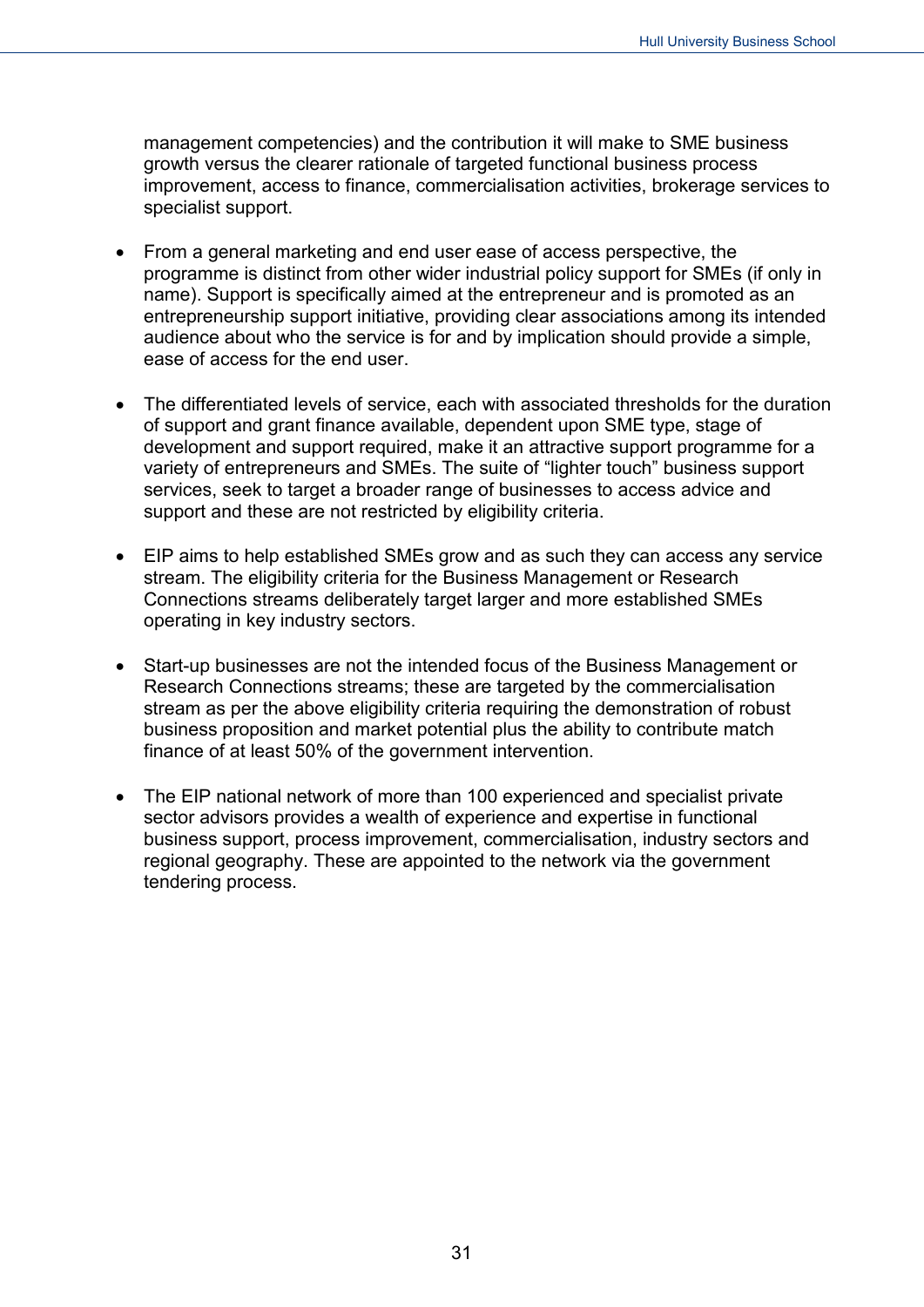## <span id="page-31-0"></span>**Policy review 2: United States**

### <span id="page-31-1"></span>**Description/area of focus**

U.S. SMALL BUSINESS ADMINISTRATION (SBA), UNITED STATES; FOCUSING ON FOLLOWING SELECTED PROGRAMMES:

STARTUP AMERICA; EMERGING LEADERS INITIATIVE AND OFFICE OF ENTREPRENEURSHIP EDUCATION (OEE)

#### <span id="page-31-2"></span>**Coverage – country/region**

UNITED STATES

### <span id="page-31-3"></span>**Sector/target business/demographic groups**

- SMEs
- SME owners, prospective entrepreneurs, young entrepreneurs
- Entrepreneurs, corporations, universities, foundations

### <span id="page-31-4"></span>**Details of policy/programme**

- Established in 1953 as an independent federal government agency to provide advice, guidance and assistance to SMEs. It provides financial, technical and management assistance, delivered via a network of field offices and partnerships with public and private organisations.
- Extensive network of centres, offices and other locations: several headquarters (with functional responsibility covering laws, regulation, contracting, international trade, etc), ten regional offices based around state groupings, country-wide network of District offices covering Counties, plus several Disaster Centre offices.
- Also state level Small Business Development Centers (SBDC) hosted by leading universities and state economic development agencies, part funded by SBA. These deliver three specific, entrepreneurship-orientated programmes:
	- 1. **Startup America** Part of the White House national innovation strategy initiative that seeks to foster and accelerate high-growth entrepreneurship, supported by the Startup America Partnership, an independent alliance of entrepreneurs, corporations, universities and foundations. Two key strands include:
		- Expanding Access to Capital for Entrepreneurs via investment over 5 years in two \$1bn initiatives that target Impact Investing and Early-Stage Seed Financing;
			- o \$1 Billion **Impact Investment Fund**: \$1 billion investment fund providing growth capital for companies located in underserved communities. Includes targeting economically distressed areas and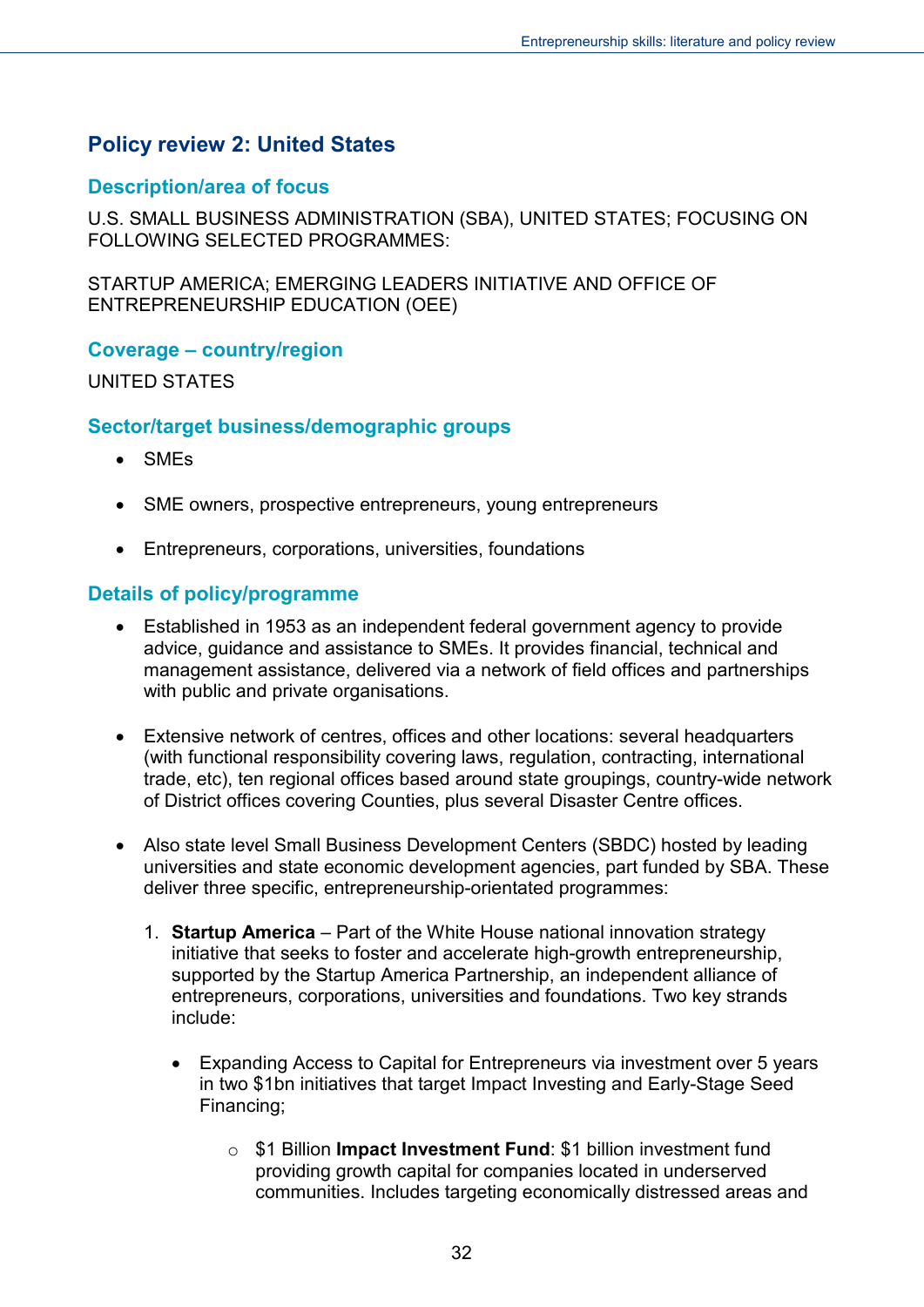companies in emerging sectors e.g. clean energy. SBA provides match funding of 2:1 to private capital raised by these funds, partnering with private investors to target "impact" investments.

- o \$1 Billion **Early-Stage Innovation Fund**: An innovation fund targeting the gap in capital for early stage and high growth SMEs, particularly those without the necessary assets or cash flow required by traditional bank funding. Over the last 4 years only 6% of venture capital had been deployed to firms in the form of initial capital funding (between \$1-4 million) – known as the "Valley of Death" stage – point at which costs are high and SMEs not yet generating sufficient revenues) and 70% of this funding had gone to 3 states: California, Massachusetts and New York. SBA provides match funds of 1:1 to private capital raised by early stage seed funds.
- A pilot scheme, connecting mentors and entrepreneurs around clean energy and support to encourage entrepreneurship for Veterans:
	- Joint SBA, Department of Energy (DOE) and Advanced Research;
	- Projects Agency-Energy (ARPA-E) Mentorship Program for Clean Tech Startups. A pilot programme funding four existing and successful business accelerators to provide intensive mentorship support to an additional 100 clean energy entrepreneurs;
	- Joint SBA and the Department of Labor, with Department of Veterans Affairs (VA) business accelerator and incubation support for Veterans, comprising interactive business support website and a business incubation facility specifically for veteran entrepreneurs.
- 2. **Emerging Leaders Initiative**  A federal training initiative providing intensive executive level training for executives of established businesses with growth potential in challenged communities. Not available for start-up businesses or those thinking of starting a business. Training is provided free providing the executives with the organisational framework, resource network and motivational support to develop their businesses and wider communities. Aims to provide skills sets to support expansion strategies, including access to new capital and securing government contracts. Annual recruitment begins in February, with classes commencing from April and the programme lasting seven months. Evaluation results indicate is has supported around 2,000 SME owners, with employment growth among participating SMEs of over 1,940 full time employees and having accessed circa \$20m in new financing since graduation and secured federal, state and local contracts worth \$300m.
- Eligibility criteria for SME owners and executives to access the Emerging Leaders Initiative include:
	- o Annual turnover of \$400,000 or more
	- $\circ$  Operating for minimum of 3 years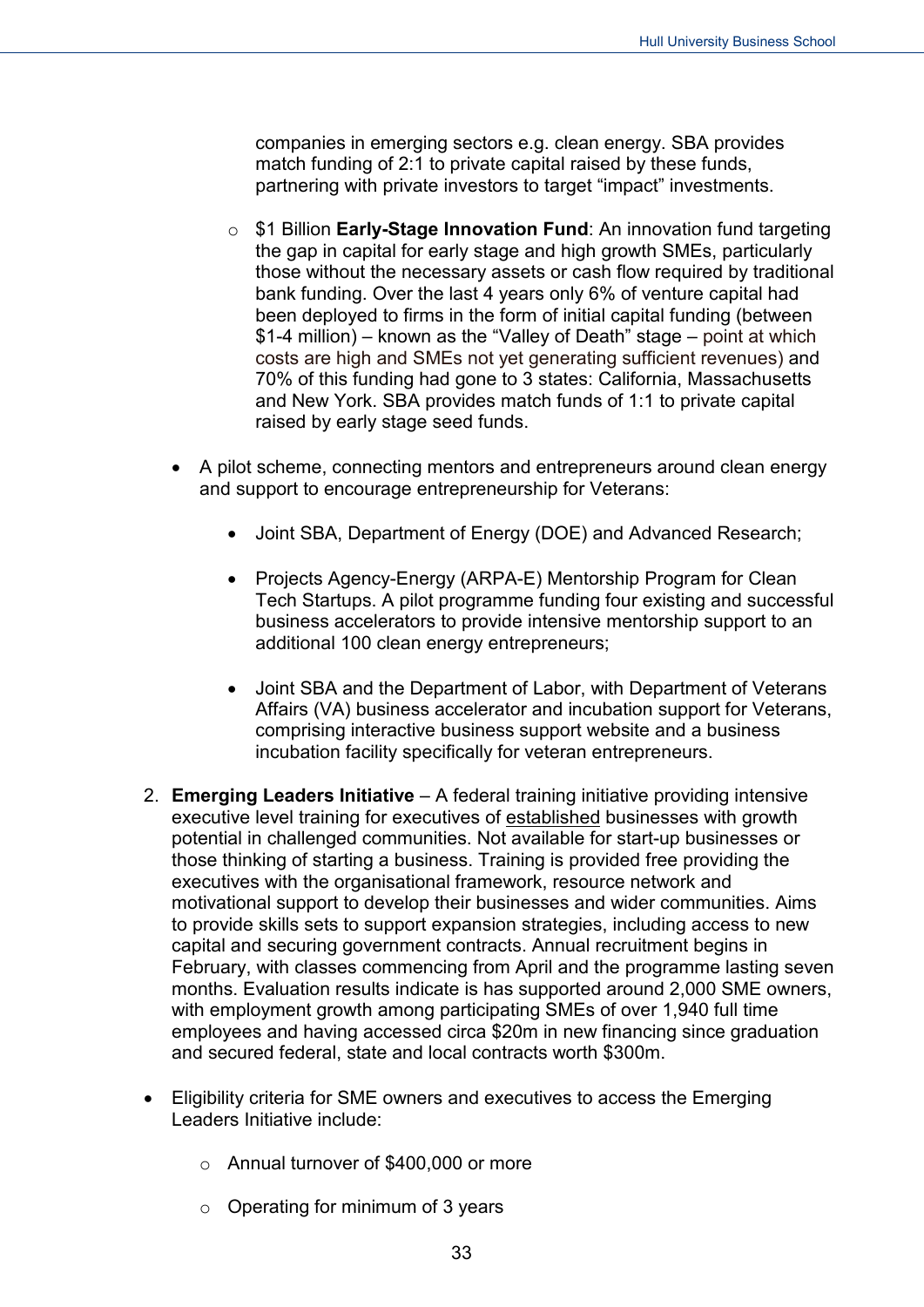- o Have at least one employee, other than self
- Key programme highlights include:
	- $\circ$  A 3-year strategic action plan with benchmarks and performance targets to aid business growth and support communities;
	- $\circ$  100 + hours of professional specialised training and peer counselling support.
- 3. **Office of Entrepreneurship Education (OEE)** Responsible for developing and promoting resources for SME owners and prospective entrepreneurs, to assist SME start up, management and growth. Includes specialist training sessions, distance learning, written materials, websites and other information for SMEs. OEE manages the SCORE business assistance programme for the SBA and other initiatives and services that foster entrepreneurial development.
	- o **OEE SCORE Programme**  a nationwide network of 13,000 volunteer small business counsellors based in around 380 chapters, providing SME advice, business seminars and mentoring entrepreneurs online. A nonprofit making association, operating for 50 years and has assisted circa 8m SMEs. Funded by the SBA and with alliance partnerships with corporate business and financial institutions and sponsors e.g. Google, Canon, AT&T, Dell, MassMutual etc. [www.score.org](http://www.score.org/) .
	- o **SBA's Online Learning Courses:** Comprises around 30 free online courses providing quick access to business development information for entrepreneurs.
	- o **Young Entrepreneurs:** A specialist website resource targeted at teenagers, with materials, advice and support on starting a small business, evaluating idea feasibility, business plan development and financial planning, case studies of successful young entrepreneurs and signposting to wider entrepreneurial development services. SCORE, Junior Achievement, DECA (Distributive Education Clubs of America) and the National Academy Foundation provide further support.
	- o **Financial Literacy**: OEE works with several partners to share educational materials focused on money management and financial literacy for SMEs. [www.mymoney.gov](http://www.mymoney.gov/) [.](http://www.mymoney.gov/)

## <span id="page-33-0"></span>**Key findings**

- In the SBA, the US has a specific department (together with its large budget) focused directly on supporting the needs of SMEs and entrepreneurs. Access to services are via federal, state, county and district centres and contact points.
- SBA targets SMEs in general plus specific initiatives that focus directly on entrepreneurship development and skills (with a geographic focus on challenged communities and new growth sectors) including the free at point of entry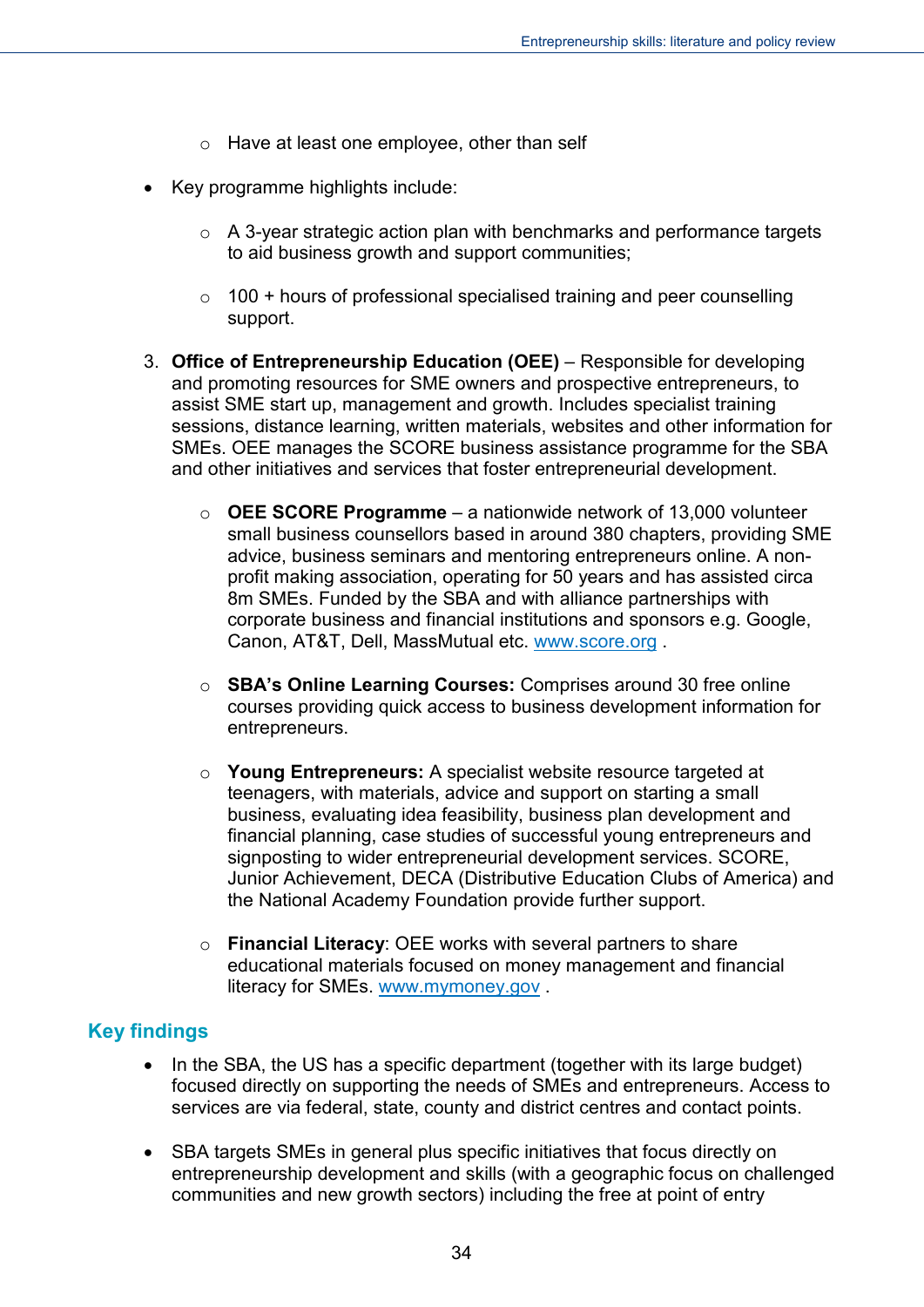Emerging Leaders Executive level development programme and Startup America capital investment programmes. In the OEE, the US has a specific national resource and office with remit for assisting the skills development of entrepreneurs, delivered via online resources and local centres.

- History of targeted support for SMEs and entrepreneurs via the SCORE programme, a national initiative, delivered across US via local and districts centres, and comprising online web resources, business seminars, workshops and access to a large voluntary network of experts offering advice and mentoring support - most of which is free at the point of entry to SMEs.
- Evidence of segmentation and targeting: initiatives focus on specific challenged communities or SMEs, bridging the funding gap for SMEs after initial capital investment (point at which costs are high and SMEs not yet generating sufficient revenues) and specific groups e.g. veteran entrepreneurs, young entrepreneurs. Also target initiatives on encouraging entrepreneurship within new priority industry sectors e.g. clean energy.
- It is well documented that the US has a long history and tradition of supporting SMEs, which via favourable government intervention; this has led to market conditions and society that is less risk averse and more supportive (or at least less likely to view as negative) the natural business processes and life cycle of business start up, management and failure or bankruptcy.
- This can be seen by the Startup America initiative, which provides favourable capital funding from SBA at 2:1 ratio of private financing (or 1:1 like for like) for SMEs, placing emphasis of private sector investments on attaining impact.
- The above is further underlined by the US model of SME funding of private equity and venture capital via financial markets and investment funds versus the UK/EU model of traditional bank lending, family loans and other small grants and loans. By its very nature the former model is more open to risk but can also yield much greater potential returns. Access to finance for SMEs in the USA is easier than any other G20 group of countries<sup>[17](#page-34-0)</sup>.
- Entrepreneurs in the USA benefit from access to one of the world's most highly developed innovation ecosystems<sup>1</sup>, the US ranks  $3<sup>rd</sup>$  in the G20 behind South Korea and Japan in terms of R&D spending as a percentage of GDP (2.8%, 1.6% G20 average, UK=1.8%) and  $2^{nd}$  behind Japan, in terms of patents granted.
- The highlighted selective entrepreneurship-orientated programmes, led or supported financially by the SBA, are complemented by a series of other SME programmes and initiatives delivered by the SBA and across government.

<span id="page-34-0"></span>-

<sup>17</sup> Ernst & Young EY G20 Entrepreneurship Barometer 2013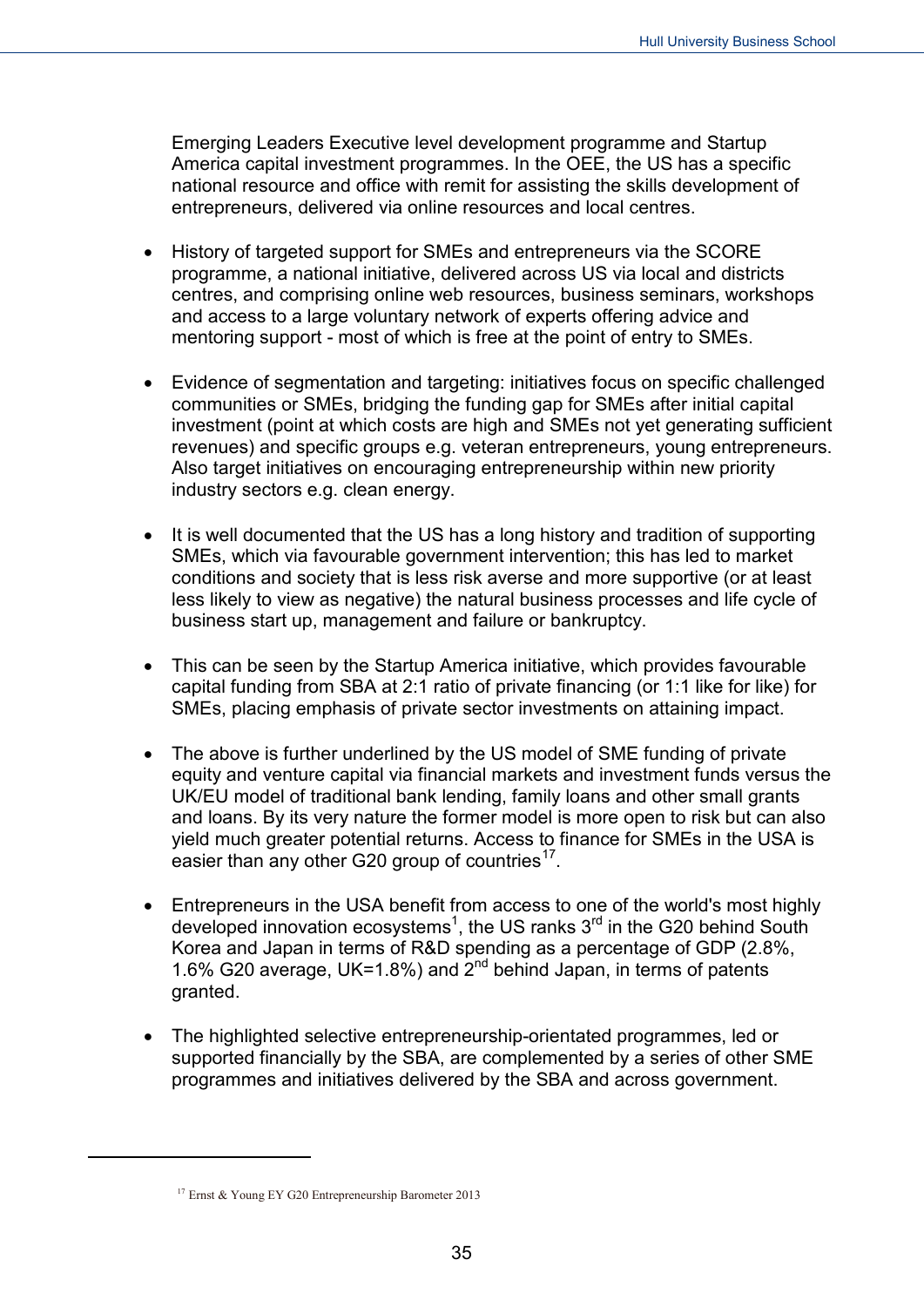### <span id="page-35-0"></span>**Lessons and implications for UK practice/policies**

- Specific government policy led and funded by the SBA, targeted at SME owners and entrepreneurs that seeks to foster the development of entrepreneurship and associated skills sets.
- A long tradition of policy favourable to SMEs and entrepreneurship development, together with the highly liquid financial systems and available private equity and venture capital, and an entrenched entrepreneurial culture within society has established the US as an example of good practice. The ease of access to finance for SMEs and highly developed innovation ecosystem has been cultivated over a substantial period and investment that is not easily replicated.
- The SCORE programme is a long established business support initiative, providing advice and support via an extensive volunteer network of experts and online resources that has proven demonstrably effective. There are similarities to previous UK Business Link Small Business Service now limited to online resource and signposting via GOV.UK portal.
- The OEE, a specific national resource and office with remit for assisting the skills development of entrepreneurs, may be worthy of further investigation for the UK in terms of a focal point for promoting entrepreneurship skills and training.
- The Emerging Leaders Executive-level development programme, provided free to delegates, could be worthy of further investigation. It is targeted at established businesses with large turnover and growth potential.
- The geographic vastness of the US has undoubtedly given rise to the extensive business support network of national, state, county and district centres and contact points, supported by online resources.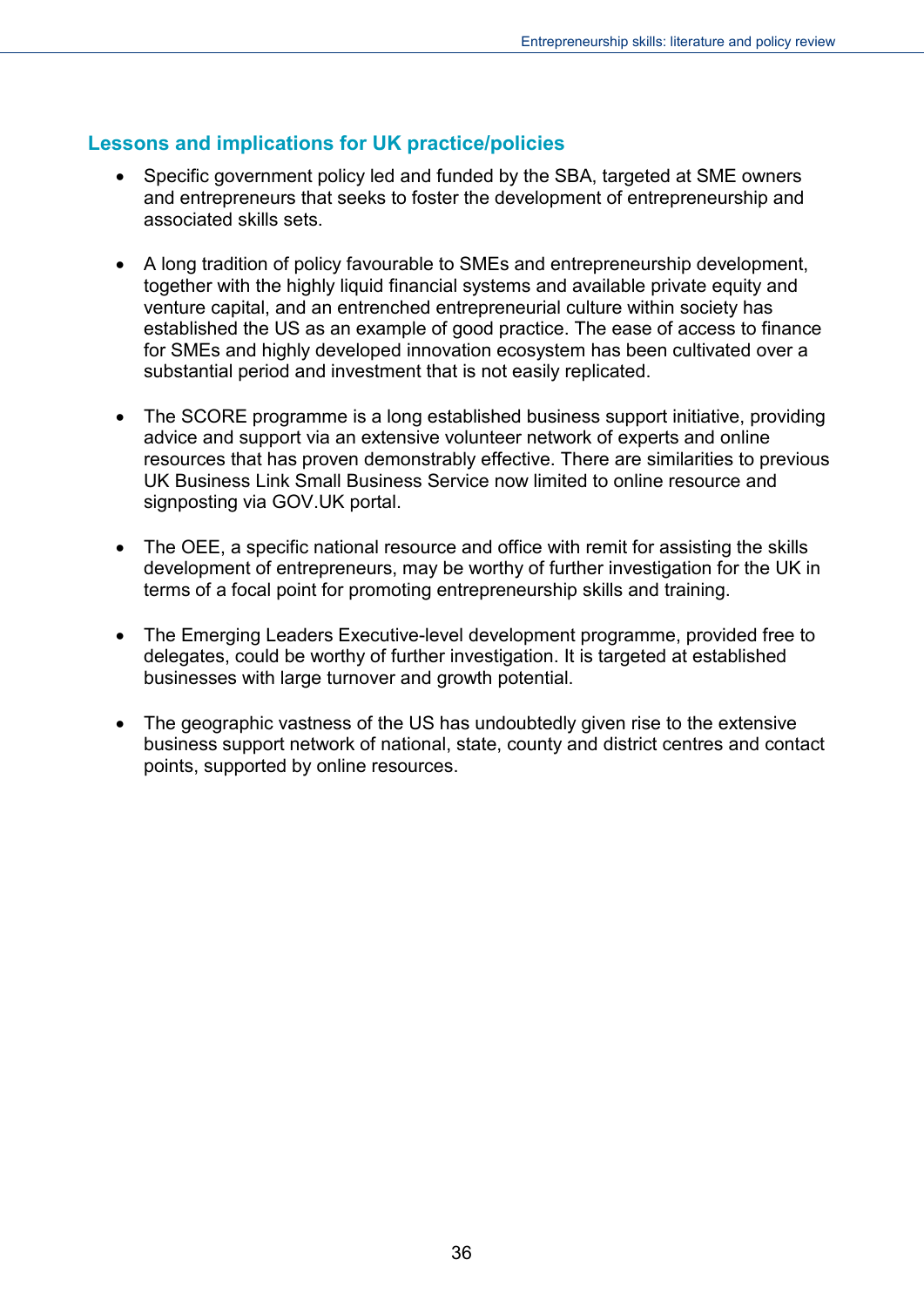## <span id="page-36-0"></span>**Policy review 3: Canada**

#### <span id="page-36-1"></span>**Description/Area of focus**

GOVERNMENT OF CANADA, CANADA;

FOCUSING ON FOLLOWING SELECTED PROGRAMMES:

- BDC CANADA's BUSINESS DEVELOPMENT BANK BDC YOUNG ENTREPRENEUR AWARD;
- INDUSTRY CANADA's CANADA BUSINESS NETWORK;
- FUTURPRENEUR CANADA;

EMPLOYMENT AND SOCIAL DEVELOPMENT CANADA (ESDC)'s CANADA JOB FUND AGREEMENTS

#### <span id="page-36-2"></span>**Coverage – country/region**

CANADA

### <span id="page-36-3"></span>**Sector/target business/demographic groups**

Young entrepreneurs aged 18-39 years

SME owners, SMEs

#### <span id="page-36-4"></span>**Details of policy/programme**

Responsibility for entrepreneurship policy in Canada is spread across a range of public, private and regional organisations together with state owned financial institutions and provincial and territorial economic development agencies.

Financial and business support for entrepreneurs and SMEs in Canada is overseen by Industry Canada, which it delivers via the Canada Business Network, a collaborative partnership of Federal departments and agencies and provincial and territorial governments. A state owned subsidiary BDC, provides access to specialist finance and consultancy services. These are complemented by wider programmes across government, such as Futurpreneur Canada (a youth entrepreneur association) and the employment and social development department's (ESDC) Job Fund Agreement initiative.

Four entrepreneurship-orientated programmes were examined:

**1a) Business Development Bank of Canada** - Established in 1944 as an industrial development bank and with additional remit confirmed by act of parliament in 1995. Established as BDC, a Business Development Bank – a state owned Crown Corporation and subsidiary of the Canadian Government, reporting to the Industry department. BDC provides financial and consultancy/management services to SMEs and via its subsidiary, BDC Capital. BDC offers specialist financing including venture capital, equity and growth and business transition capital. Marketed as the only financial institution dedicated exclusively to entrepreneurs. BDC delivers its services online at [www.cba.ca](http://www.cba.ca/)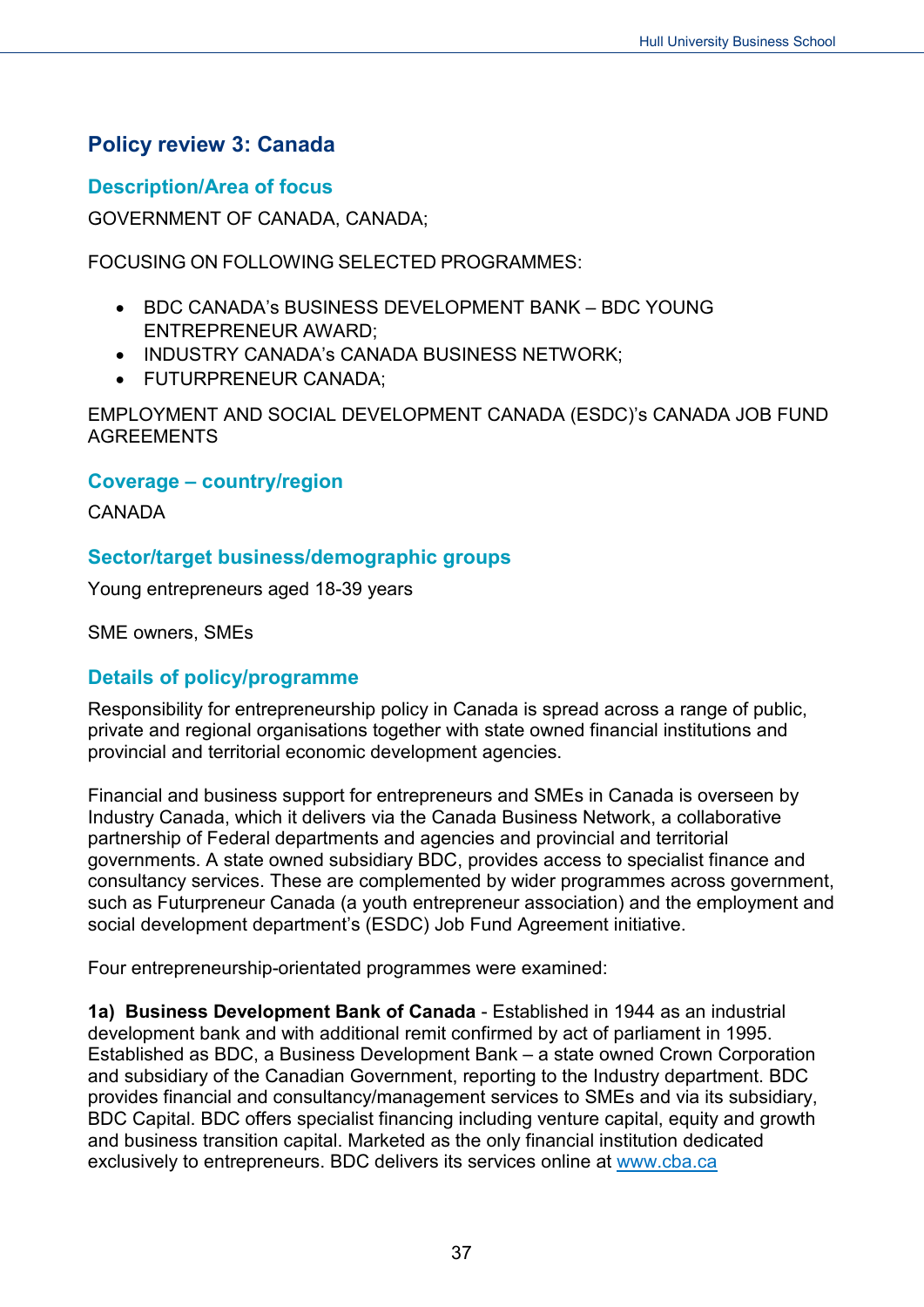and via a nationwide network of 100 business centres, smaller and more remote communities are served by travelling account managers and consultants. Services include:

- **Financial support** small business loans of up to \$50k (£26k) available online, with other products available for larger loan amounts targeting SME investment. growth and acquisition activity.
- **Consultancy services** delivered by a national network of consultants; support focusing on business management, increasing revenues and cost reduction e.g. business planning, international marketing and ISO quality initiatives.

**1b) BDC Capital** – A subsidiary of BDC, providing access to specialist financing services and includes the following venture capital and growth/transition capital programmes:

- **Venture Capital** strategic partnering with selected SMEs and other institutional funds, providing initial direct investments of \$250,000 to \$3m (£131k - £1.58m) as part of a financing round of circa \$1m to \$10m (£525k - £5.3m). BDC never owns more than 49% of a company's shares and usually requires to be represented on investees' Boards of Directors. Exit is normally through Initial Public Offering (IPO), sale or a leveraged management buy-out, working on a 3-5 year exit window;
- **Growth and transition capital** providing mezzanine, cash flow and quasi-equity financing of between \$250,000-\$35m (£131k - £18.4m) with security subordinated to secured lenders to reduce risk to banks and long term lenders and making it easier for SMEs to borrow. An alternative to equity financing and limits dilution of ownership, with typically no requirement for shareholder agreement, management rights and representation on board of directors. Typical loan repayment periods of 2-8 years with option to defer capital payments for first 12 months.

**1c) BDC Young Entrepreneur Award** - BDC also sponsors a series of high profile awards and competitions offering financial and consultancy support prizes for winners plus national recognition. The BDC Young Entrepreneur Award, is a national annual competition for young entrepreneurs aged 18-35 offering \$100k (£52k)  $1<sup>st</sup>$  prize and BDC consultancy support runners up prize worth \$25k (£13k). Winners are selected by public vote and scores allocated by a national committee. See

[www.bdcyoungentrepreneuraward.ca.](http://www.bdcyoungentrepreneuraward.ca/) BDC also sponsors/hosts other awards - Innovation Awards, Entrepreneurial Resiliency Award and Entrepreneurship Champion - offering winners increased national exposure, marketing and networking opportunities.

**2) Canada Business Network** – A collaborative cross government partnership of Federal departments and agencies and provincial and territorial governments, led by Industry Canada. Its role is to promote innovation and entrepreneurship and acts as a gateway for SME business and funding support. It operates via a network of Economic Development Agencies based in each province and territory that are responsible for progressing economic action plans for their regions. A Minister for State of the Federal Government represents each Agency. See [www.canadabusiness.ca](http://www.canadabusiness.ca/)**.**

**3) Futurpreneur Canada programme** – a national, non-profit organisation providing financing, mentoring and support for young people aged 18-39 years. See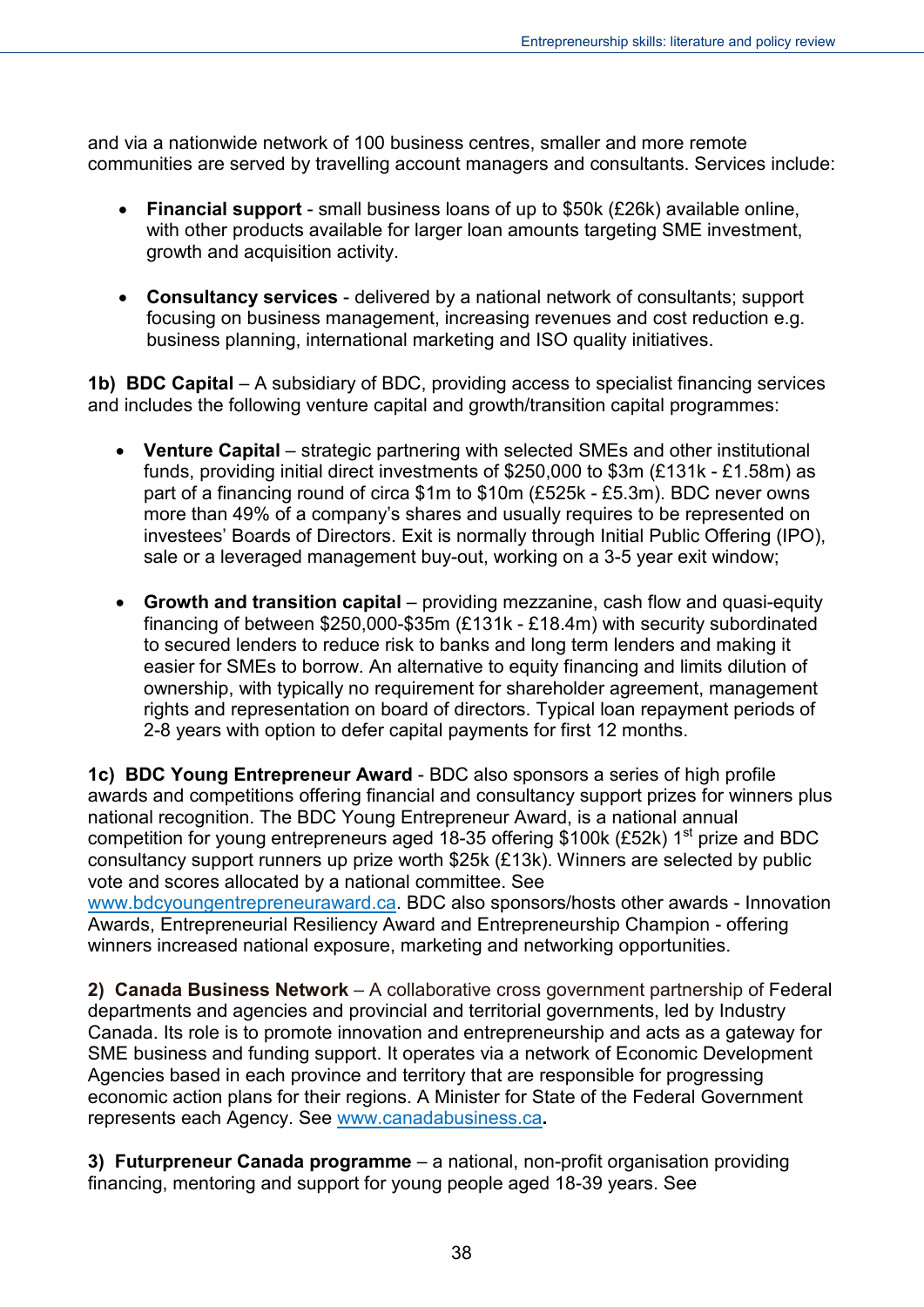[http://www.futurpreneur.ca.](http://www.futurpreneur.ca/) Funded by Government, private sector sponsors and community partners. Targeted support programmes include:

- Pre-launch coaching
- Online business resource centre with interactive business plan writer
- Financing loans of up to \$45k provided in partnership with BDC
- Option of above finance and 2 years mentoring support or 6 month mentoring only option - moMENTum programme; Basic eligibility criteria for financing and mentoring option includes:
	- o Canadian citizens or permanent residents aged 18-39 years;
	- $\circ$  New business operating less than 12 months;
	- $\circ$  Work with mentor for 2 years, 4-5 hours per month;
	- o Not for business in research and development phase;
	- o Own 5% or more of business.
- 6 month mentoring only option via moMENTum programme has the following additional eligibility criteria:
	- $\circ$  Entrepreneur working full time on business for 0-12 months or part time for 0-24 months;
	- o Work with mentor for 6 months, 4-5 hours per month;
	- $\circ$  \$125 administration fee.
- Some of the impact of Futurpreneur Canada since its inception in 1996, includes:
	- o 5,750 supported start ups and 27,600 jobs created;
	- $\circ$  23,000 entrepreneurs have used the interactive business plan writer software;
	- o Created more than \$201m in estimated tax revenues;
	- o 250 community partners and 2,800 volunteer expert mentors;
	- o More than 40% of entrepreneurs are female.

**4) ESDC Job Fund Agreements** – In 2014, the Canadian Government via its Department for Employment and Social Development (ESDC), established 6 year labour market agreements to 2020 with each of its provinces and territories known as Job Fund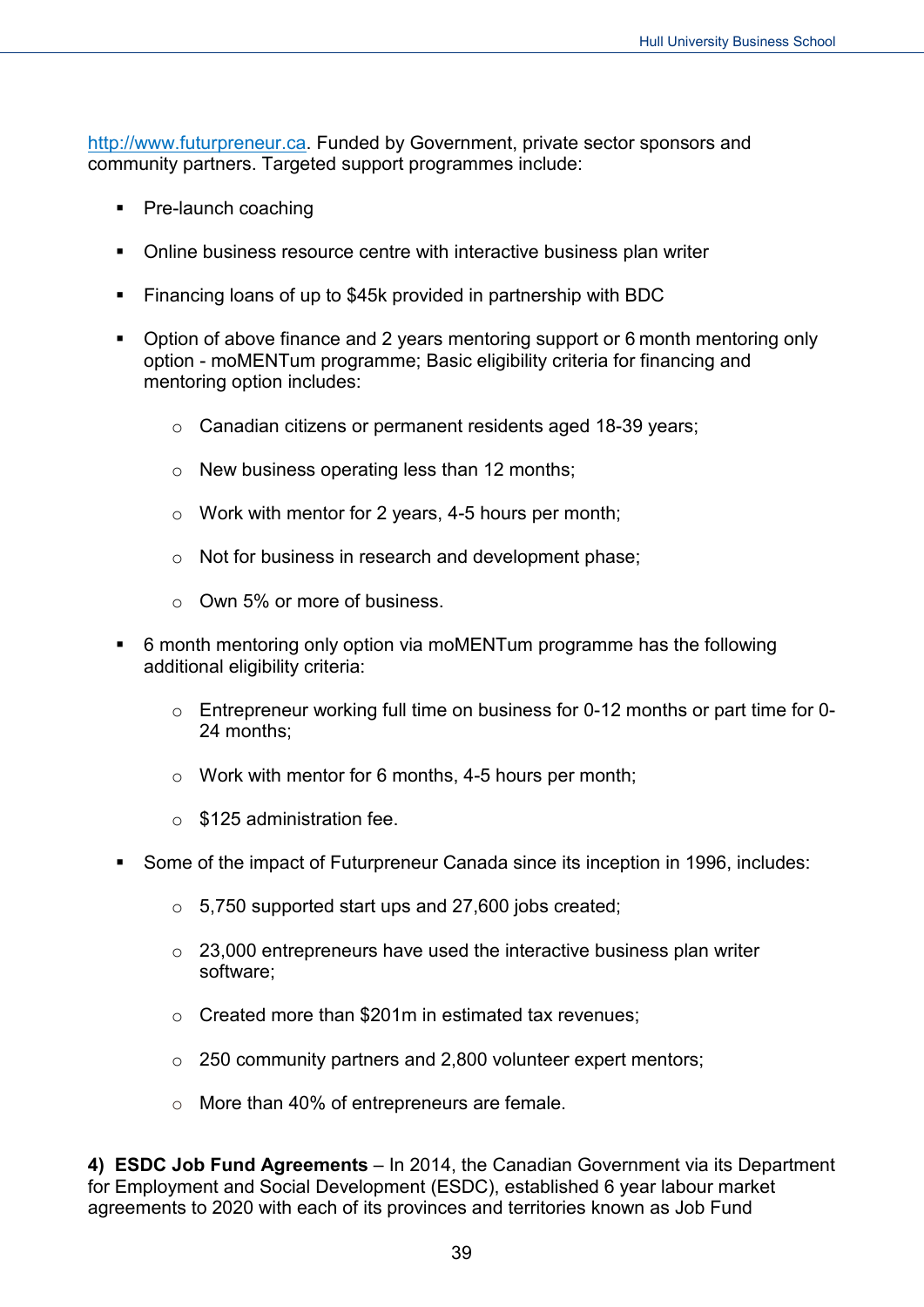Agreements. A key component of these agreements is the Job Grant initiative, providing funding to businesses to support the costs of training and skills development of new or existing employees. This can include management and leadership development, and training must be provided by eligible third party training providers including community or career colleges, trade union centres or private trainers. Administered by provincial and territorial authorities, and reflecting local priorities, key features include:

- Funding up to \$15k (£8k) per person for training costs, including \$10k (£5.3k) in federal contributions. One-third of total training costs are met by the employer;
- SMEs with less than 50 employees able to count salaries as part of contribution;
- Be completed within 52 weeks of grant approval:
- Cost of tuition fees and fees charged by training providers;
- Cost of mandatory student fees;
- Purchase of textbooks, software and training materials;
- Cost of examination fees.

## <span id="page-39-0"></span>**Key findings**

-

- Unique mix of responsibility for entrepreneurship policy in Canada vested with the Federal Government and its departments, state owned financial institutions and provincial and territorial economic development agencies.
- Emphasis on delivery via strong provincial and territorial economic development bodies with broad economic remit – most probably reflecting the extensive geography and conurbation structure of Canada and its business stock.
- A strong 'Youth' voice is provided by youth entrepreneurship association, Futurpreneur Canada and has received large investment by government. Clear strategy of supporting youth entrepreneurship and young enterprise, with youth broadly defined as 18-39 (in the UK, young entrepreneurs are typically viewed as 18-24 years).
- **Entrepreneurs in Canada benefit from a highly supportive environment**<sup>[18](#page-39-1)</sup> in which to operate. There is a weight of government policies supportive of entrepreneurs and enterprise, together with business-friendly tax and regulatory regimes. Canada has one of the lowest costs of insolvency in the G20.
- Canadian society has a strong culture of entrepreneurship and of embracing research and innovation, underlined by the high number of scientific and technical journal articles published in the country (8.6 per 10,000 head of population; 3.3 G20

<span id="page-39-1"></span><sup>18</sup> Ernst & Young EY G20 Entrepreneurship Barometer 2013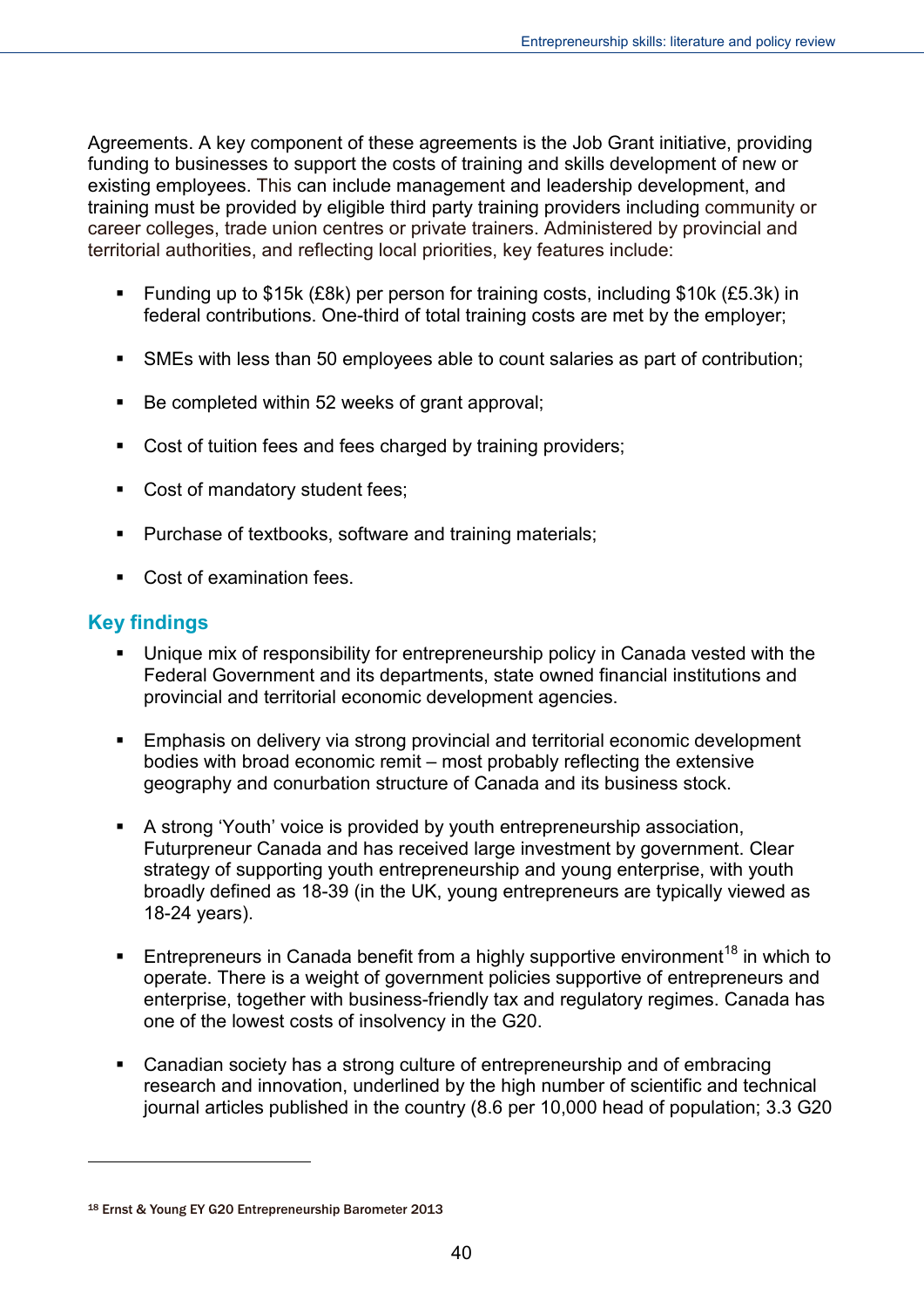average). According to Industry Canada<sup>[19](#page-40-1)</sup>, 98% of higher education institutions offer at least one course in entrepreneurship, underlining the prominence of the teaching of entrepreneurial skills in schools and universities.

- Access to finance for SMEs in Canada is among the easiest in the G20 group of countries<sup>1</sup>. There are similarities to the US model of private equity and venture capital funding for SMEs and driven by the state owned BDC Business Development Bank. BDC also sponsors some high profile competition based innovation and entrepreneurship awards, which might be seen to stimulate a feeling of importance.
- The Canada Business Network is an attempt to provide a high level coordinated approach and signposting for SMEs and business support. There is limited evidence of this specifically targeting entrepreneurs or entrepreneurial skills as opposed to SMEs in general.
- Similarly, the ESDC Job Fund Agreements delivered via the economic development bodies are not specifically about entrepreneurship or entrepreneurship skills development in SMEs – although they can be used for leadership and management training - they primarily target broader workforce and employee skills development of new or existing workforce.
- There is a clear strategy and investment for promoting youth entrepreneurship and young enterprise, underlined by the notable impact of the Canadian Government sponsored Futurpreneur Canada initiative.
- The above entrepreneurship orientated programmes are complemented by wider programmes across Government, including a \$400m strategy to assist private sector venture capital investments and \$60m to assist high growth incubators and accelerator organisations expand services to entrepreneurs.

#### <span id="page-40-0"></span>**Lessons and implications for UK practice/policies**

-

- Specific government policy led and funded by Industry Canada, targeted at SME owners and entrepreneurs that seeks to foster the development of entrepreneurship and enterprise.
- Similar to the USA, government policies and investment that favour SMEs and entrepreneurship, access to finance and historic societal attitudes to entrepreneurship, has enabled Canada to develop a highly supportive entrepreneurial environment and provides an example of good practice.
- The Canadian Business Network is similar to the UK gov.uk portal in terms of providing a single online point of contact and signposting for business support for SMEs. The Job Fund Agreements are similar also to UK and EU national European Social Fund programmes targeting workforce skills and development. However, in

<span id="page-40-1"></span><sup>19</sup> C Parsley and M Weerasinghe, *The Teaching and Practice of Entrepreneurship within Canadian Higher Education Institutions* (Industry Canada, 2010).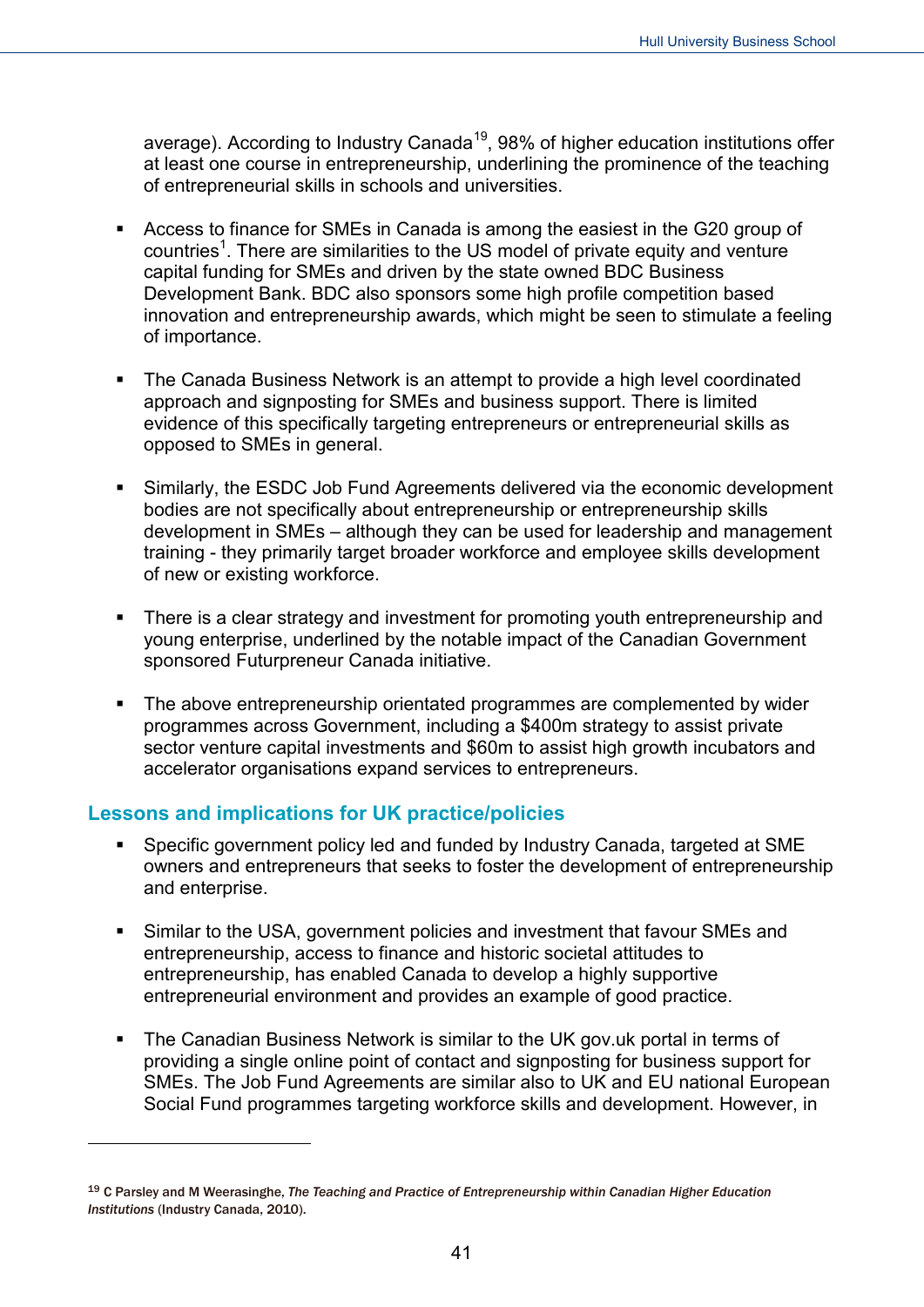Canada, these programmes are delivered by regional development bodies as part of wider economic plans for their regions.

 Futurpreneur Canada is well established, with notable investment from the Canadian Government, which underlines a clear strategy of supporting youth entrepreneurship and young enterprise with demonstrable impact and results. Futurepreneur Canada looks to have a well targeted programme of mentoring, advice and funding support for the entrepreneur and to develop associated skills sets. This would provide a good example of practice for further investigation for application to UK.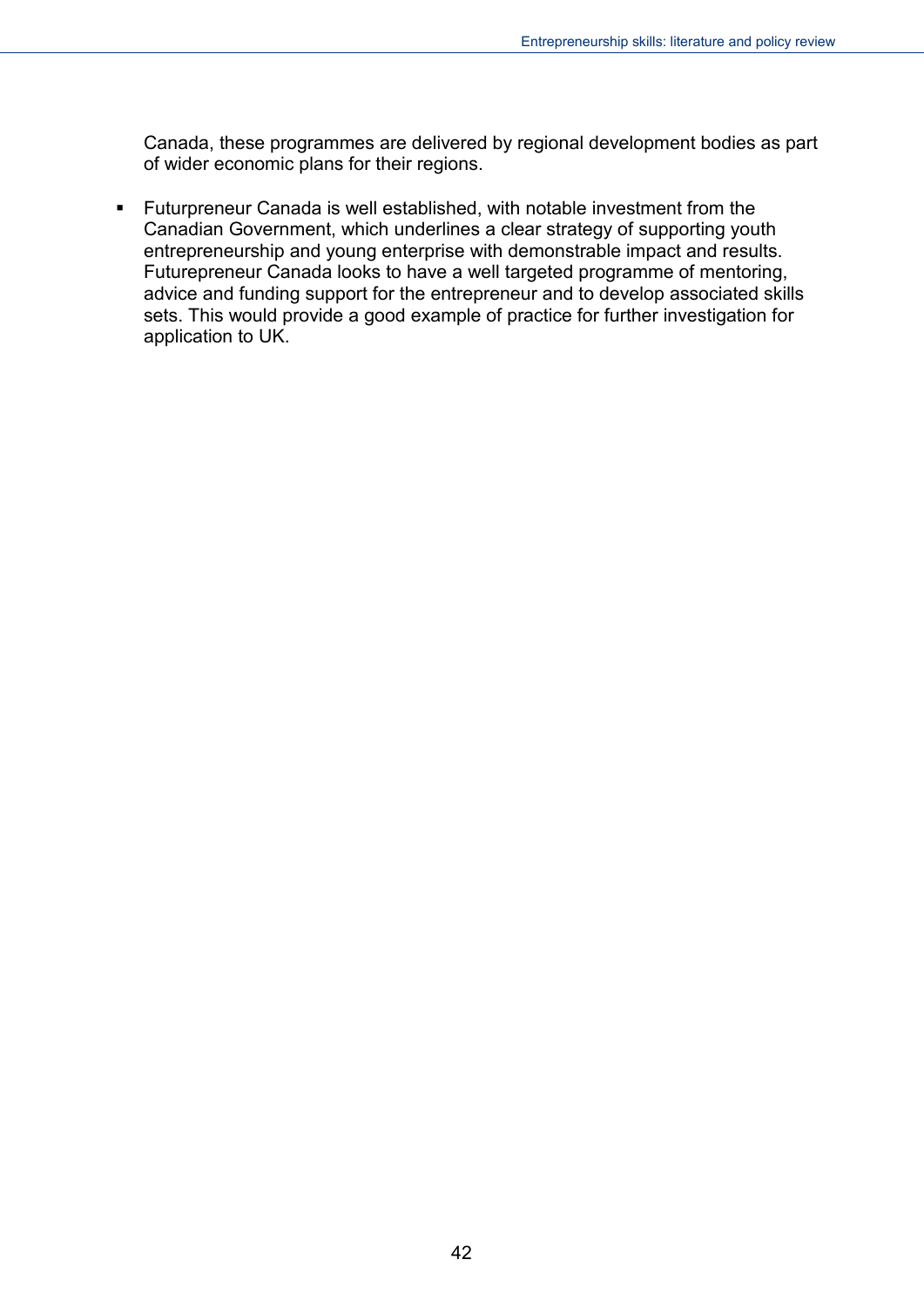## <span id="page-42-0"></span>**References**

Aldrich, H. & Waldinger, R. (1990) Ethnicity and Entrepreneurship. *Annual Review of Sociology*. 16: 111-135.

Alvarez, S. A. & Barney, J. B. (2007) Discovery and creation: Alternative theories of entrepreneurial action. *Strategic Entrepreneurship Journal,* 1(1): 11-27.

Arbuthnott, A. & von Friedrichs, Y. (2013) Entrepreneurial renewal in a peripheral region: the case of a winter automotive-testing cluster in Sweden. *Entrepreneurship & Regional Development: An International Journal.* 25 (5-6): 371-403.

Armstrong, C. E. (2013) Competence or flexibility? Survival and growth implications of competitive strategy among small US businesses. *Journal of Strategy and Management,*  6(4): 377-398.

Baum, J. & Locke, E. (2004) The relationship of entrepreneurial traits, skill and motivation to subsequent venture growth. *Journal of Applied Psychology,* 89(4): 587-598.

Blazenko, G. W., Pavlov, A. D. and Eddy-Sumeke, F. (2012) 'New venture start-ups and technological innovation', *International Journal of Managerial Finance*, 8 (1): 4 – 35.

Carter, S., Ram, M., Trehan, K. and Jones, T. (2013) *Diversity and SMEs*. Enterprise Research Centre, White Paper no. 3, April.

Chandler, G. & Jansen, E. (1992) The founder's self-assessed competence and venture performance. *Journal of Business Venturing,* 7(3): 223-236.

Chell, E. (2013) Review of skill and the entrepreneurial process. *International Journal of Entrepreneurial Behaviour and Research,* 19(1): 6-31.

Department for Business Innovation and Skills (2012) *Business Growth Ambitions among SMEs: final report.*

Doloreux, D. & Dionne, S. (2008) Is regional innovation system development possible in peripheral regions? Some evidence from the case of La Pocatière, Canada. *Entrepreneurship & Regional Development: An International Journal*, 20 (3): 259-283.

Empowering Entrepreneurs, Accelerating Growth – Progress Report on the Goldman Sachs 10,000 Small Businesses UK Programme, November 2014.

Eraydin, A; Armatli-Koroglu, B; Uzun, N. (2012) Importance of social capital in coping with and benefiting from new economic conditions. *Journal of Economic and Social Geography*. 103. (2) :222 - 239.

Ernst & Young EY G20 Entrepreneurship Barometer 2013.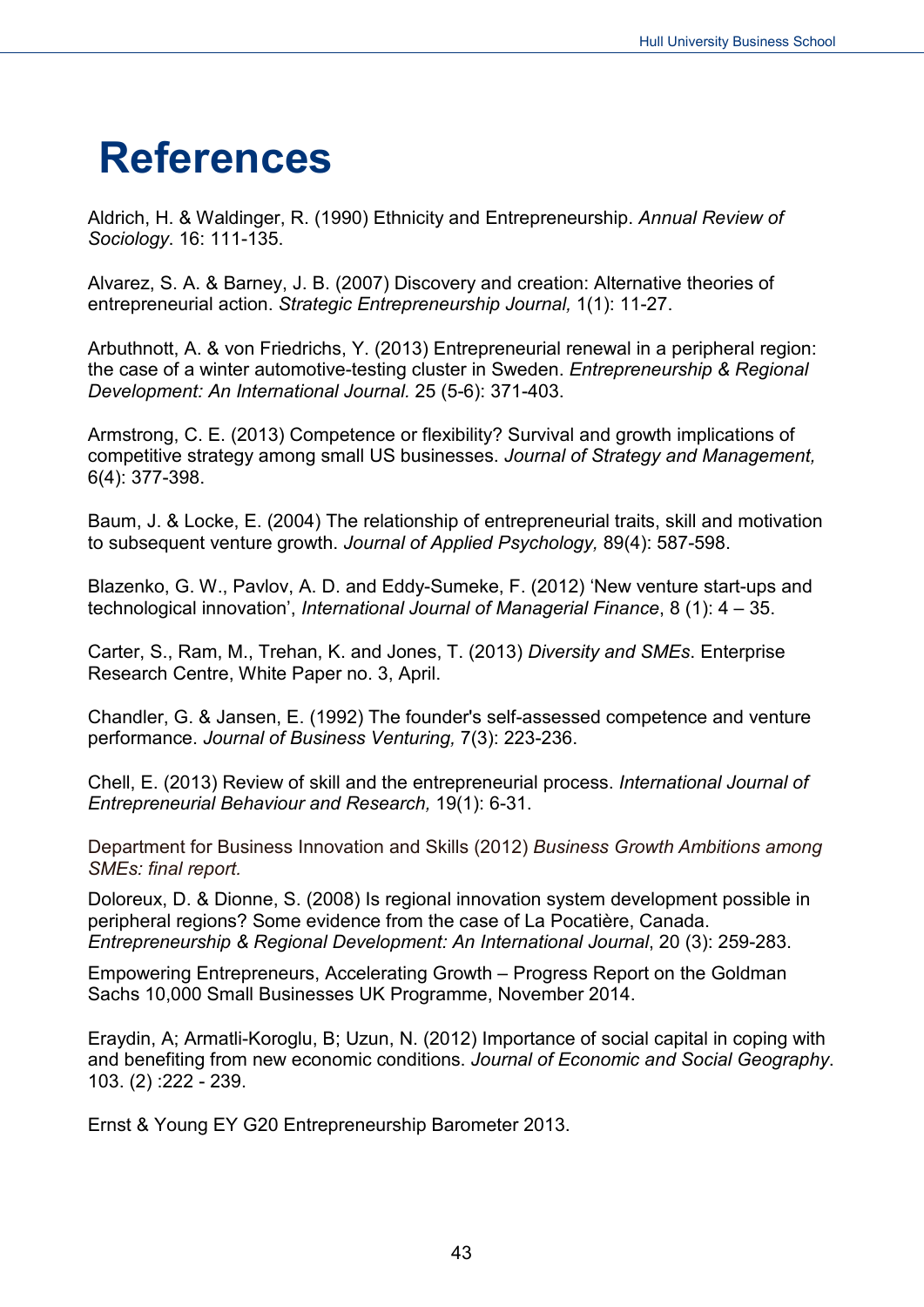Felzensztein, C. and Gimmon, E. (2012) Regional entrepreneurship: What can we learn from the periphery? *International Journal of Entrepreneurship and Small Business*. 15 (3):  $362 - 375$ .

Department for Business, Innovation and Skills (2015). *Formative Evaluation of Growth Accelerator*, January 2015, Research Paper 189.

Galloway, L., Anderson, M., Brown, W. & Wilson, L. (2005) Enterprise skills for the economy. *Education and Training,* 47(1): 7-17.

Gibb, A. (2002). In pursuit of a new 'enterprise' and 'entrepreneurship' paradigm for learning: Creative destruction, new values, new ways of doing things and new combinations of knowledge. *International Journal of Management Reviews.* 4 (3): 233 – 269.

Hampton, A., McGowan, P. and Cooper, S. (2012) 'Developing quality in female hightechnology entrepreneurs' networks', International Journal of Entrepreneurial Behaviour and Research, 17 (6): 588-606.

Hasan M, (2011), "*So MPs want to talk about immigration? Bring it on*" The Guardian 16 April, p.31.

Hayton, J (2015) *Leadership and Management Skills in SMEs,* Warwick Business School: Department of Business, Industry and Skills.

Headlam-Wells, J., Gosland, J. and Craig, J. (2005) '"There's magic in the web": ementoring for women's career development', Career Development international, 10 (6/7):  $444 - 459$ 

Henry, C., Hill, F. & Leitch, C. (2005) Entrepreneurship education and training: can entrepreneurship be taught? Part 1. *Education and Training,* 47(2): 98-111.

Hogarth and Wilson, (2015). Institute for Employment Research, University of Warwick, SKOPE The demand for skills in England: from product market strategies to skills deficiencies.

Huarng, K. & Mas-Tur, A. and Yu, T. H. (2012) 'Factors affecting the success of women entrepreneurs', International Entrepreneurship and Management Journal, 8:487–497.

Hunter, M. (2012) On some misconceptions about entrepreneurship. *Economics, Management, and Financial Markets,* 7(2), pp. 55-104.

Interim Evaluation of Growth Accelerator, November (2014) Research Paper 187, Department for Business, Innovation and Skills.

INTERREG IVC – Analysis Report on Entrepreneurship, October 2014.

Jennings, J.E. and Cash, M.P. (2006), "Women's entrepreneurship in Canada: progress, puzzles and priorities", in Brush, C.G., Carter, N.M., Gatewood, E.J., Greene, P.G. and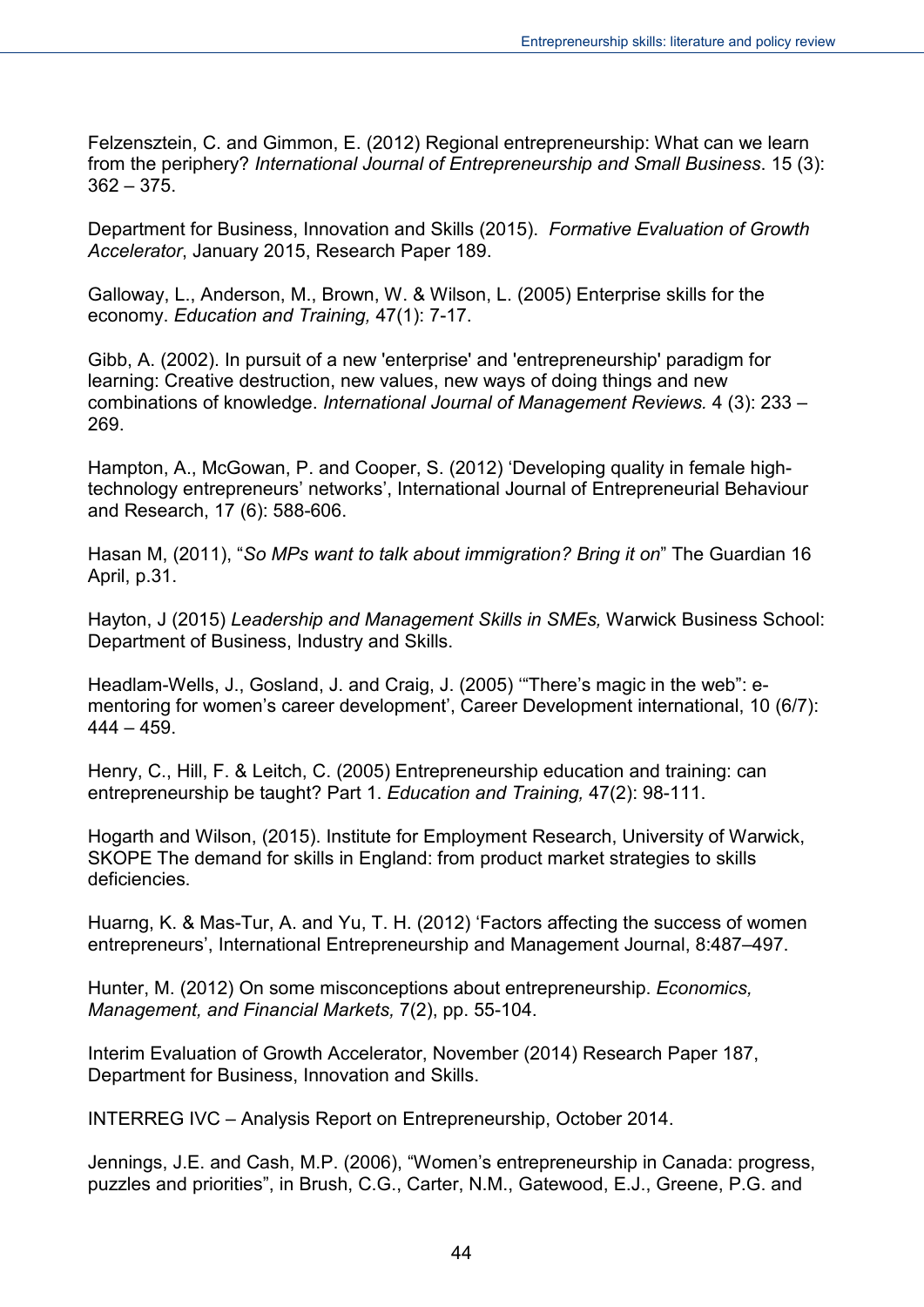Hart, M.M. (Eds), Growth-oriented Women Entrepreneurs and their Businesses, Edward Elgar, Northampton, MA, pp. 53-87.

Kariv, D. (2012) '"Off stage-on stage": men and women entrepreneurs leading change and business growth', Journal of Enterprising Communities: People and Places in the Global Economy, 6 (2): 169 – 184.

Karlsen, J. and Isaksen, J (2013) Can small regions construct regional advantages? The case of four Norwegian regions. *European Urban and Regional Studies*. 20 (2), 243-257.

Kyrgidou, L. P. And Petridou, E. (2013) 'Developing women entrepreneurs' knowledge, skills and attitudes through e-mentoring support', Journal of Small Business and Enterprise Development, 20 (3): 548 – 566.

Maase, S. J. F. M. and Bossink, B. A. G. (2010) 'Factors that inhibit partnering for social start-up enterprises', *Journal of Enterprising Communities: People and Places in the Global Economy*, 4 (1): 68 – 84.

Markman, G. D. (2007) Entrepreneurs' competencies. In: J. R. Baum & A. R. Baron, eds. *The Psychology of Entrepreneurship.* Mahwah, NJ and London: Robert Erlbaum, pp. 67- 92.

Mayer, H. (2006) "Economic trends and location patterns of women high-tech entrepreneurs", in Zacharakis, A. et al (Eds), Frontiers of Entrepreneurship Research, Babson College, Wellesley, MA, pp. 298-309.

Mitchelmore, S. and Rowley, J. (2013) 'Entrepreneurial competencies of women entrepreneurs pursuing business growth', Journal of Small Business and Enterprise Development, 20 (1): 125 – 142.

Muntean, S. C. (2013) 'Wind beneath my wings: policies promoting high-growth oriented women entrepreneurs', *International Journal of Gender and Entrepreneurship*, 5 (1): 36- 59.

Nathan, M and. Lee, N. (2013) 'Cultural diversity, innovation, and entrepreneurship' *Economic Geography.* 89 (4) : 367-394.

OECD (2003a) OECD Small and Medium Enterprise Outlook, OECD, Paris.

OECD (2003b) Smart, as Well as Beautiful: The Bologna Process, OECD Observer No. 238, OECD, Paris.

OECD (2003c) The Sources of Economic Growth in OECD Countries, OECD, Paris.

OECD (2010) SMEs, Entrepreneurship and Innovation, 2010, OECD Studies on SMEs and Entrepreneurship, Paris.

O'Gorman, C. and Evers, N. (2011) Network intermediaries in the internationalisation of new firms in peripheral regions. *Studies in Economics and Finance*. 28 (4). 340-364.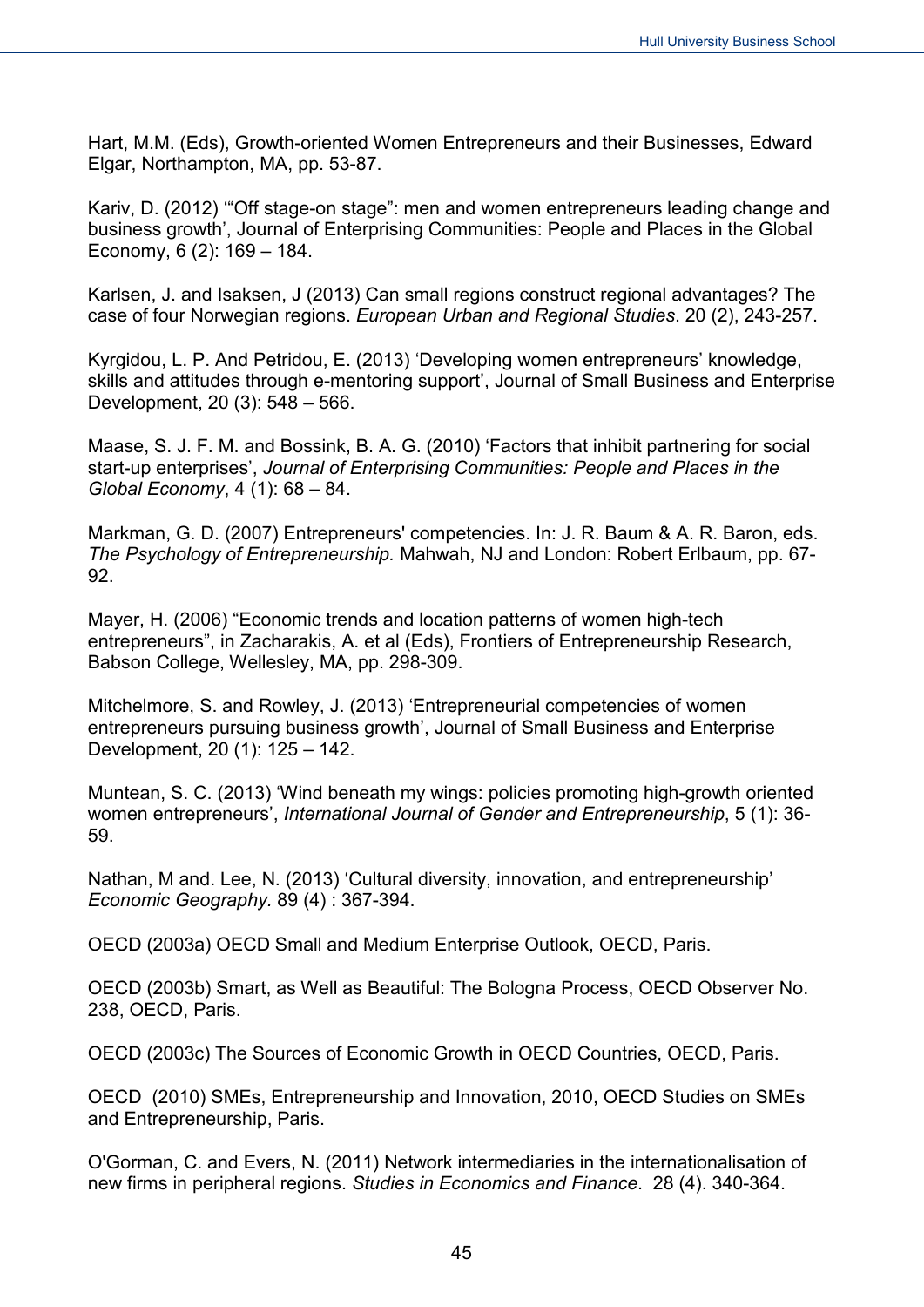Parker, S., Storey, D. and Witteloostuijn, A. (2010) What happens to gazelles? The importance of dynamic strategy. *Small Business Economics,* Volume 35, pp. 203-226.

Parsley and M Weerasinghe (2010) *The Teaching and Practice of Entrepreneurship within Canadian Higher Education Institutions* (Industry Canada, 2010).

Quader, M. S. (2012) 'A characteristic model of successful women entrepreneurs in the UK', Journal of Services Research, 12 (1): 89 – 113.

Rae, D. (2004) Practical theories from entrepreneurs' stories: discursive approaches to entrepreneurial learning. *Journal of Small Business Enterprise Development,* 11(2), pp. 195-202.

Rodriguez-Pose, A. and Hardy, D. (2015) Cultural diversity and entrepreneurship in England and Wales. *Environment and Planning,* 47: 392-411.

Sarasvathy, S. (2009) *Effectuation: Elements of Entrepreneurial Expertise.* MA: Edward Elgar Publishing.

See<http://www.brighthub.com/office/entrepreneurs/articles/39016.aspx> for one example among many 'how to' blogs and websites that produce lists of such attributes.

Shane, S. & Venkataraman, S. (2000) The promise of entrepreneurship as a field of research. *Academy of Management Review,* 25(1): 217-226.

Shane, S. A. (2008) The Illusions of Entrepreneurship, Yale University Press.

Storey, D. (1994) Understanding the Small Business Sector, Chapman and Hall.

Shane, S. (2008) *The Illusions of Entrepreneurship.* New York: Yale University Press.

Singh, R. P., & Gibbs, S. R. (2013). Opportunity recognition processes of black entrepreneurs. *Journal of Small Business and Entrepreneurship*, 26(6), 643-659.

Stimulating Small Business Growth – Progress Report on the Goldman Sachs 10,000 Small Businesses UK Programme, April 2013.

Storey, D. (1994) *Understanding the Small Business Sector.* London: Chapman and Hall.

Stuetzer, M; Obschonka, M; Davidsson, D. Schmitt-Rodermund, E. (2013). Where do entrepreneurial skills come from? *Applied Economics Letters*. 20 (12). 1183-1186.

The Work Foundation (2010) Anchoring Growth: The Role of 'Anchor Institutions' In the Regeneration of UK Cities, Newcastle: The Northern Way.

Tiernan, S.D., Morley, M.J. and Foley, E. (1996), *Modern Management: Theory and Practice for Irish Students*. Gill and MacMillan, Dublin.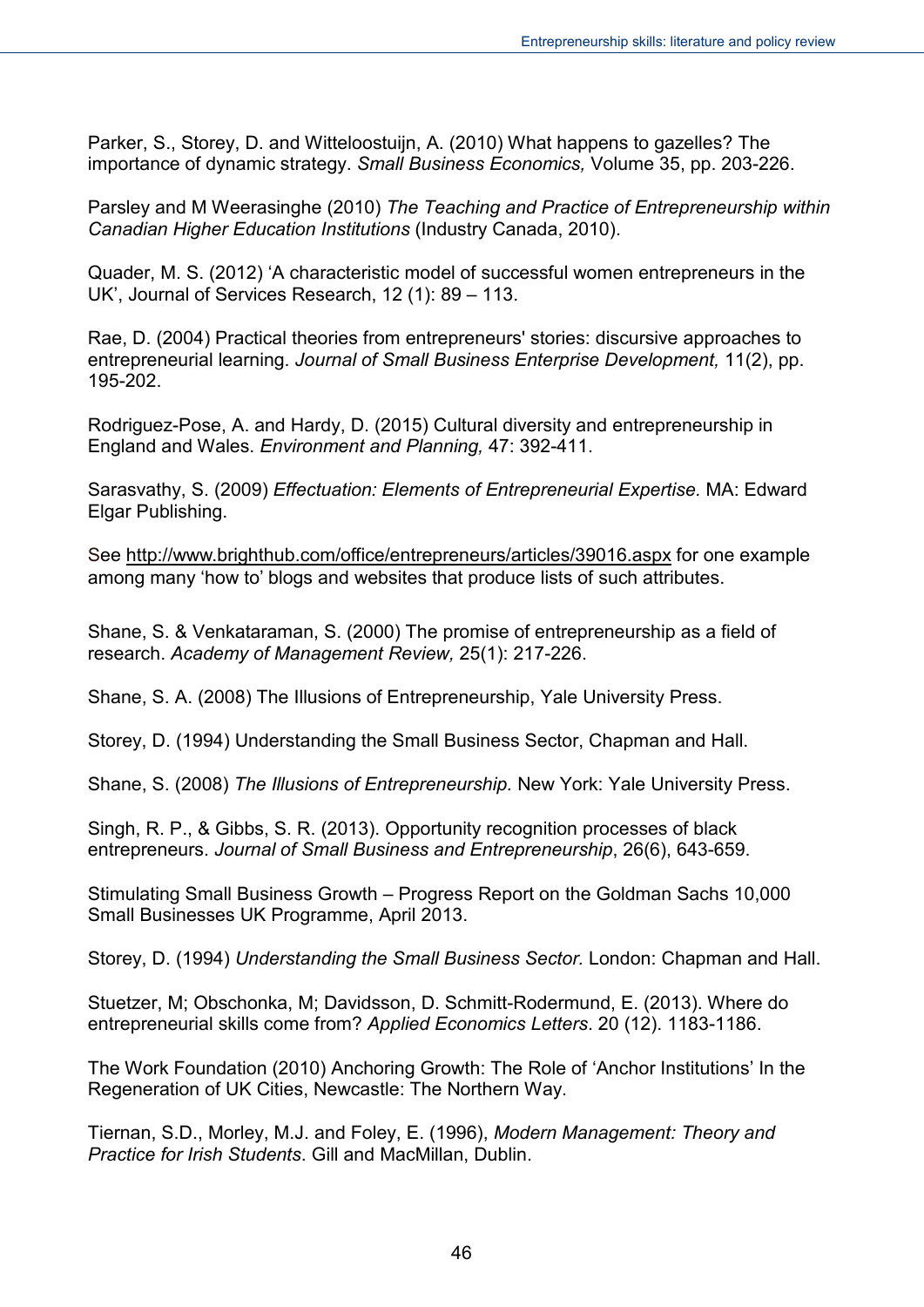US Census Bureau (2002) Economic Census, Survey of Business Owners, Company Statistics Series, Table I, available at: www.census.gov/prod/ec02/sb0200cscosum.pdf.

Varis, M. and Littunen, H. (2012). SMEs and Their Peripheral Innovation Environment: Reflections from a Finnish Case. *European Planning Studies*. 20 (4). 547-582.

Volery, T., Mueller, S. & Siemens, B. (2015) Entrepreneur ambidexterity: A study of entrepreneur behaviours and competencies in growth-oriented small and medium-sized enterprises. *International Small Business Journal,* 33(2): 109-129.

Wang, Q. (2012) Ethnic Entrepreneurship Studies in Geography: A Review. *Geography Compass.* 6 (4): 227–240.

Zhou, M. (2004). 'Revisiting Ethnic Entrepreneurship: Convergencies, Controversies, and Conceptual Advancements'. *International Migration Review*. 38 (3): 1040-1074.